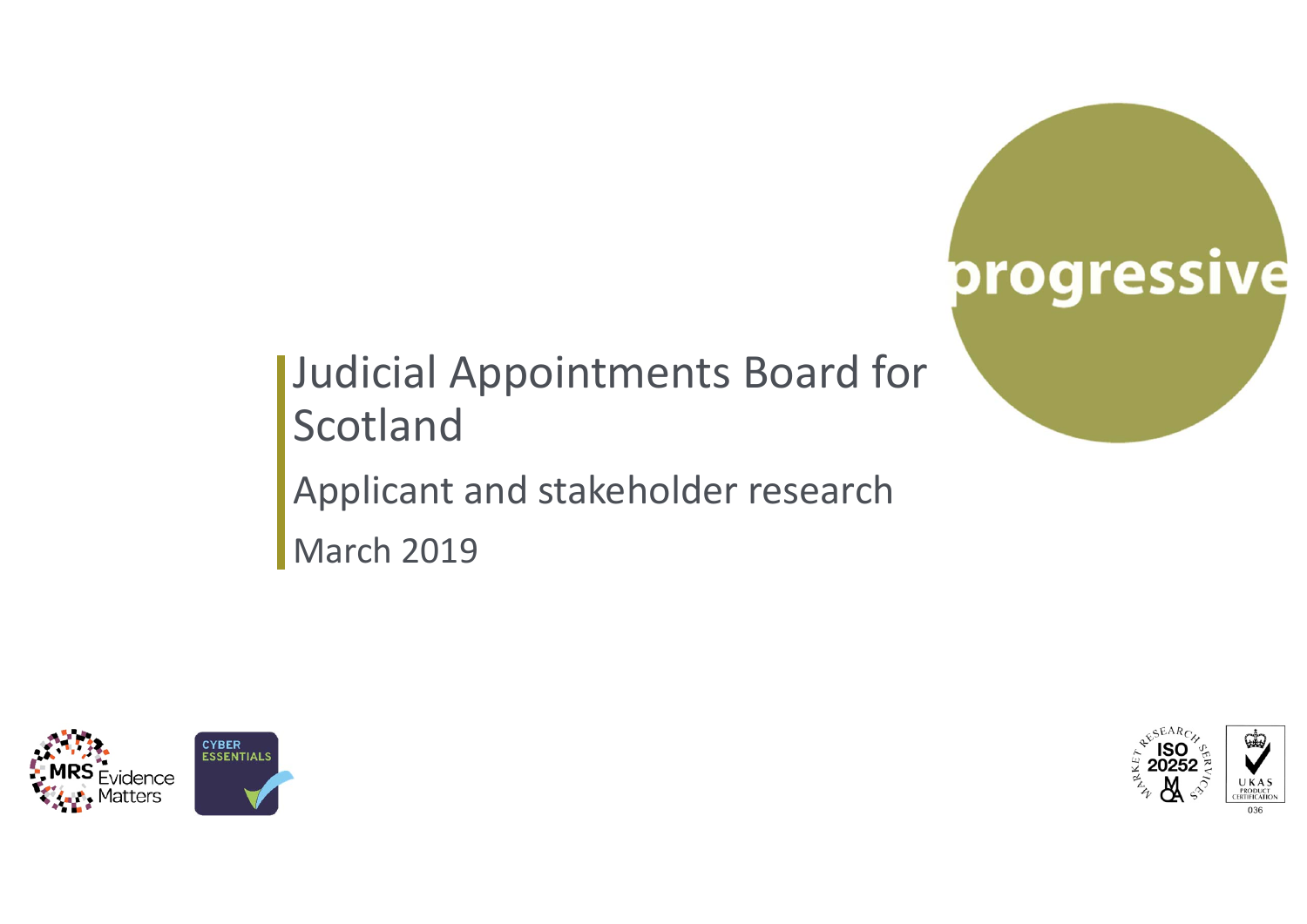### Contents







Research objectives

Method



Sample profile



#### Research findings

- •Motivations and barriers to applying
- •The competency based approach
- •Information and guidance
- •The application process
- •Transparency: requirements and assessment
- •The interview process
- $\bullet$ Perceptions of JABS as an organisation
- •Encouraging diversity
- $\bullet$  Areas of good practice and potential improvements



Research conclusions and potential improvements suggested by respondents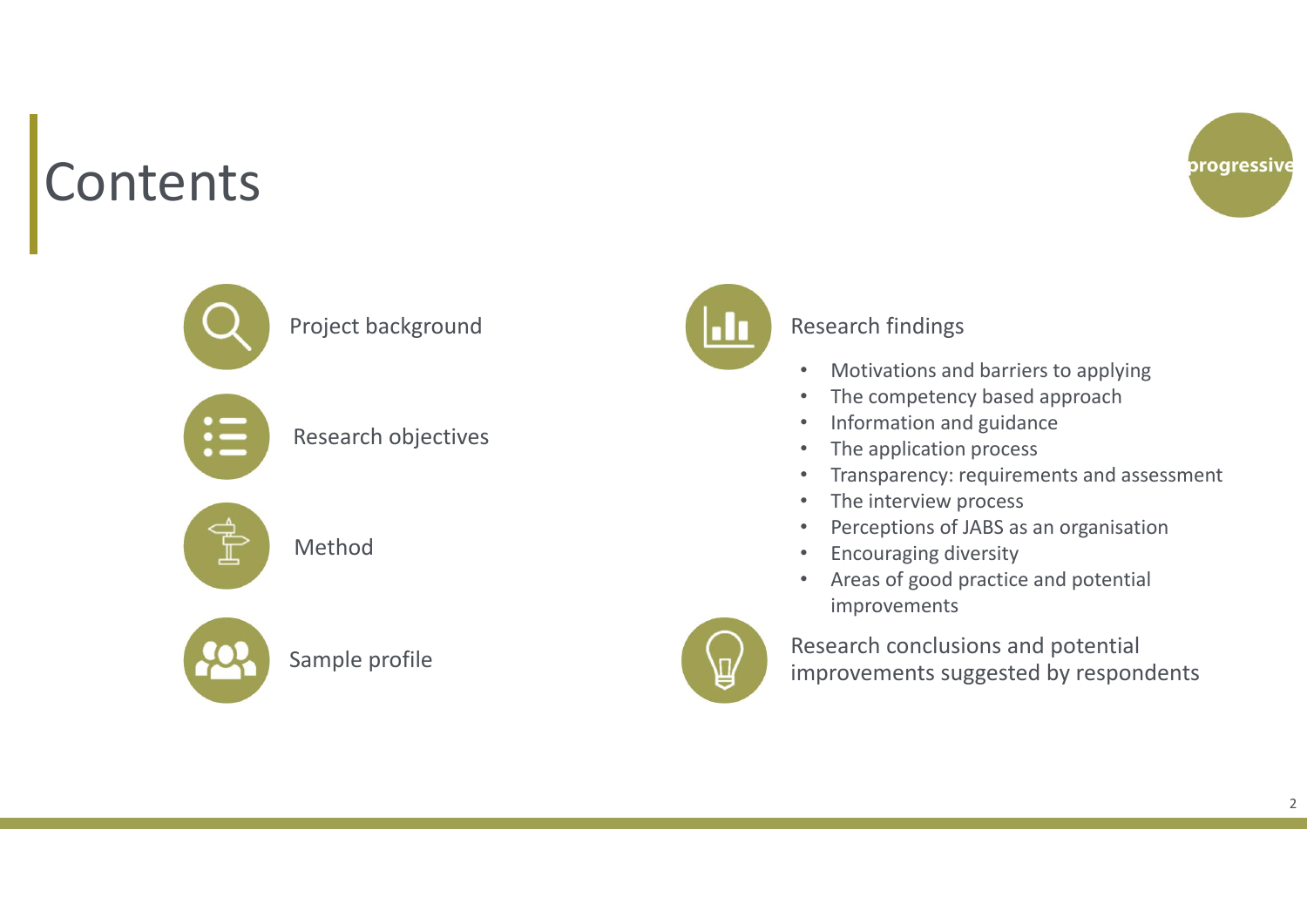# Project background



#### **The Judicial Appointments Board for Scotland (JABS)**



- JABS was established on an administrative basis by the Scottish Ministers in 2002 and became an advisory Non‐Departmental Public Body in 2009 under the provisions of the Judiciary and Courts (Scotland) Act 2008.
- Its remit is to provide recommendations for appointment to judicial office (for a range of judicial offices, including Court appointments e.g. Sheriff Principals, Sheriffs and Summary Sheriffs, and Scottish Tribunals) based on merit.
- Internal consultation suggested that there are some negative perceptions among the legal profession about how JABS operates, e.g. criticisms of the process being excessively bureaucratic, complicated and failing to give sufficient weight to applicants' legal expertise, to the detriment of the quality of appointments.
- Evidence from the JABS application website also indicates that a high number of potential applicants begin the application process but do not complete it, suggesting that something about the roles or the process is putting them off applying for judicial appointment.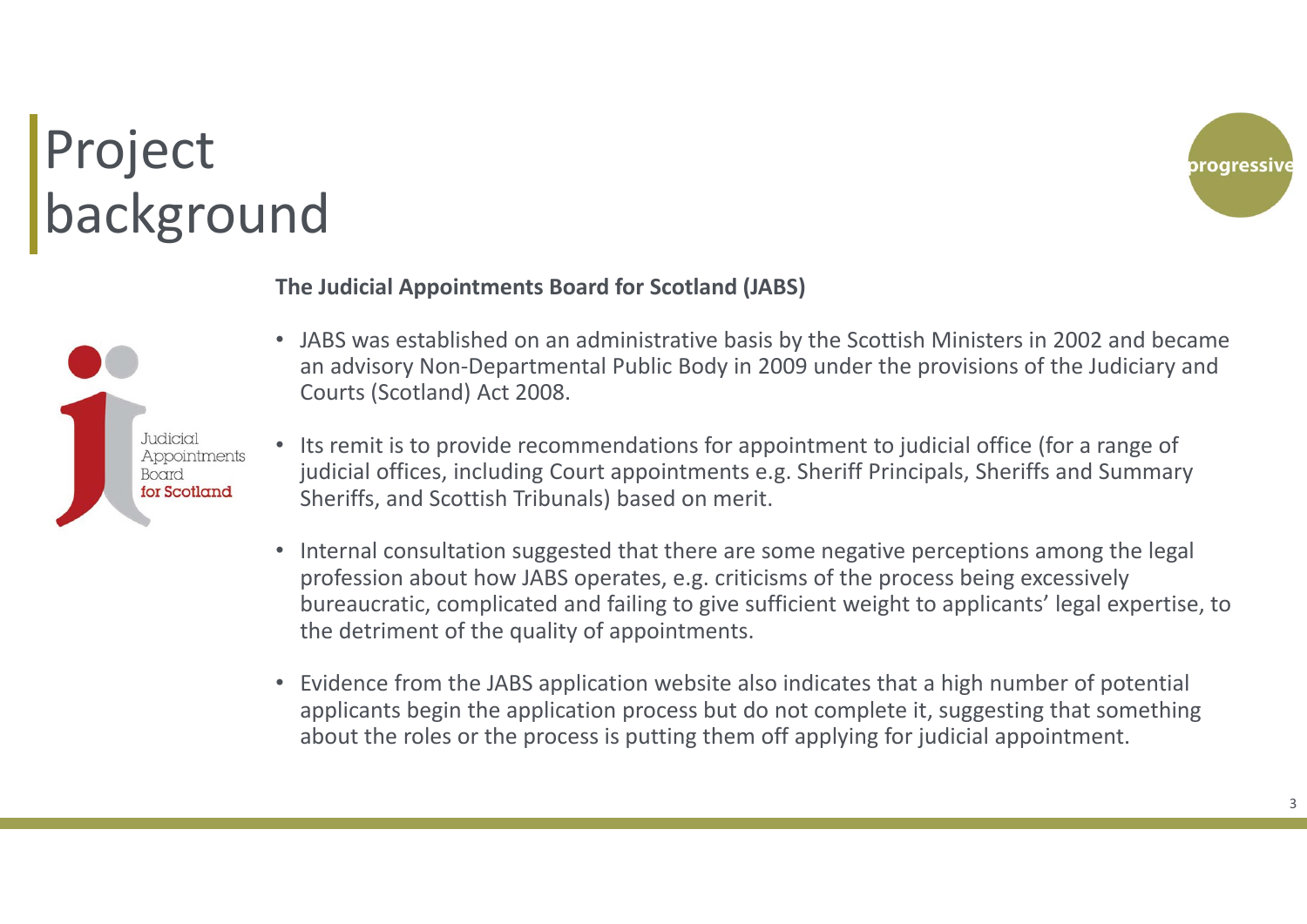### Research objectives

The overarching aim of the research was to **consult with stakeholders, applicants and potential applicants** to understand their perceptions of JABS and how it operates.

The focus was on understanding what works well, identifying perceived or actual barriers to application, and gathering views about how the recruitment process could be improved.

This will help inform conclusions about if and how changes could be made to the way the recruitment process works and improve perceptions of the quality of appointments.

Action taken to remove perceived barriers to application should also ensure the recruitment process achieves its aim of recommending the most meritorious applicants for appointment from the widest possible pool.

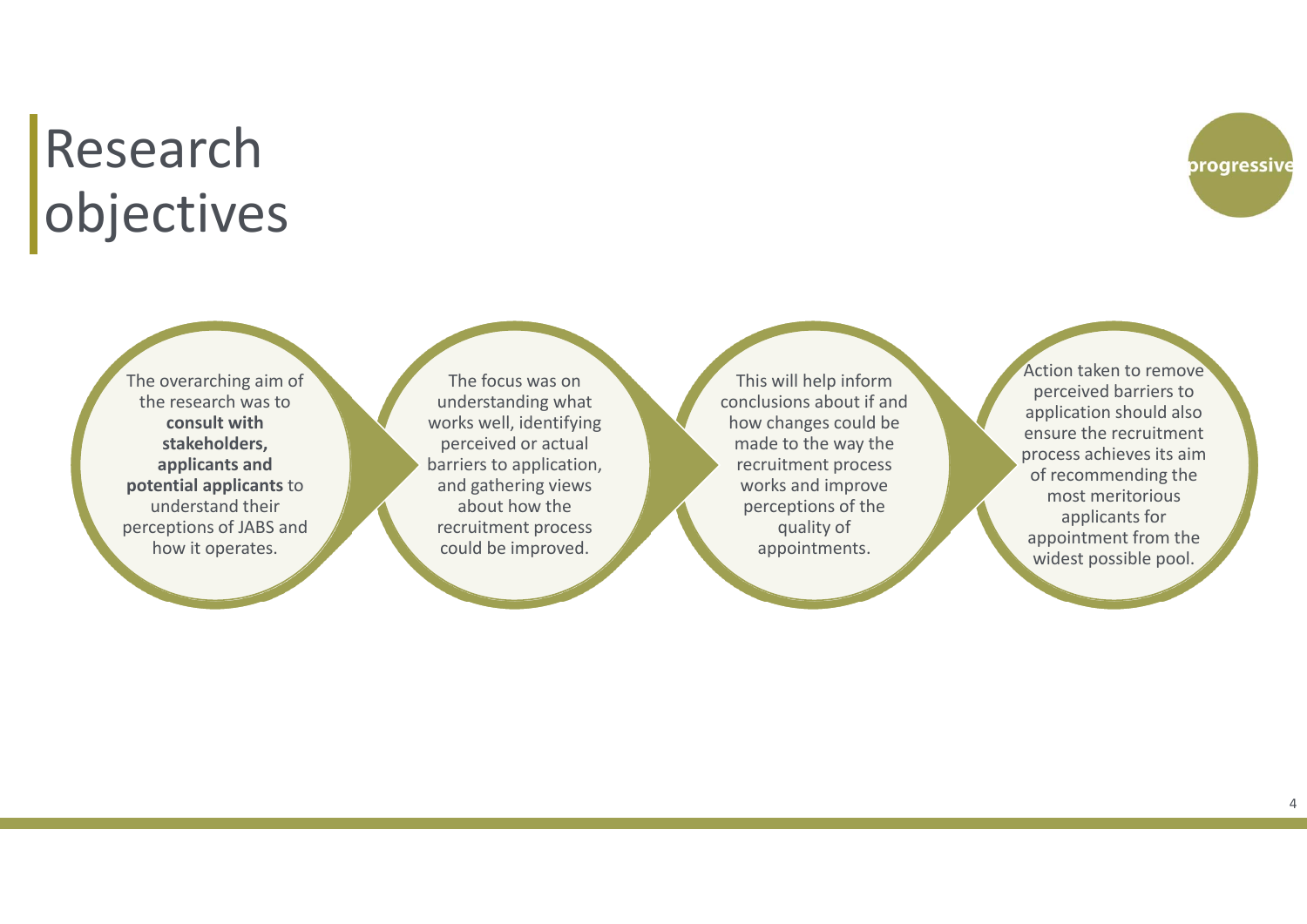## Research methods

### 1) Qualitative in‐depth interviews

- Sample identified by JABS applicants (successful, unsuccessful and potential – those who had started but not completed an application) and stakeholders.
- Very good response to request for volunteers: people were keen to take part and share their views, and were very generous with their time.
- **45 in-depth interviews** conducted:
	- 17 face-to-face, 28 by telephone.
- Fieldwork took place between 15<sup>th</sup> May and 2<sup>nd</sup> July 2018.

### 2) Quantitative online survey

- Survey link sent to applicants to the recent Summary Sheriff recruitment round, and respondents who had volunteered for the qualitative research but not interviewed.
- **70 responses received:**
	- 30 from recent round (17% response rate)
	- 40 from opt-ins (41% response rate).
- **Small base size – findings are indicative only. Sample of 70 provides a dataset with a margin of error of between ±2.01% and ±10.11%.**
- Fieldwork took place between 2<sup>nd</sup> and 25<sup>th</sup> July 2018.

progressive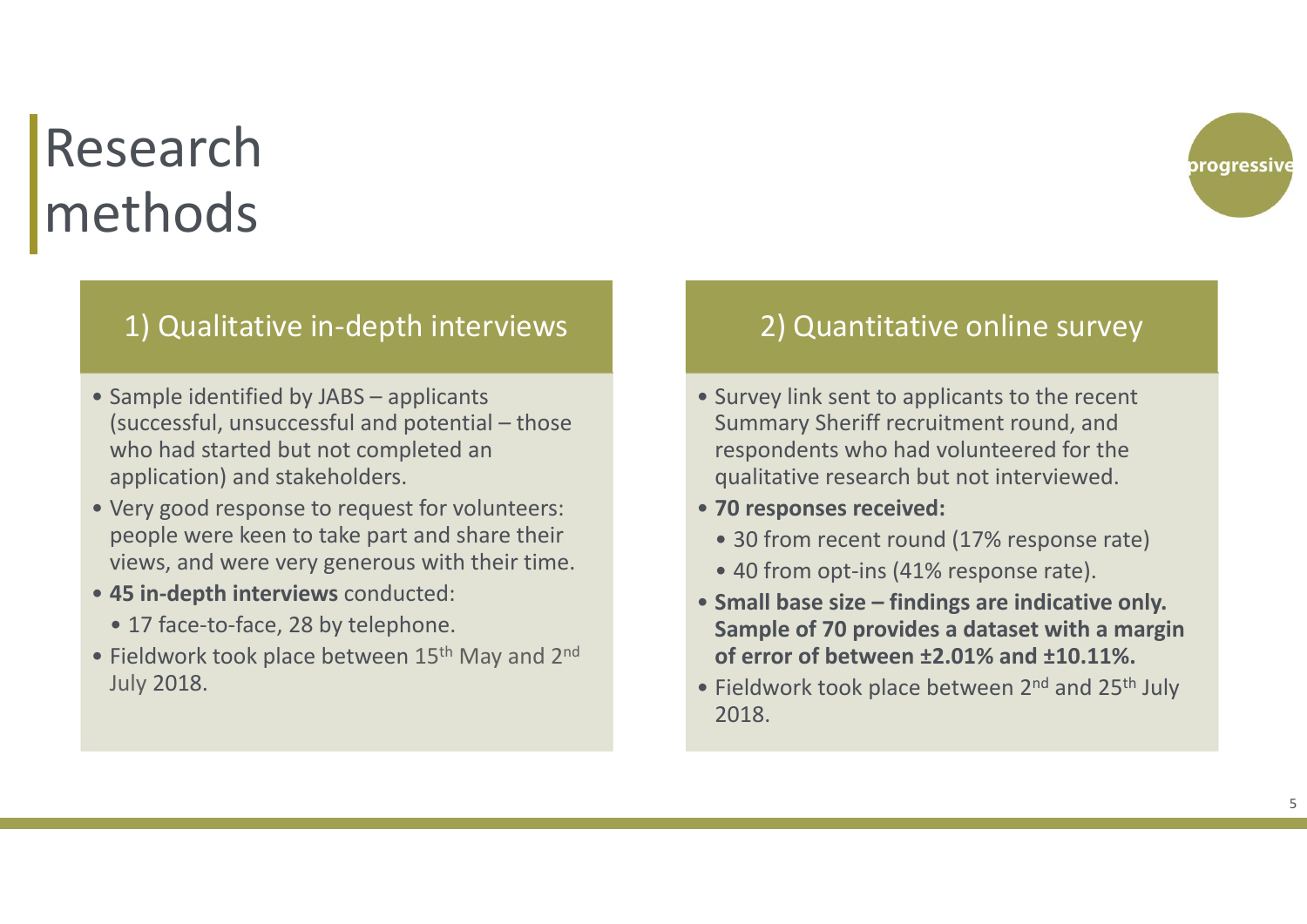### Sample profile **Qualitative**

| <b>Audience</b>             | No. |
|-----------------------------|-----|
| <b>Stakeholders</b>         | 5   |
| Successful applicants       | 10  |
| Unsuccessful applicants     | 20  |
| <b>Potential applicants</b> | 10  |
| Total                       |     |

- • There was considerable **overlap between applicant groups.** E.g.:
	- • Most successful applicants had previously made unsuccessful applications.
	- • Potential applicants included those who had applied before.
	- • Unsuccessful applicants included those who had been successful before.
	- • Stakeholders included two previous applicants.

| <b>Stakeholders</b>                                                        |
|----------------------------------------------------------------------------|
| Lord Carloway, Lord President                                              |
| Gordon Jackson QC, Dean of the Faculty of<br>Advocates                     |
| Lady Smith, President of Scottish Tribunals                                |
| Lorna Jack, Chief Executive of the Law<br>Society of Scotland              |
| Sheriff Principal Lewis, Sheriff Principal of<br>Tayside, Central and Fife |
| <b>Total</b><br>5                                                          |
|                                                                            |

| Role applied for / interested in* | No.          |
|-----------------------------------|--------------|
| Senator                           | 4            |
| <b>Sheriff Principal</b>          | $\mathbf{1}$ |
| Sheriff                           | 12           |
| <b>Summary Sheriff</b>            | 7            |
| H&E chamber – legal member        | 12           |
| H&E chamber - ordinary member     | 4            |
| <b>Total</b>                      | 40           |

\*based on sample information about most recent application

- $\bullet$  There was a good spread of roles applied for among the sample.
- • Respondents had often applied for more than one role, and/or applied several times.

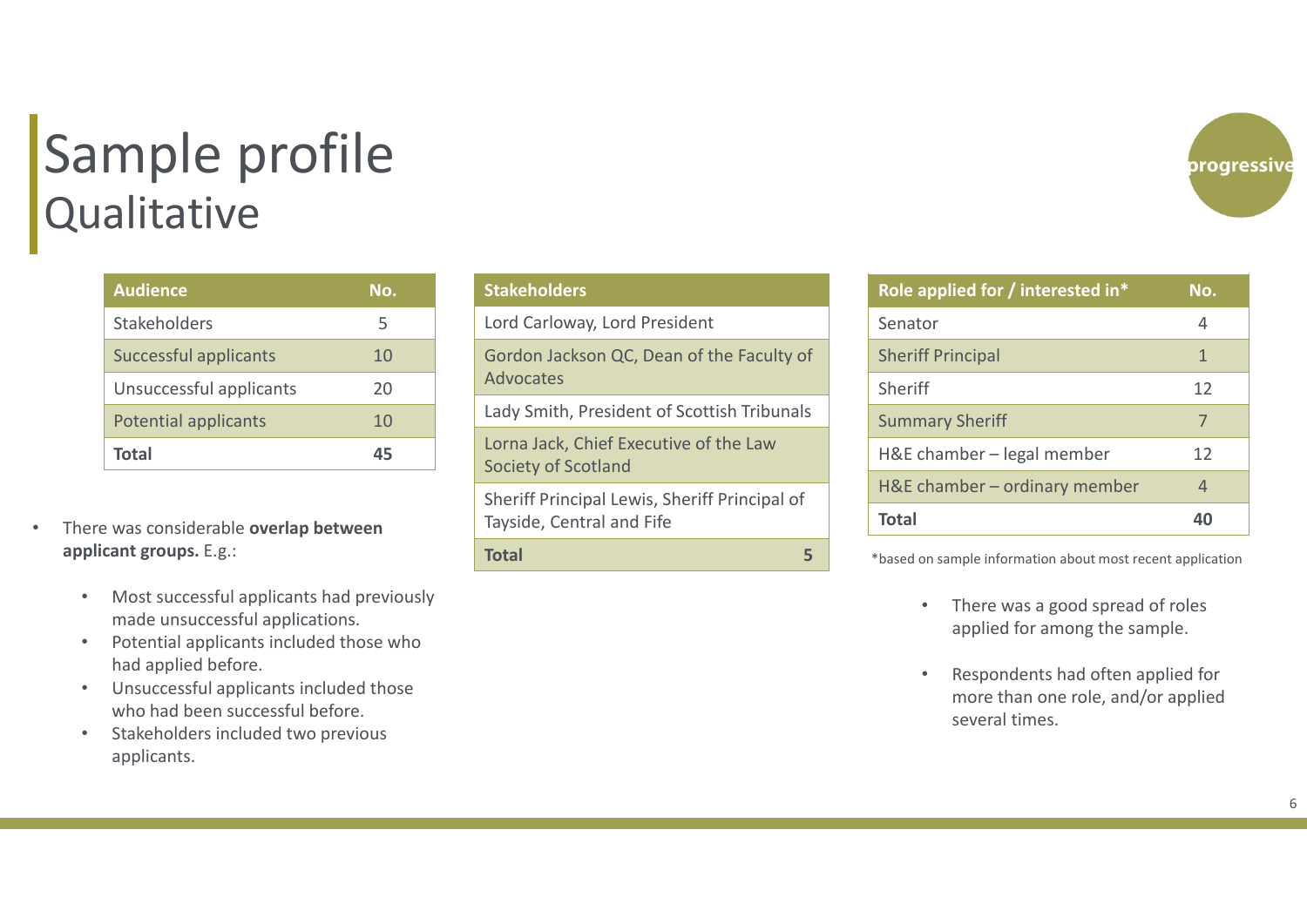### Sample profile Quantitative

| <b>Role applied for</b>            | <b>Total</b>   |
|------------------------------------|----------------|
| Senator                            | 2              |
| <b>Sheriff Principal</b>           | $\mathbf{1}$   |
| Sheriff (full time)                | 6              |
| Sheriff (part time)                | 3              |
| Summary Sheriff (full time)        | 48             |
| <b>Summary Sheriff (part time)</b> | $\overline{2}$ |
| Tribunal - Legal Member            |                |
| Tribunal - Ordinary Member         | 5              |
| Tribunal – Chamber President       |                |
| Other                              | 3              |
| <b>Total</b>                       | 70             |

- $\bullet$  Survey findings are presented for the whole sample base in this report to provide a slightly larger sample size in total (n=70).
- $\bullet$  Results for the most recent Summary Sheriff recruitment round (n=30) have also been provided separately to JABS, to feed into the review of this specific recruitment exercise.
- • Quantitative survey data is presented alongside the qualitative findings in this report, by topic area.
- $\bullet$  Where the sum of two figures in a chart does not equal the figure quoted in the commentary, this is due to rounding.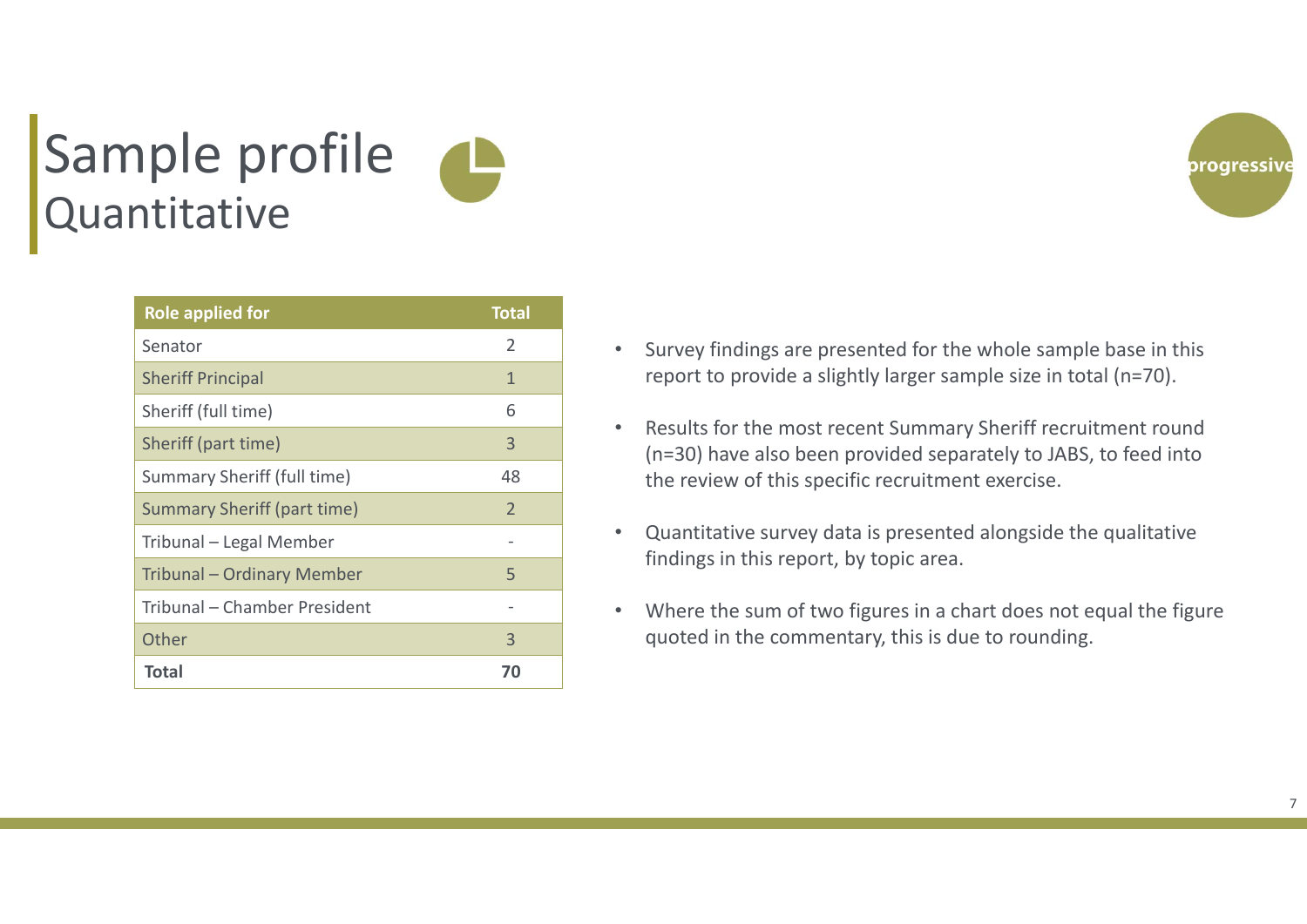

# Research findings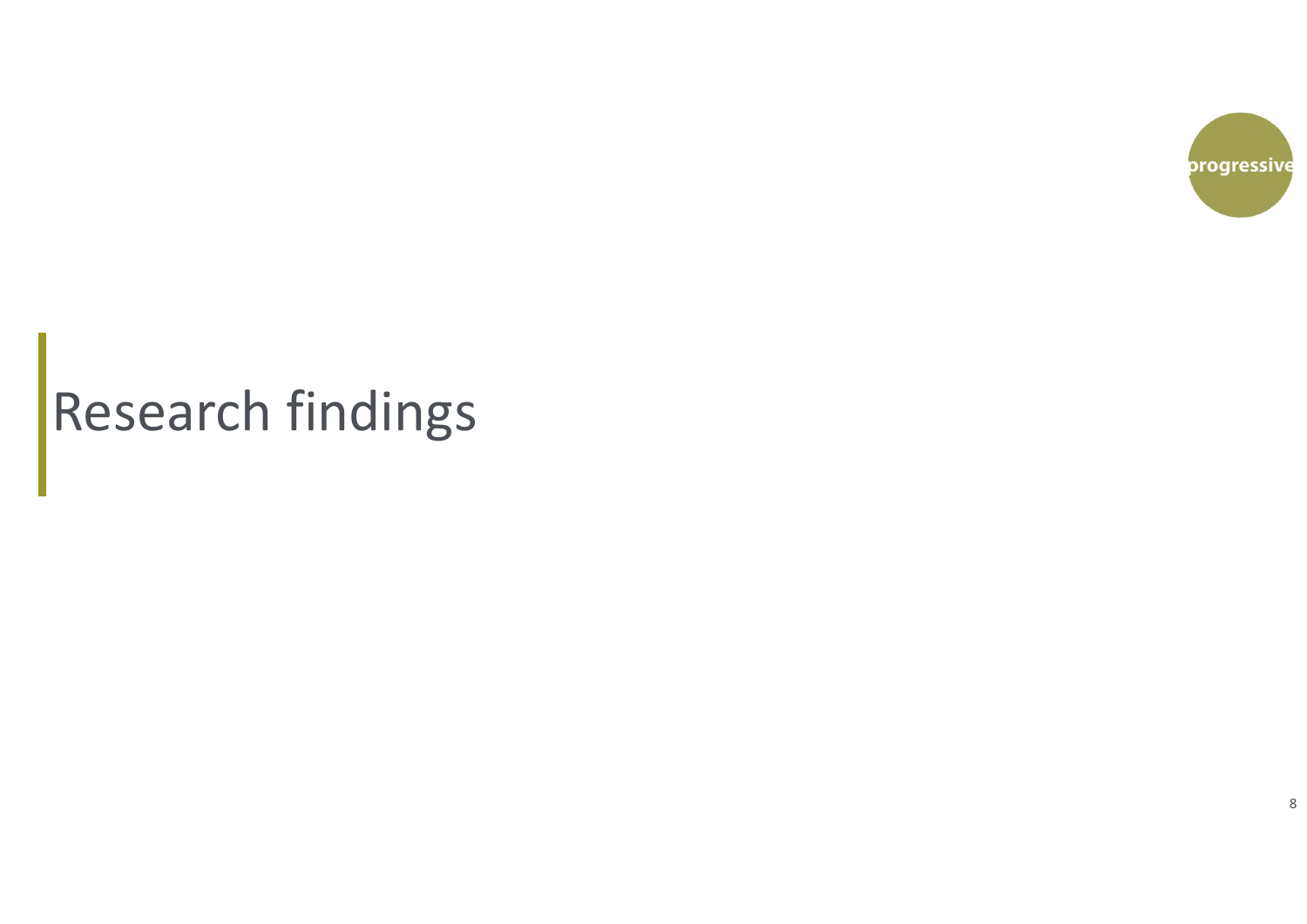

### Motivations and barriers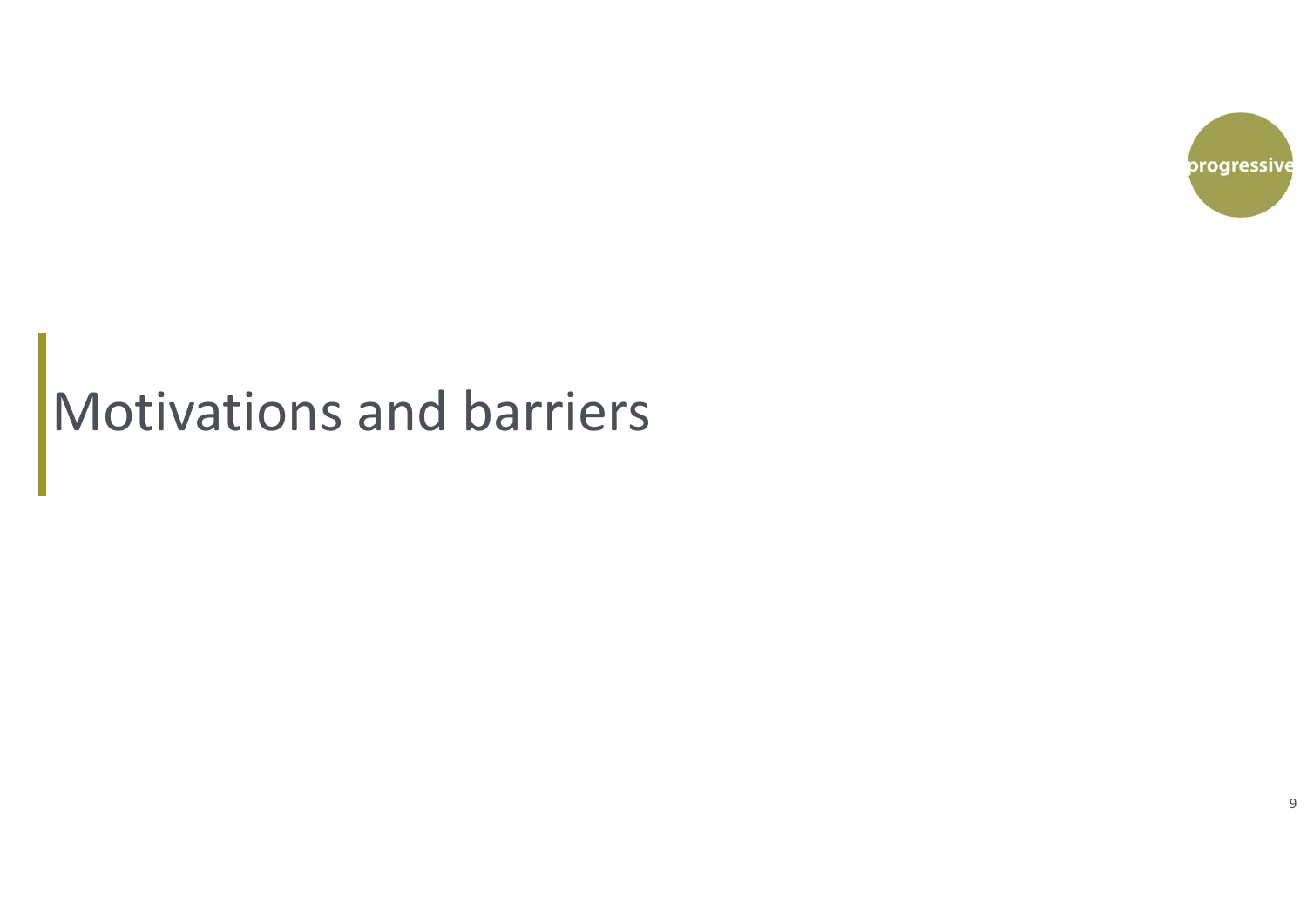## Motivations for applying

Many respondents had applied on several occasions and were very focused on achieving a judicial appointment. Key motivations to apply were:

- • Seeing it as a natural career progression, the obvious next step:
	- Especially for Summary Sheriffs applying for Sheriff role
- A desire for intellectual challenge; interest in the law
	- And for tribunal roles particularly, a specific interest or experience in the relevant area
- The notion of public service and the importance of administering justice
- A feeling that they have valuable experience to bring to the role, and the right temperament/personal qualities
- A perceived improvement in work/life balance
- Pensions and security of employment.

*It would almost be the pinnacle of someone's career, having a judicial appointment, the privilege of serving.*

*Successful Sheriff applicant*

progressive

*It seemed to me to be a natural progression from the work I have done for many years, I have also worked as a Prosecutor Fiscal, so I have prosecuted cases, I have defended cases... I have the expertise in doing this for so long that I felt that I had all the experience needed to do this role. Unsuccessful Summary Sheriff applicant*

*It was my experience more than anything else – I've got 30 years' experience in criminal law, I'm used to courts, I'm used to the environment. Unsuccessful Summary Sheriff applicant*

*My skills base and my temperament, I think I would have useful things to bring in terms of character and personality. Exercising judgement on what evidence is to be believed… Having the insight to say 'I believe this is the right decision based on everything I have seen in heard'.*

*Unsuccessful Summary Sheriff applicant*

*Using my judgement that I've formed over the decades to help administer justice... but the fact that it was a bit more money and a pension, well that is pretty crucial because if you're self-employed, you don't have a pension… so it means I can actually retire.*

*Successful Summary Sheriff applicant*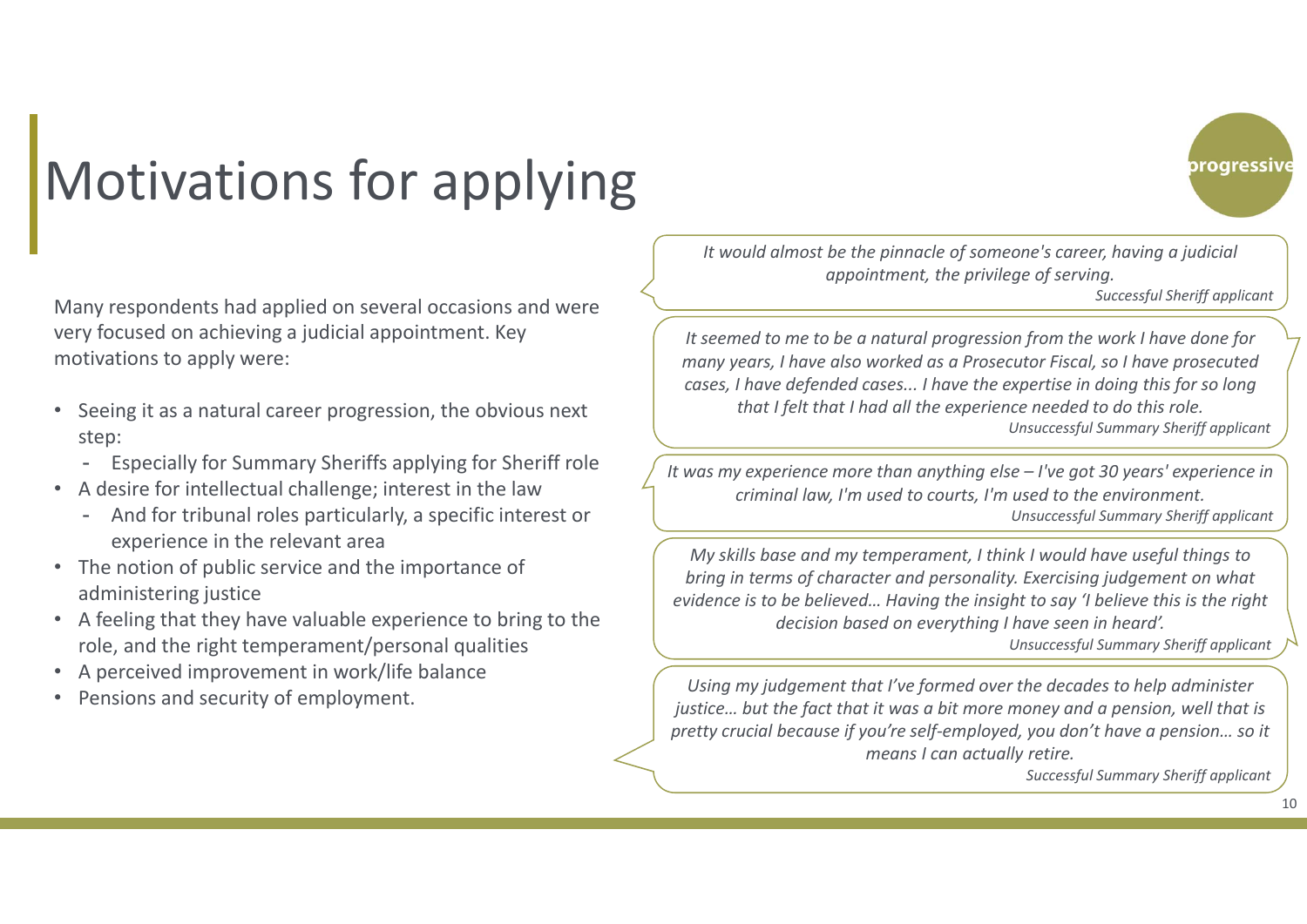### Barriers to applying Aspects of roles

Several barriers to applying were identified, some related to the roles themselves and others specifically about the application process. Aspects of the roles themselves included:

- $\bullet$  Geography/requirement to relocate – particularly for those with family – this applied to roles linked to Sheriffdoms, but also for Senator roles where newly appointed / junior judges have to do more travelling e.g. sit in Aberdeen full time for cases
- •Lack of flexible working (e.g. part time, term-time) – this was also reported to have an impact on the diversity of the pool of applicants, since the burden of caring responsibilities tends to fall on women
- The commitment of giving up private work or existing job
- •Salary of certain positions meaning taking a pay cut
- $\bullet$ Some perceived it to be very hard work and 'not everyone's bag'.

*Geography was tricky… there's a requirement to live in the Sheriffdom, so you might have to move house – that can be offputting, especially if you have family ties. Unsuccessful Sheriff applicant* 

*I mean the other aspect of it is income. If you were to look at generally what a partner in a major law firm is earning… taking certainly a Summary Sheriff would not be a viable option for me because the pay's too low.*

*Potential Sheriff applicant* 

progressive

*If I had chosen to stay in [London], working in the city as a partner in a firm, I'd have made piles more money than I ever will being a judge, so it depends on your priorities.*

*Unsuccessful Senator applicant* 

*I enjoyed private practice and did a number of big high profile cases… There's a sense it's a one-way door and when you leave, that's it, you leave this immense personal satisfaction behind. Successful Sheriff applicant* 

*It's an absolute slog… [people are] placed under huge pressure. The number of cases they are expected to get through is great… It's well paid and well respected [but] it's hard work. Unsuccessful Summary Sheriff applicant* 

11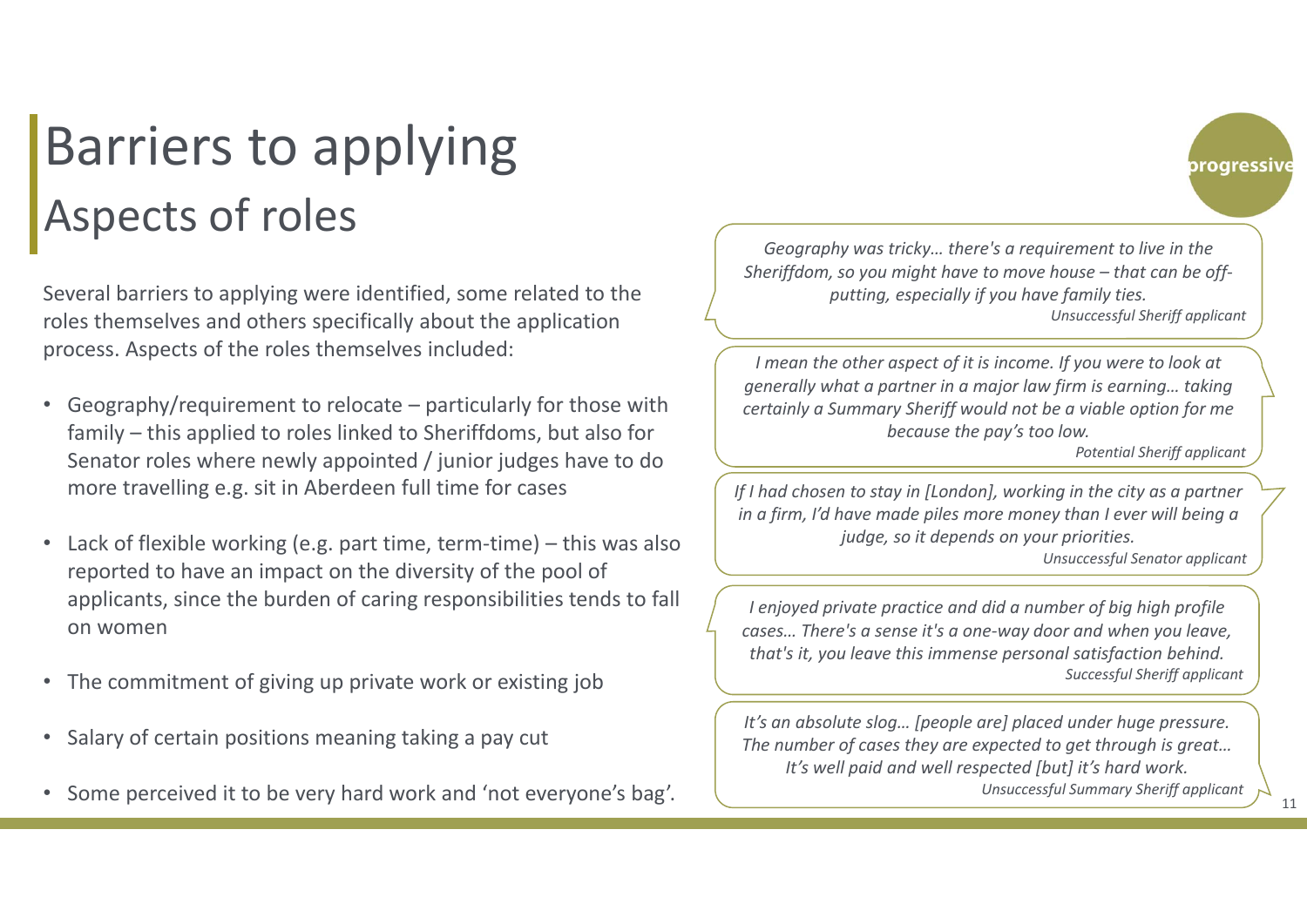### Barriers to applying Aspects of the process

Some aspects of the application process, which are addressed in greater detail later in this report, were identified by respondents as being a barrier, e.g.:

- The daunting nature of the process and the length of time it takes
	- Particularly for tribunal roles, which offer a relatively small number of days' work
- The competency based approach (this was mentioned by a small number spontaneously as a barrier)
- •Negative experiences of applying previously
- •A perception that the process is 'a lottery'
- • Seeing who is successful leading to doubts about the process.

*There are some surprising appointments… That all has an impact radiating over the profession as to whether you should apply for this. Unsuccessful Sheriff applicant* 

*The whole process is off-putting! It's a daunting, time consuming and lengthy process… It would have meant moving the family and uprooting – I was anxious about the length of time there was uncertainty in my family life. Unsuccessful Sheriff applicant* 

*The competency based questions – it's not something we ever have to do at any other time. It takes a lot of time to get into the mindset, and think of specific examples when you demonstrated the competence… It's quite off-putting. Unsuccessful Sheriff applicant* 

*There was nothing else about the role that was off-putting – it was purely the application process. I've wanted to do this for years and years, but always thought well I'll just keep applying, eventually I'll get there, but to be honest I don't think I'd bother now.*

*Unsuccessful Summary Sheriff applicant* 

progressive

*The reason I only partially completed the application was because I'd spent hours and hours on this and been through the process twice before and it was just a bit demoralising. The overwhelming sense I have… is that it's about how you fill in the form and not about your own experience, qualifications and qualities. I just got to the point where I thought I cannot be bothered spending more hours... It's very time consuming, but it also doesn't give you any scope for the expansive stuff, the opportunity to explain what your direct experience is and why you think it would be relevant to the job you are applying for. Potential Sheriff applicant*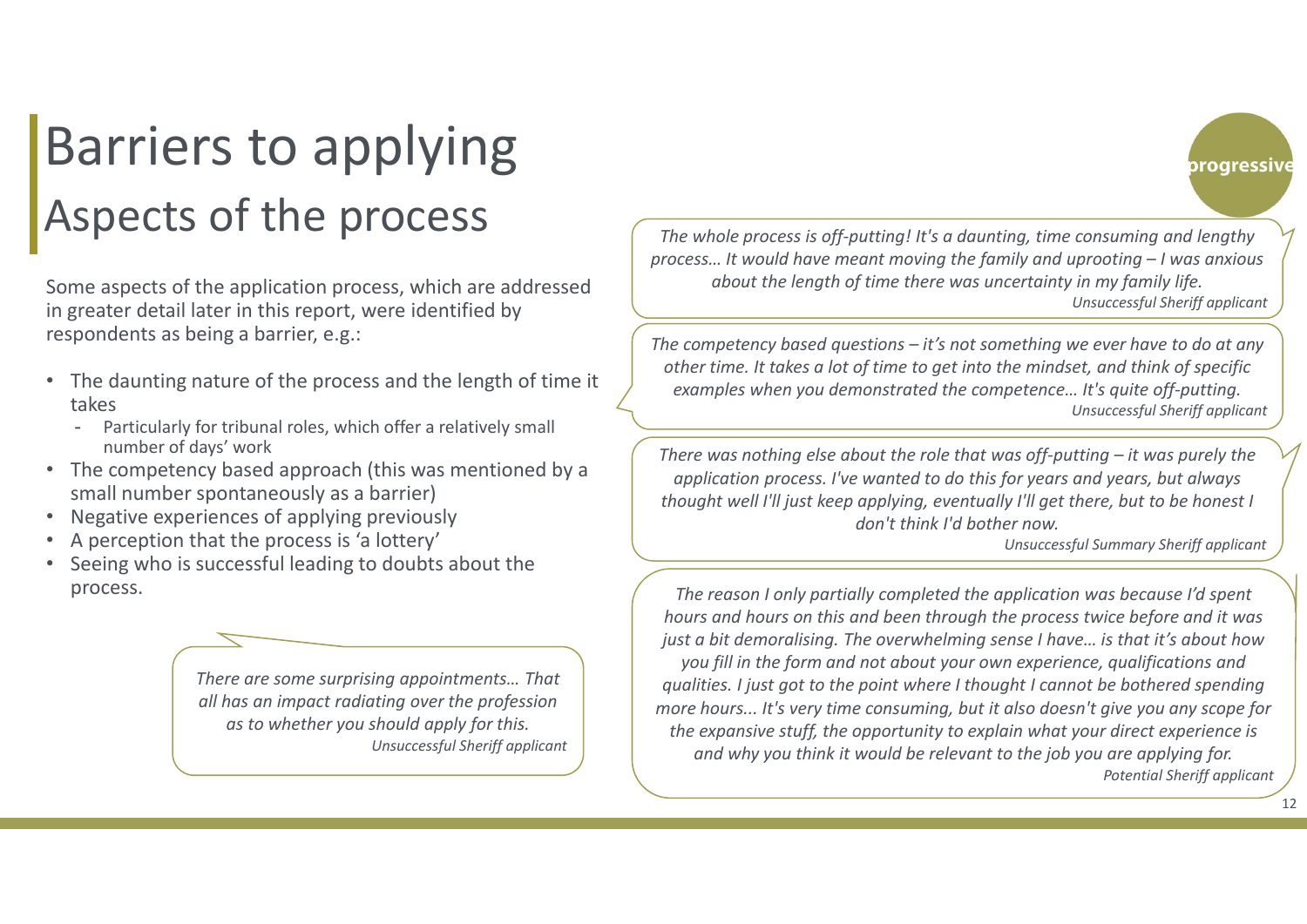### Barriers to applying Stakeholder views

Stakeholders' views were very similar to those of applicants in relation to the barriers to application. They emphasised that there are **multiple factors** that could put people off applying, including aspects of the roles such as salaries and practical issues like geography/location. Stakeholders also highlighted the daunting nature of the application process as being a potential barrier, as well as seeing who is and isn't successful in getting through the JABS process.

*If people see that good people are not being appointed, then good people will be discouraged from applying. But also, if people are seeing that not such good people are being appointed, that will encourage people of that quality to apply as well. So it affects the thing… in these two ways. Stakeholder* *I don't know that judicial salaries are keeping pace with… other options that solicitors have. Stakeholder*

*If you're placed somewhere… that's requiring you to uproot and go somewhere physically distant, I think that's quite a barrier to people organising their lives.*

*Stakeholder*

progressive

*There's two problems there… One is what they're going to get paid… because judicial salaries have fallen so far behind what good lawyers can earn in practice at the senior bar… The other is having to fill out this long form and be put through the nightmare of being interviewed when you're talking about people, particularly at the senior end of the bar, who have not been interviewed for anything in the whole of their professional life... It's hard to say to somebody after twenty, thirty years in practice, right you've now got to put yourself through a painful experience and it may not work, you may be rejected… Stakeholder*

*I think that's very multi-factorial…. It used to be the be all and end all; every QC and lawyer, the pinnacle of achievement was becoming a judge… It doesn't appeal to people the way it once did, and I don't think there's a single reason for that, and I don't think one could put that down to the JABS process particularly… You used to be your own boss as a judge… now it's civil servants, every minute of your day is accounted for and ticked off, so it's a much more bureaucratic job than it used to be. Also, now people can continue in practice much longer… It's maybe money, it's the status is not the same as it once was… the job's much more demanding than it was, you've got clerks who keep your timesheet all the time, it's a totally different world. Just the job has lost the cache that it once had.*

*Stakeholder*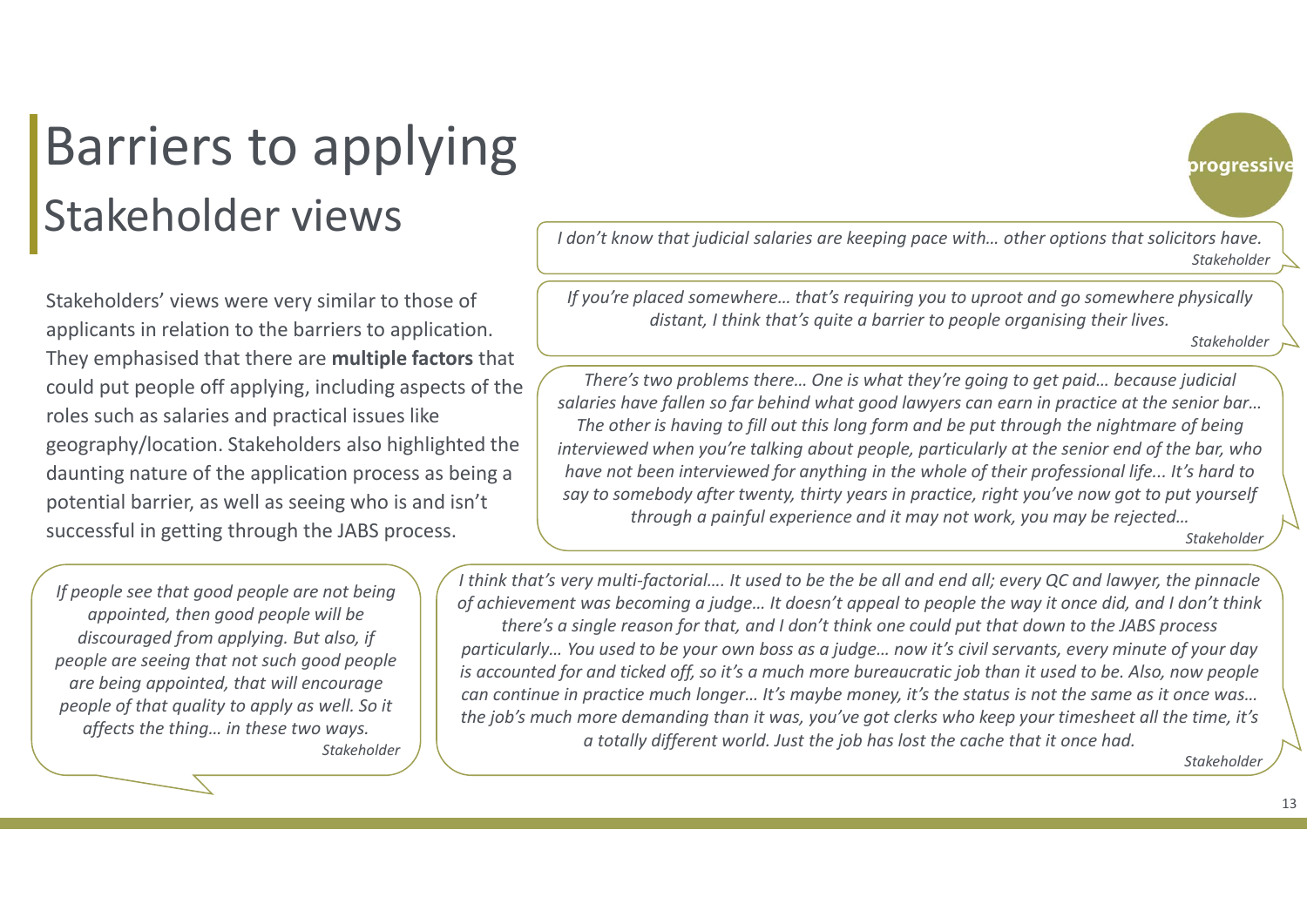### Barriers to applying Would they apply again?

People who were unsuccessful were asked if they would apply through JABS again – and if not, what would need to improve in order to change their mind. Responses to this were quite mixed:

- • Most said they would consider applying again, because:
	- - They have a strong desire to be successful / judicial appointment is a serious ambition for them
	- There is a general perception that you have to apply several times in order to be successful, or wait 'until it's your turn' (certainly most of the successful applicants interviewed had applied several times before being appointed).
- • However, respondents also said they would have doubts about applying or would need to think carefully about it – and eight people said they definitely would not. This was because:
	- -It is so time consuming and arduous to apply, and the process is lengthy
	- -A lack of feedback means they do not know how to improve their application
	- - Seeing who is appointed makes them doubt they are 'what JABS is looking for'.
- • **This feedback from unsuccessful applicants suggests that aspects of the application process are indeed acting as a barrier for some. These issues are addressed in greater detail in the following sections.**



*Lots of people try 7 or 8 times, people don't tend to give it just one go. It's seen as a learning process. Unsuccessful Summary Sheriff applicant* 

*A swifter process would be a big factor, the pressure of it all hanging over you is very difficult. A streamlined process would be an attraction – maybe three months from start to finish rather than six? Unsuccessful Sheriff applicant* 

*I am never going to apply again. It's time consuming, demeaning and a lottery.*

*Unsuccessful Summary Sheriff applicant*

*I guess the question is 'do I feel deterred', and the answer is not yet... I just wish I could get some feedback. As least I would know why I am not getting to the interview stage.* 

*Unsuccessful Summary Sheriff applicant*

*I didn't feel I wanted to apply again as I was dismissed so readily the first time, the next time the role was allocated again, they were again people without relevant court experience... The people who are being appointed are able, the problem though is that if I feel the way I do, people with the same experience as me have been frightened off applying again.* 

*Unsuccessful Summary Sheriff applicant*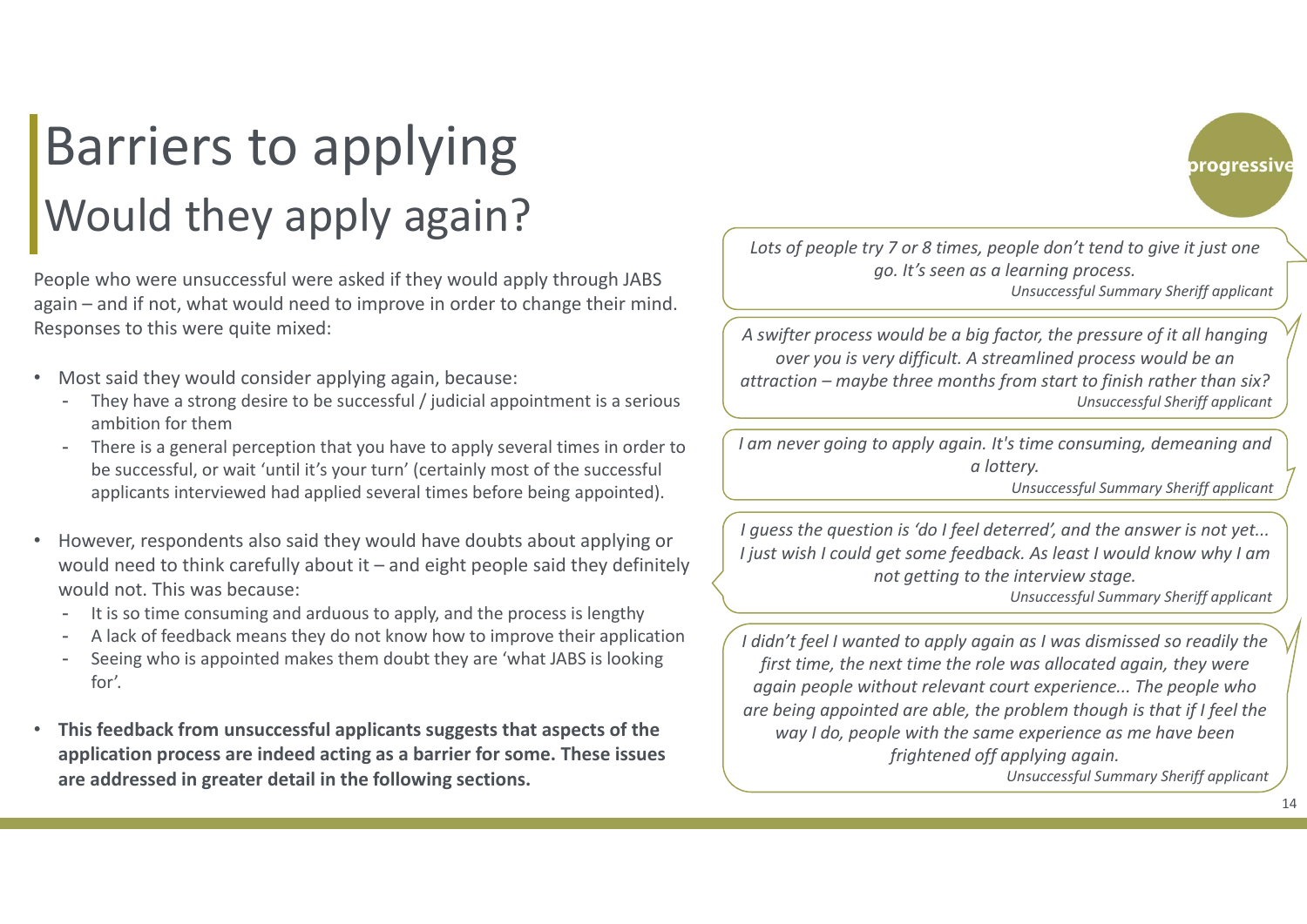

# The competency based approach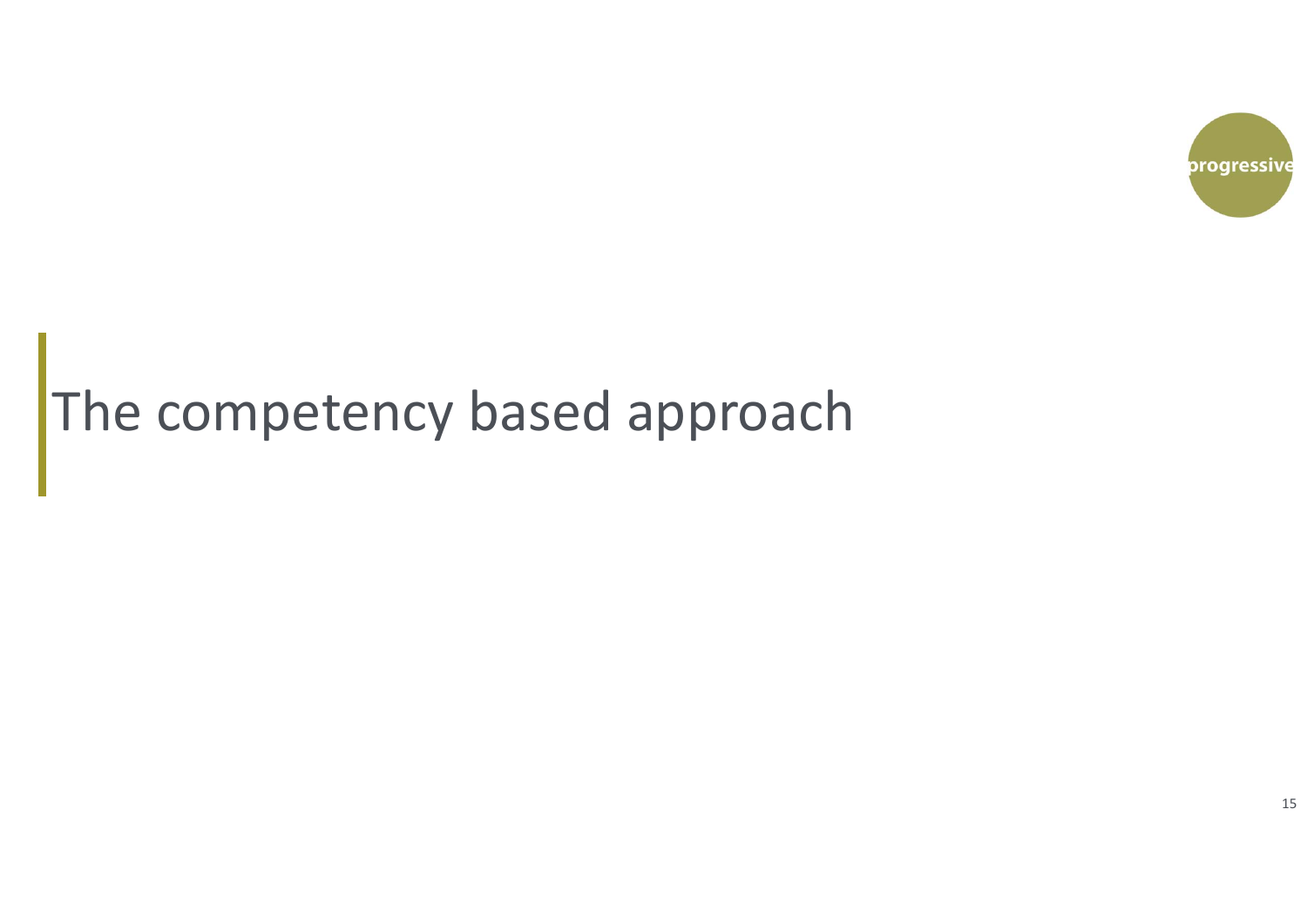### The competency based approach Positive feedback

Overall, this is the aspect of the whole process that attracted the most criticism – from all types of respondent (successful and unsuccessful; applicant and stakeholder). This was mentioned frequently, and unprompted, by all types of respondent.

There was some positive feedback about this approach, mainly from those who had been successful:

- A minority feel that this is a good way to assess suitability, saying it is clear what is expected, it helped them to think about their experience and whether they had the key skills required, and focused the mind in terms of how to present their experience.
- • It was also viewed by a small number as ensuring the system was fair and that all applications would be judged in the same way.
- • Others felt that, while it may not be perfect, it was as good a way of assessing applicants as any.
- • Respondents who were most positive about answering competency based questions were those with previous experience of doing this – for example they have had to use this format in annual performance appraisals, for promotion boards etc.

*I quite like to be able to answer the questions. I think if you can't answer them, or are put off by answering them, then you aren't really committed to the application. It's putting the time in, and it was really good at making me reflect as to whether I was a suitable person. I didn't find it particularly difficult.* 

*Successful Tribunal applicant* 

progressive

*It makes you think about why you applied for the role and what experience you have from the past that demonstrated you were a good fit. Successful Tribunal applicant* 

*[I thought] it's a bunch of poshos who've been to private school… but with it being a competency based interview, that gave me faith that I would have a chance of getting through the tap on the shoulder type of things... That's why I thought the JABS process was quite fair and that I would stand a good chance.*

*Successful Summary Sheriff applicant* 

*It seemed like sensible things to be asking about, it took a while to do it but I thought it was OK. If the application form takes a bit of time and effort, that's one way of weeding people out who are not seriously interested. Unsuccessful Tribunal applicant* 

*That doesn't bother me at all, we do it in the Procurator Fiscal's office all the time – our annual assessments use this.* 

> 16*Successful Summary Sheriff applicant*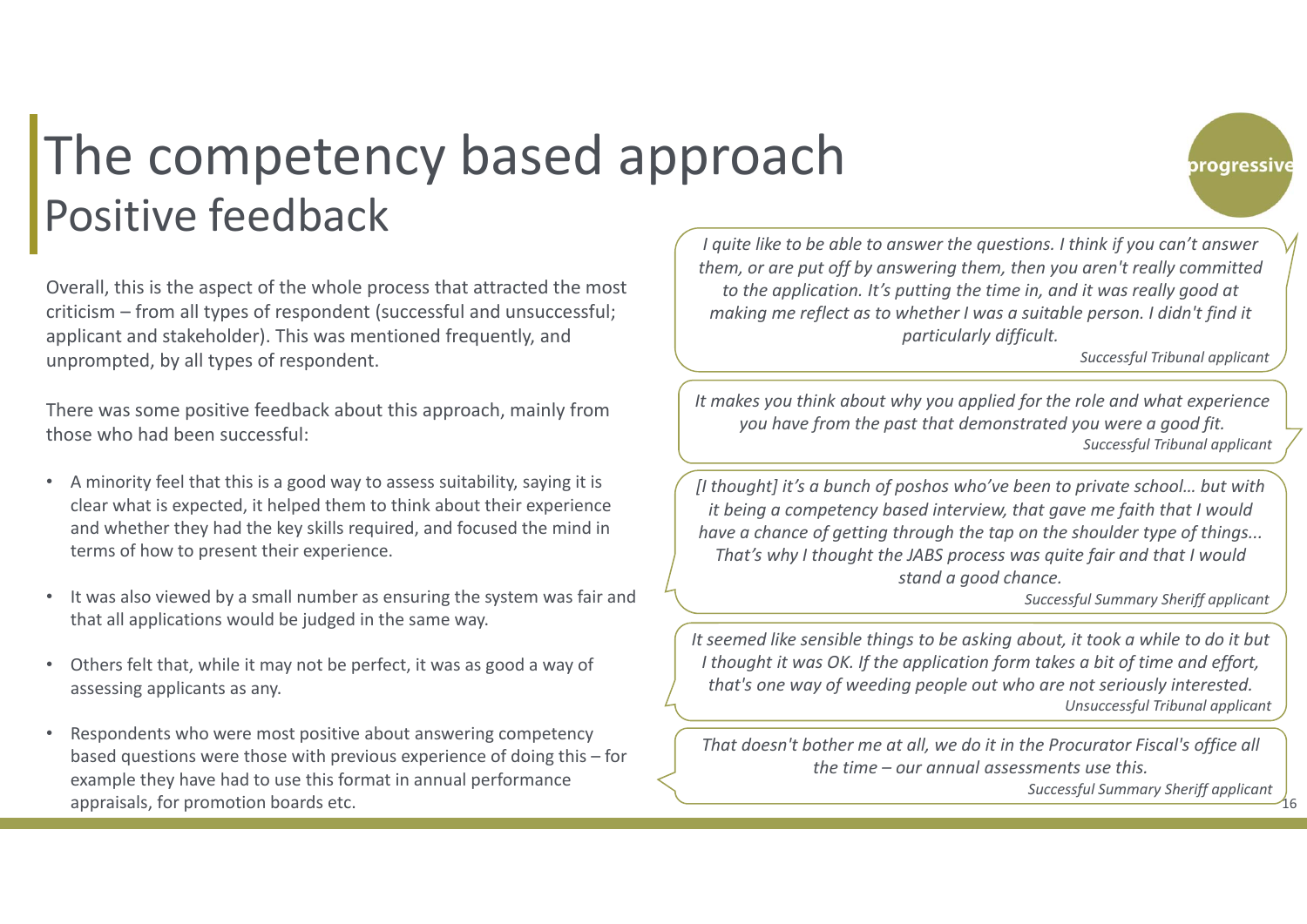### The competency based approach Negative feedback

However, the majority felt there were problems with the competency based approach:

- • Some said it lacks transparency and it is very unclear what JABS is really looking for. There was a feeling that there are 'magic buzzwords' that are required in order to succeed, but not everybody knows what they are – one applicant described it as 'a linguistic labyrinth'.
- • Respondents stressed that some people are trained to answer this kind of question, or are more used to doing it (e.g. those with public sector experience), while others are not – which can lead to the 'wrong' people being successful, e.g. people with no court experience but who are good at filling in competency based forms. The view is that this values form‐ filling over actual legal experience.
- There was therefore a feeling that using a competency based approach simply results in people who are good at answering competency based questions being successful, rather than people who would necessarily be good at the job.

*The distinct impression I leave both interviews with is that there is a formula that they look for in terms of answers, and if you don't provide the correct language and express the responses in the way that allows them to tick certain approaches, then you're going to fail. Unsuccessful Sheriff applicant*

*Once you get the technique of filling in the form, you're going to get through to interview. They do TED talks on it, the faculty have seminars on it – it's all totally contrived. I was pretty honest, I'm sure people are not though.*

*Unsuccessful Tribunal applicant*

progressive

*People can learn how to pass competency based interviews without actually being competent in the job itself... I've experienced it from both sides, and you can definitely learn how to work that system. Unsuccessful Summary Sheriff applicant*

*If you look at the people who are appointed… you think 'they've ticked the boxes, clearly', whether they're going to be a good Sheriff is something different... They might have a really good CV and be good at filling in forms, but being a Sheriff is also about having patience and being able to deal with members of the public. Unsuccessful Tribunal applicant*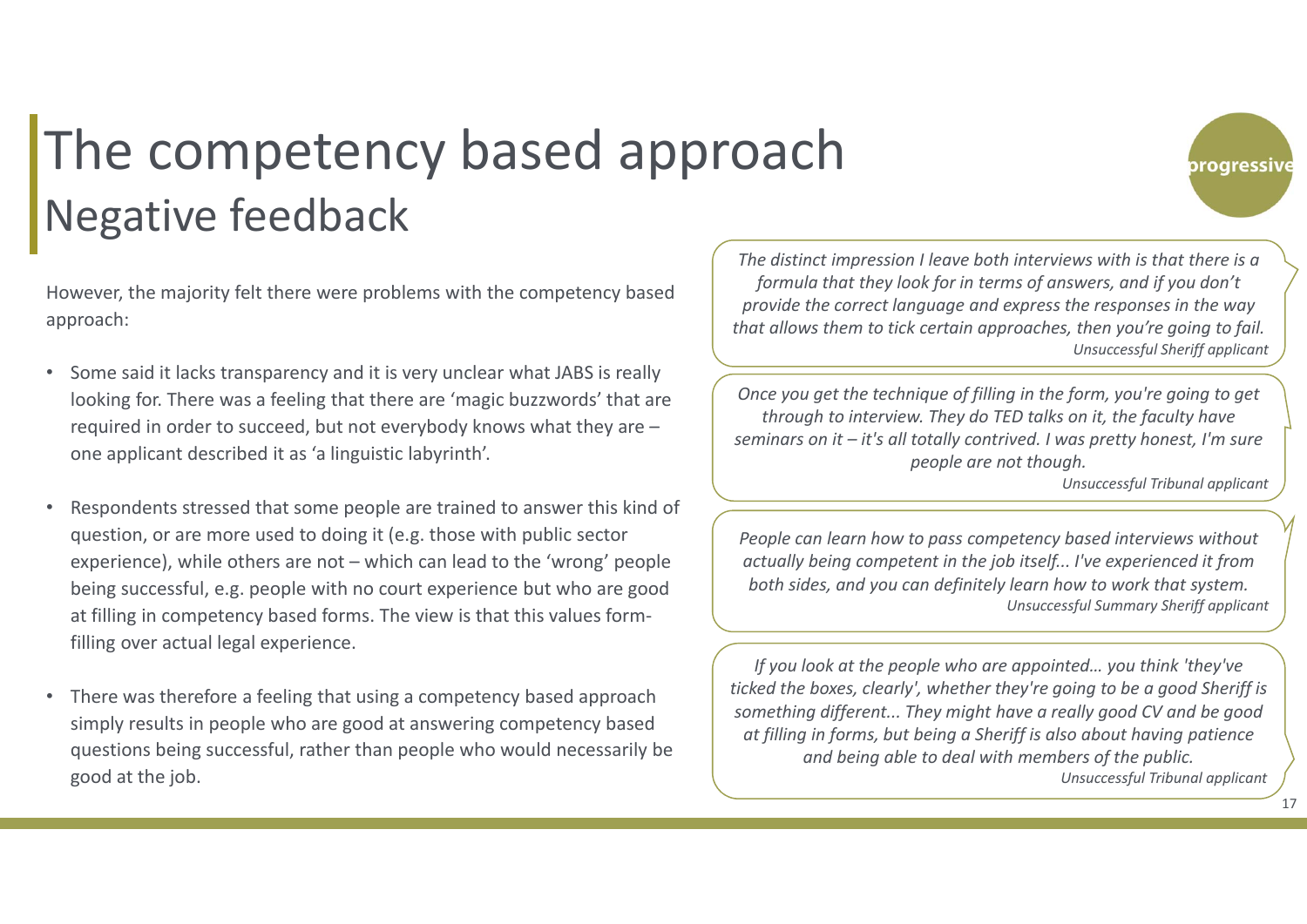### The competency based approach Negative feedback

- • It was common for respondents either to report paying for **consultancy support or training** in completing competency based applications, or to say that they knew others who had done so.
- • This undermines the idea that the process is meritocratic or effective:
	- If some can afford and/or have the time available to do training and others can't, then the process is not fair. (This could also disadvantage those with caring responsibilities who have less time available to travel to attend training etc).
	- If people can be trained to be successful, doubts were expressed that the process measures what it should be measuring.
	- If more people are going for training over time, this will make the screening process even harder as all applications will be of the same standard.

*I paid something like £1,500 by the time I'd done it, which was money well spent… If I sat down and tried to do it myself I would get nowhere… The people who are getting through it are paying somebody to do it.*

*Unsuccessful Senator applicant*

progressive

*A lot of people are applying to agencies down south, going for training, and you've either got the funds to be able to do that – but more importantly, you've got to have the time to be able to do that – and I don't have that time because frankly, in the job that I do, if I'm not in trial, every evening I've got other work to do to get on top of it. Unsuccessful Tribunal applicant*

*The process should not be so susceptible to being trained up in the process… [That is] a measurement problem. You're measuring how good people are at adapting to your particular process, rather than actually how distinguished has their career been, [which] must be the best pointer as to how good they're going to be at the job. Successful Summary Sheriff applicant*

*If I apply again, I will spend the money getting this woman to revise my application, but I mean, I'm the same person with the same qualifications as I was last time and the time before, and it just doesn't seem very clever. Unsuccessful Senator applicant*

*There is more and more training out there, and therefore… If everybody just learns how to fill it in properly, is it then is it a proper screening process?*

*Successful Summary Sheriff applicant*

18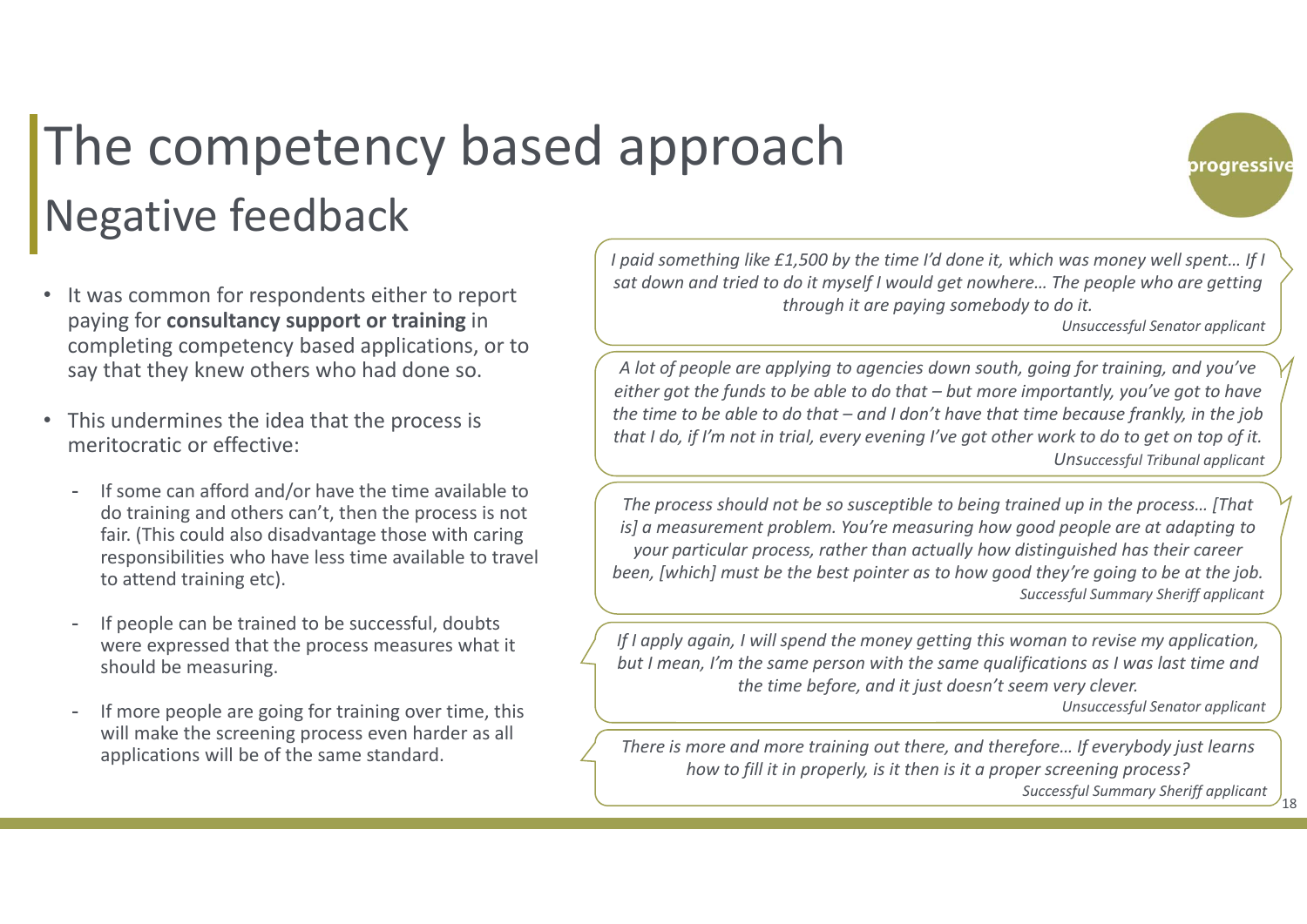# The competency based approach Negative feedback

- • It was felt that focusing on competency based questions at the application stage **doesn't give a full picture of the person and their suitability** as a member of judiciary:
	- - It doesn't take account of the length/type of experience people have, or their track record of dealing with different legal issues – only that they can provide one example that 'ticks the boxes'.
	- - Some felt this approach rewards those who have 'good' examples to mention (e.g. speaking at conferences, high profile cases at the High Court), but is less good for those who are working away at the coal face of (for example) family law at a high street law firm – they may have all the right qualities but have just been busy doing their day job rather than doing 'impressive' things.
	- In any case, it relies on self-assessment and there is no scrutiny of the examples given – there is no way to prove these are applicants' own experiences (one respondent reported seeing a colleague's application form which presented *her* case as their experience).
	- - For this reason, some feel that the scenario type questions are better, as these allow you to judge how you would deal with specific situations, rather than relying on having specific experiences to present as examples. This was thought to be particularly important because personality / temperament is crucial when dealing with the public / vulnerable people etc.

**Suggested alternatives to this approach are included later in this report.**

*I think that the focus on it is too pointed maybe. They should look a wee bit more at experience, as well as 'can you actually articulate it in the way that we want you to'.*

*Potential Tribunal applicant*

progressive

*I wasn't able to express myself enough I don't feel... [It is] a highly artificial procedure that doesn't get from me what I am about. It's a very blinkered view… trying to make a science out of it.*

*Unsuccessful Summary Sheriff applicant*

*People might have spoken at a conference or done this and that but does that prepare them for the hurly burly of life as a Sheriff, often not. Unsuccessful Tribunal applicant*

*You could create examples that fit the criteria that have no basis on your practical experience… what's lacking is some scrutiny with your actual skills and your actual experience… I've seen an application form coming off the computer in here where someone's using an experience, and I thought, 'that's my trial!'* 

*Unsuccessful Tribunal applicant*

*People can come across well on paper but still not be fitted for the role. The challenge in a judicial role is commanding respect, being someone who has the ear of the parties involved in court. That's hard to assess from written answers – it's very subjective and needs to be assessed face to face.*

> 19*Unsuccessful Summary Sheriff applicant*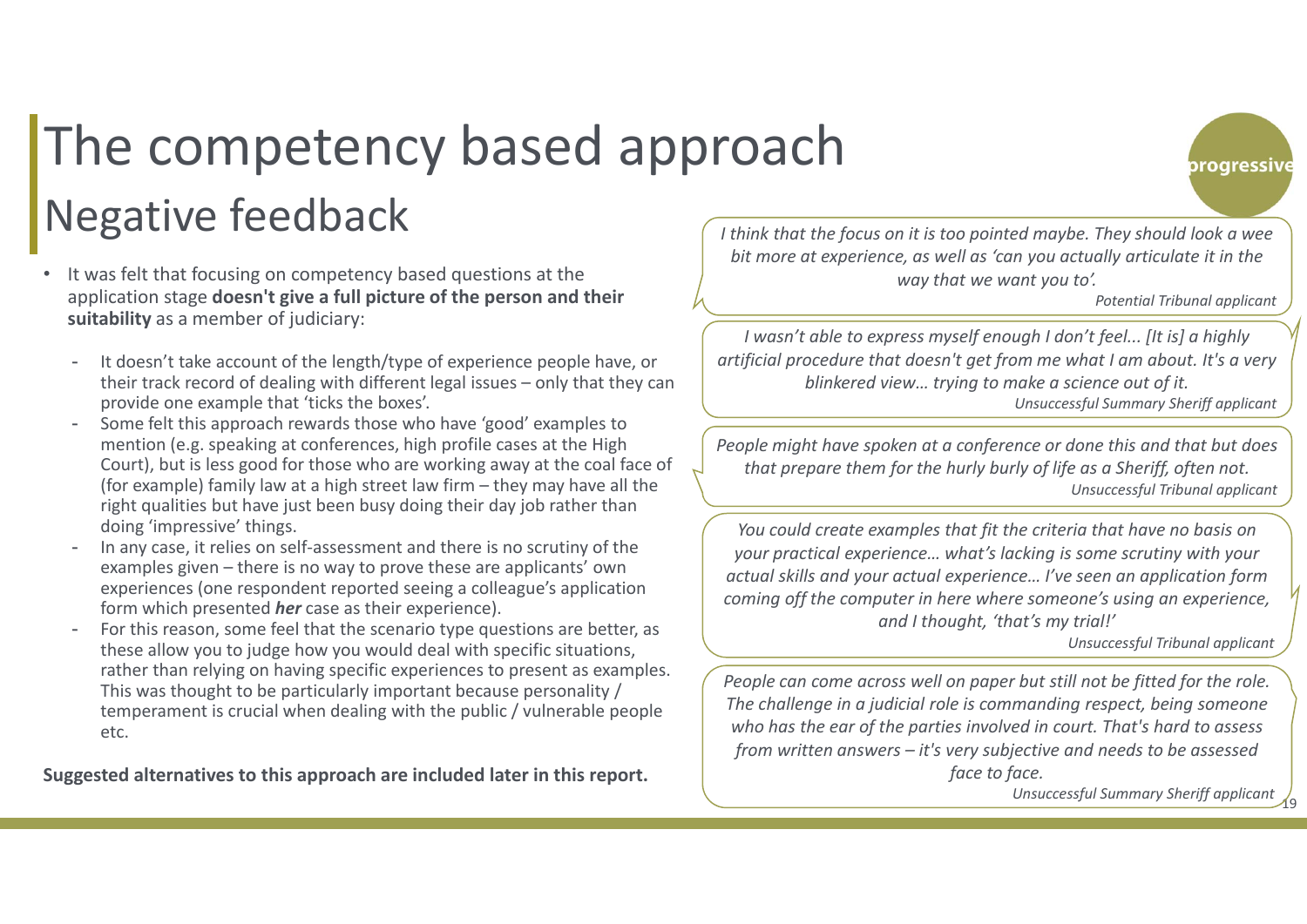### The competency based approach Stakeholder views

Stakeholder views on the competency based approach reflected the balance of opinion among applicants – all stakeholders expressed some level of concern that the focus on competency based applications:

- • Does not pay sufficient attention to legal experience or professional record
- Gives an advantage to those more used to filling in this kind of form, and therefore leads to a balance in favour of public sector applicants
- Is not fair or useful if training/consultancy can be used to improve performance.

*[If you] imagine appointment of say a surgeon or an engineer or anything like that… the first thing you want to know about is their record. You want to know what have you done and how well have you done it… I don't think we've got to the bottom of that, you must get into people's backgrounds… You have to know what these people have actually achieved in life in a professional sense, in order to know whether they are suited to this position. Stakeholder*

*But once somebody has got over the issue of competence hurdle… Then their actual ability as a lawyer is not as I understand it, really something which is given much weight… and that I think is a problem.* 

*Stakeholder*

progressive

*People will say 'if you can't fill a form in, you shouldn't be getting these jobs' but the majority of people this time came from the Crown Office, they know the right buzz words to use – those at the Bar don't, they don't have continuous appraisals that use this approach.* 

*Stakeholder*

*There are, I know, firms out there now who will assist and coach and what not. But, really? It should be a form that anybody is capable of filling in and filling in well without having to seek and pay for advice like that. Stakeholder*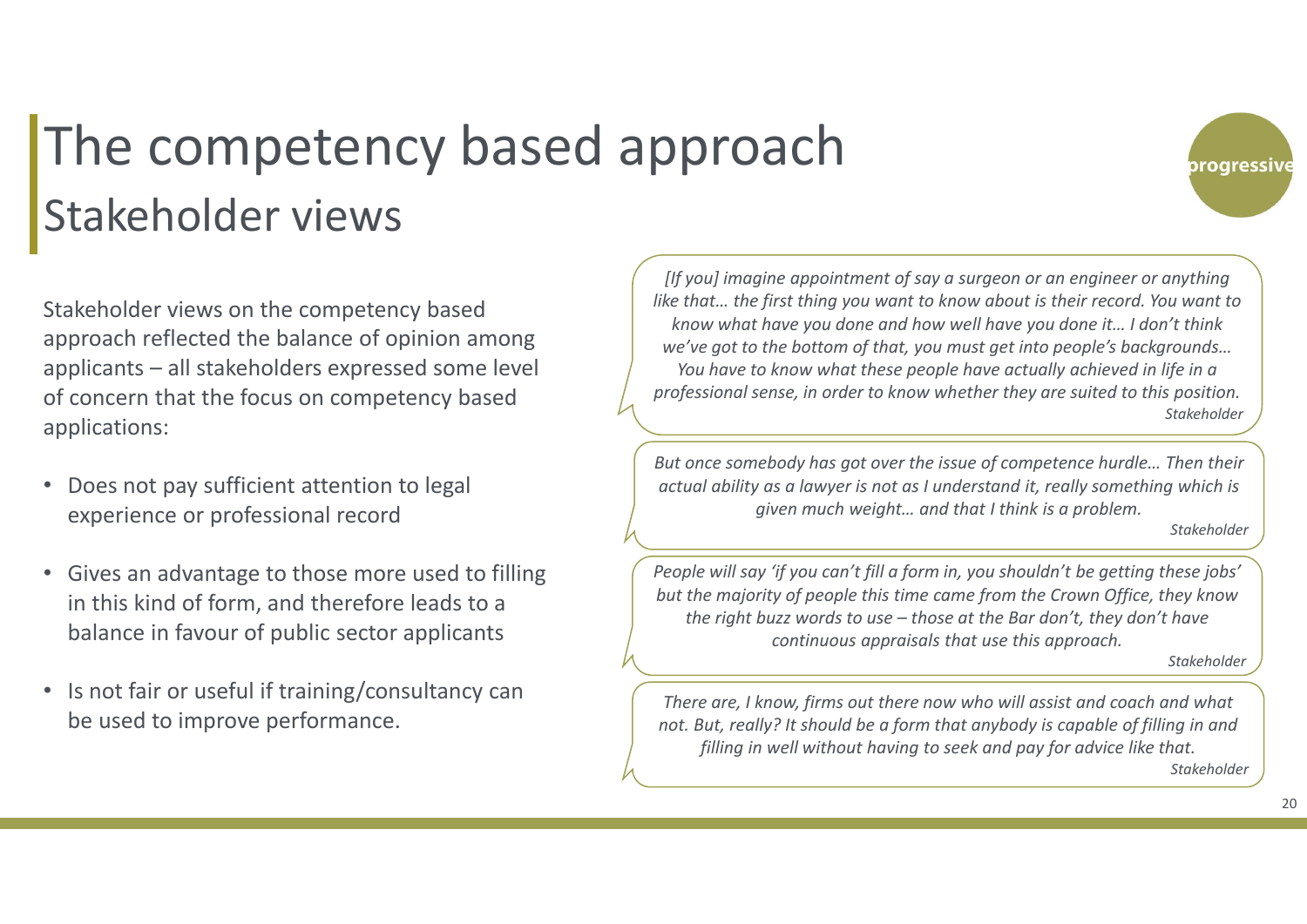

# Information and guidance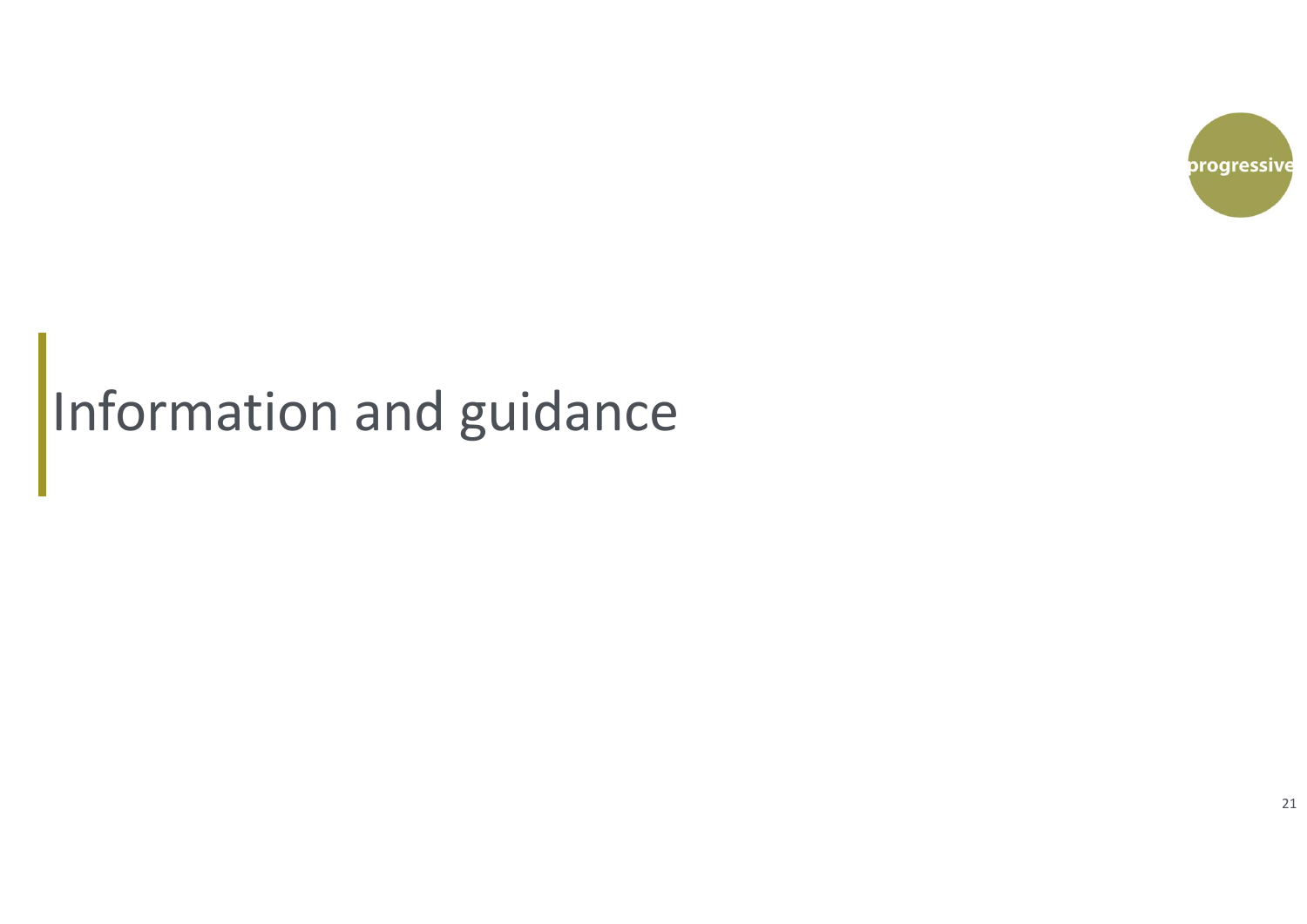### Information and guidance The JABS website

Information on the website was generally judged to be helpful and informative, although few people had strong opinions either way. Several respondents noted that they had gone back to the guidance during the application process. There was no obvious information missing.

However, there were some criticisms of the guidance in relation to completing the application form. Several people thought that the example answers provided were quite basic and there is not enough information about why one answer is good and another is not – people therefore felt this wasn't very helpful and it isn't clear how applicants can distinguish themselves from others who have similar experience.

Some respondents also reported that they had followed the advice on the website but were unsuccessful at the sift, so were not sure what they had done wrong.

 *I looked at all of that. It was useful, I certainly looked at the process... and I found it useful to find the information online on the organisation itself. I don't think there is anything missing... It's all there if you are willing to read it.* 

*Successful Tribunal applicant*

progressive

*I thought the website was excellent… It clearly explained what they were looking for.* 

*Unsuccessful Tribunal applicant*

*It's very helpful, when you take your time to access it and read it. It's non-repetitive, it's wholly appropriate… I found myself going back to it as a point of reference, each time I was working on the application form.*

*Unsuccessful Sheriff applicant*

*It's well intentioned but they need to give better examples. Perhaps anonymise real examples from successful applications. Unsuccessful Summary Sheriff applicant*

*The examples on the website of successful and unsuccessful answers are far too basic. It would be nice to have more feedback from JABS on why I didn't get through the sift despite answering in the required way.*

*Unsuccessful Summary Sheriff applicant*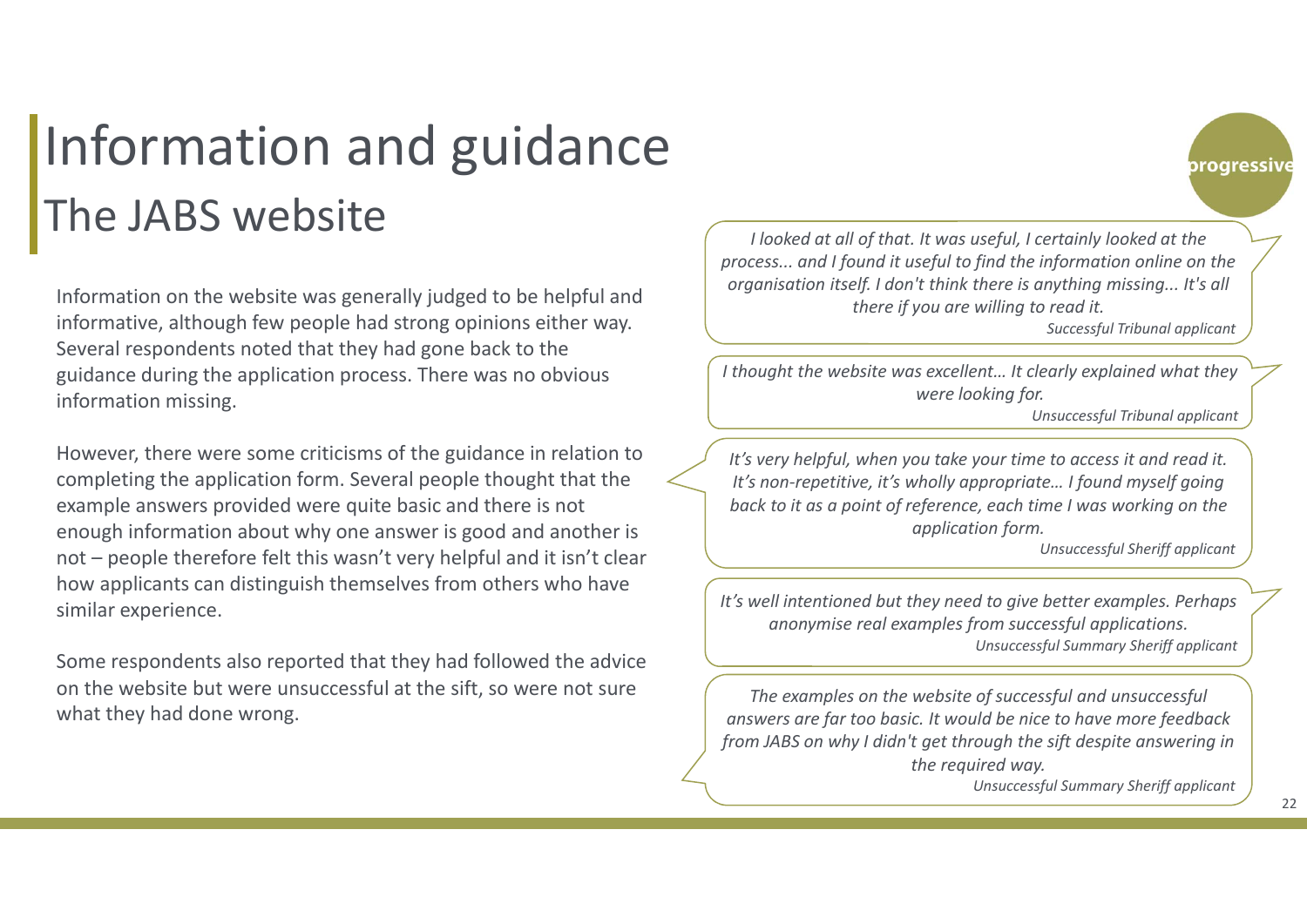### The JABS website Information and guidance  $\parallel$  Rating of the website

- • Ratings of the website among survey respondents were also generally positive.
- 68% said it was quite or very useful although the balance was towards 'quite' rather than 'very' useful.
- $\bullet$  16% (11 respondents) said they found it 'not very useful'.

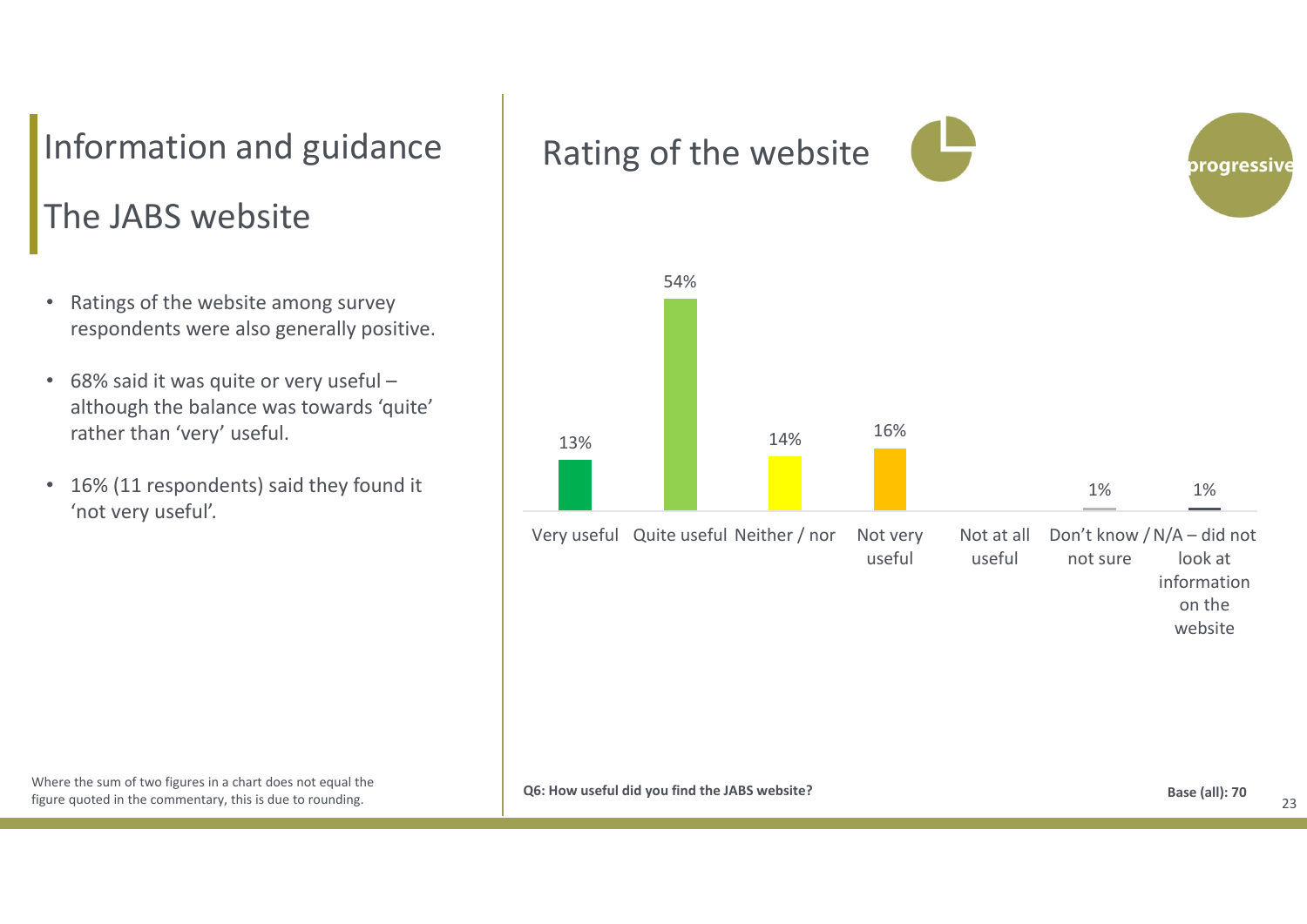### Information and guidance

### The JABS website

- •When survey respondents were asked what was particularly helpful on the website, they were most likely to mention the example answers provided/advice about completing the application form, and case studies/pen portraits of successful applicants.
- • Suggestions for additional information included more detail about what exactly JABS is looking for in terms of skills, attributes and experience, more guidance/examples of competency based questions and more information about how applications are assessed/sifted.
- •Full verbatim responses will be provided separately.

| Most helpful info*                        | No.            |
|-------------------------------------------|----------------|
| Example answers/advice re completing form | 16             |
| Info/case studies of those appointed      | 8              |
| Guide to application/appointments process | 7              |
| Guidance in general (non specific)        | 7              |
| Guidance notes about post/criteria        | 6              |
| General negative comment                  | 4              |
| General positive comment                  | 4              |
| Info on timelines/process                 | 3              |
| Website has improved                      | $\overline{2}$ |
| Examples/guidance on interview questions  | 2              |
| <b>Base (all who commented)</b>           | 48             |

| Additional info required*                                                 | No.            |
|---------------------------------------------------------------------------|----------------|
| More detail re what skills/attributes/experience JABS is looking for      | 9              |
| More info on/examples of competency based answers                         | 7              |
| More info on sift/how applications are assessed/scored                    | 7              |
| More guidance on info required/how best to present experience in the form | 5              |
| More info on/examples of written work required                            | 3              |
| More info/examples (non-specific)                                         | $\overline{2}$ |
| More detail on format of interview                                        | 2              |
| Provide feedback/more detailed feedback                                   | 2              |
| More info/emphasis on diversity                                           | 2              |
| Up to date information                                                    | $\overline{2}$ |
| <b>Base (all who commented)</b>                                           | 37             |

\* Mentioned by more than 1 person than 1 person than 1 person than 1 person than 1 person than 1 person than 1 person than 1 person than 1 person than 1 person than 1 person than 1 person than 1 person than 1 person than 1

progressive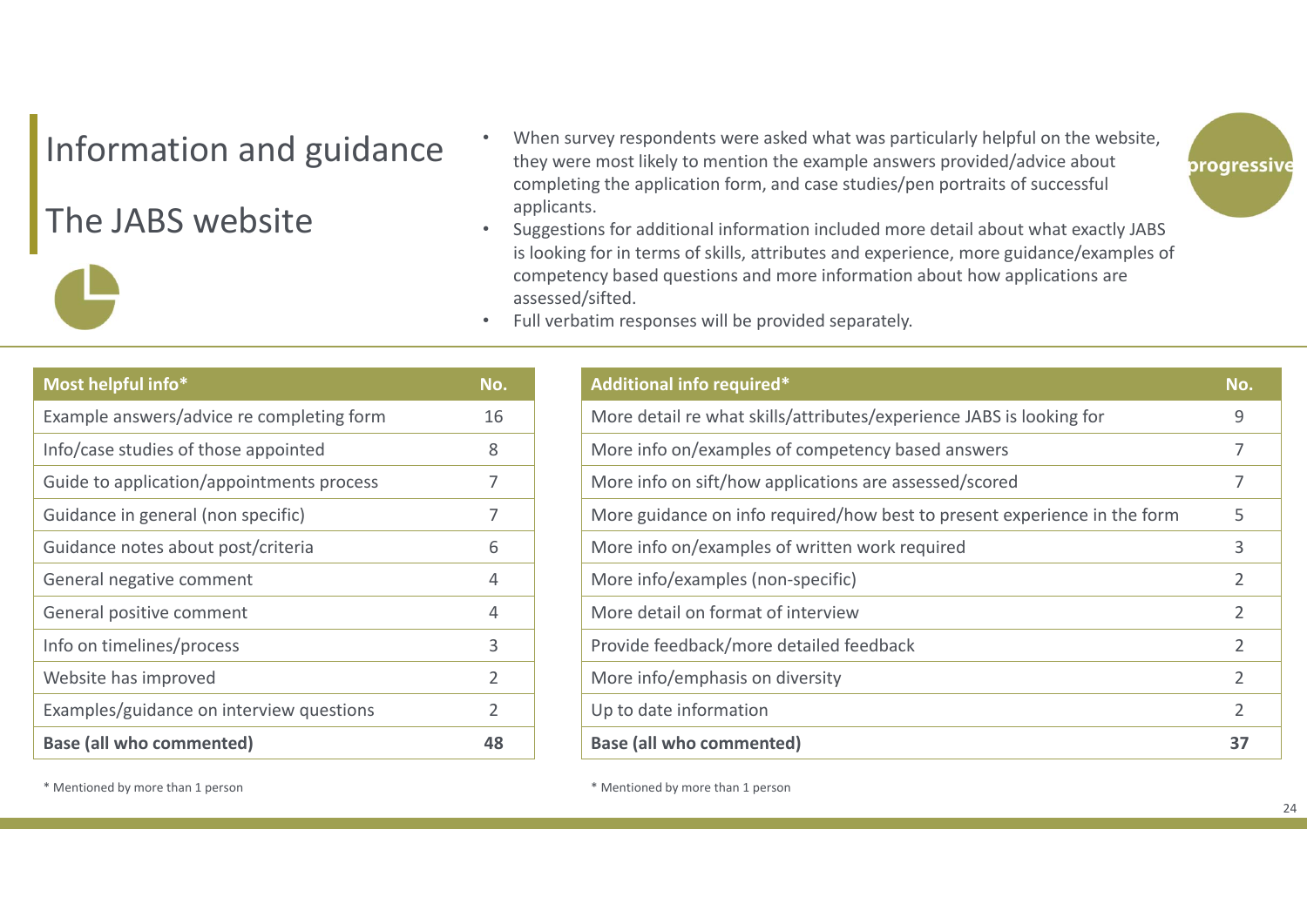## Information and guidance JABS events

The majority of qualitative respondents had *not* attended information events or seminars (13 respondents overall had been to an event).

Most of those who had attended events reported that they were fairly helpful, although some commented it did not really provide much more information than was already available on the website. Few were able to give detailed feedback about the events – several mentioned these were quite a long time ago. However, useful aspects noted included:

- •Information about the criteria required
- •Pointers on how to complete the application
- •The importance of providing specific examples of experience
- • Hearing from successful applicants about their experience of the process/interview etc.

Several people commented that they had *not* attended events because they did not want anyone to know they were considering applying. For this reason, running more events via webinar was suggested.

*It was really useful though to hear what they wanted… I took from [the event] that they were very serious in their approach to it, that it was very thorough, and that they were probably fair. Unsuccessful Summary Sheriff applicant*

*They really were driving home how important the written application is and made the point that job titles, for example, mean nothing. 'We need to know what it is you do and what skills you employ'… I felt it was beneficial and I applied the advice I got from it.* 

*Unsuccessful Sheriff applicant*

*I've not been to any… I didn't want anyone to know I was thinking of applying.* 

*Unsuccessful Sheriff applicant*

*I went along praying that I wouldn't meet anybody… I don't think anybody really wants to admit that they're applying for these things… in case word gets out, and I think also because you don't want your employer to know that you want to leave maybe… so there wasn't a great attendance which is a shame.* 

*Unsuccessful Summary Sheriff applicant*

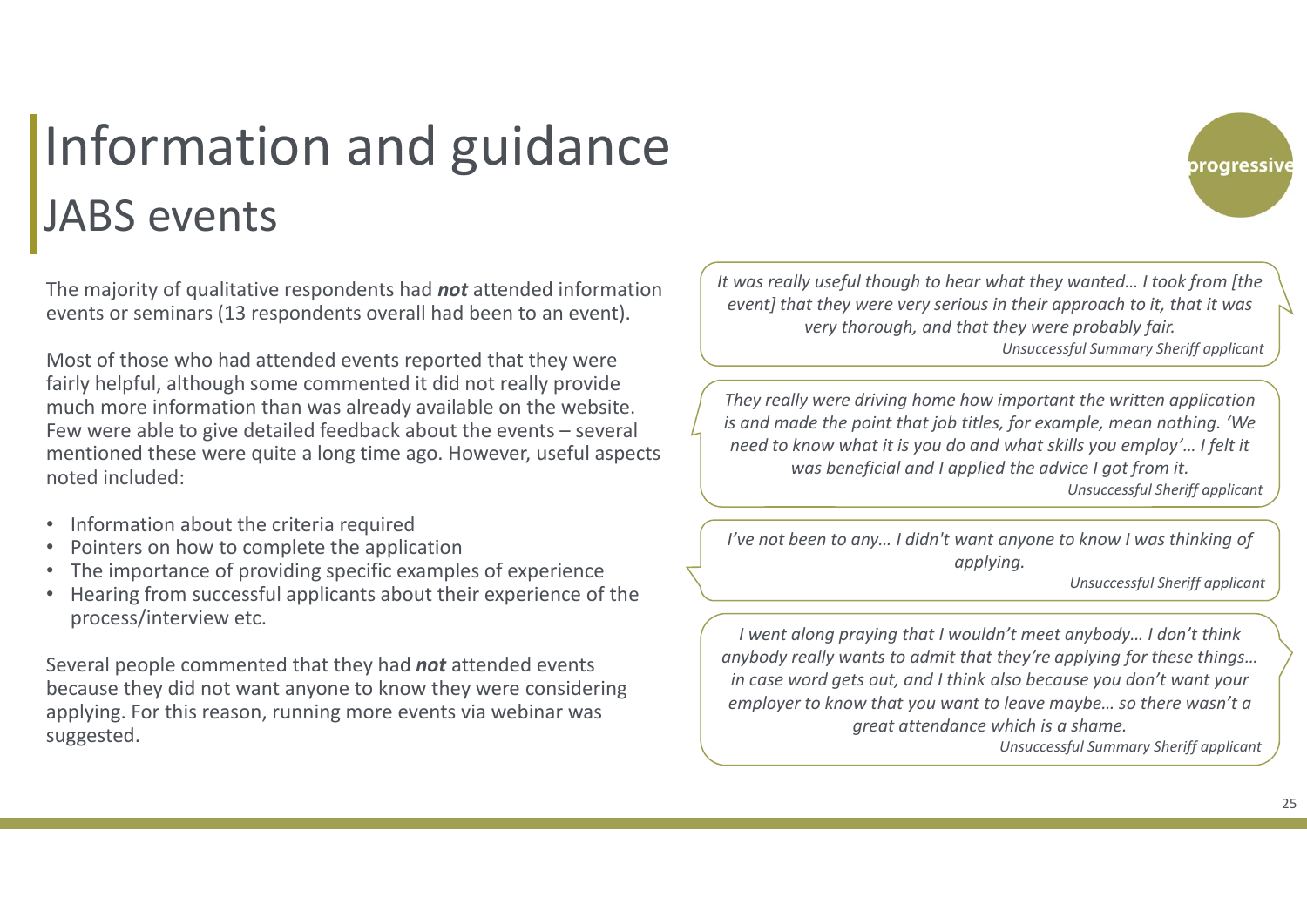# JABS events

- Four in ten survey respondents (43%) had attended a JABS event.
- Those who had attended an event tended to find them useful: 57% said it was very or quite useful, although again the balance was towards 'quite' rather than 'very' useful.
- A minority said the events were not useful: 23% (7 respondents) said the event they attended was not very or not at all useful.

### Information and guidance  $\parallel$  Attendance at / ratings of JABS events





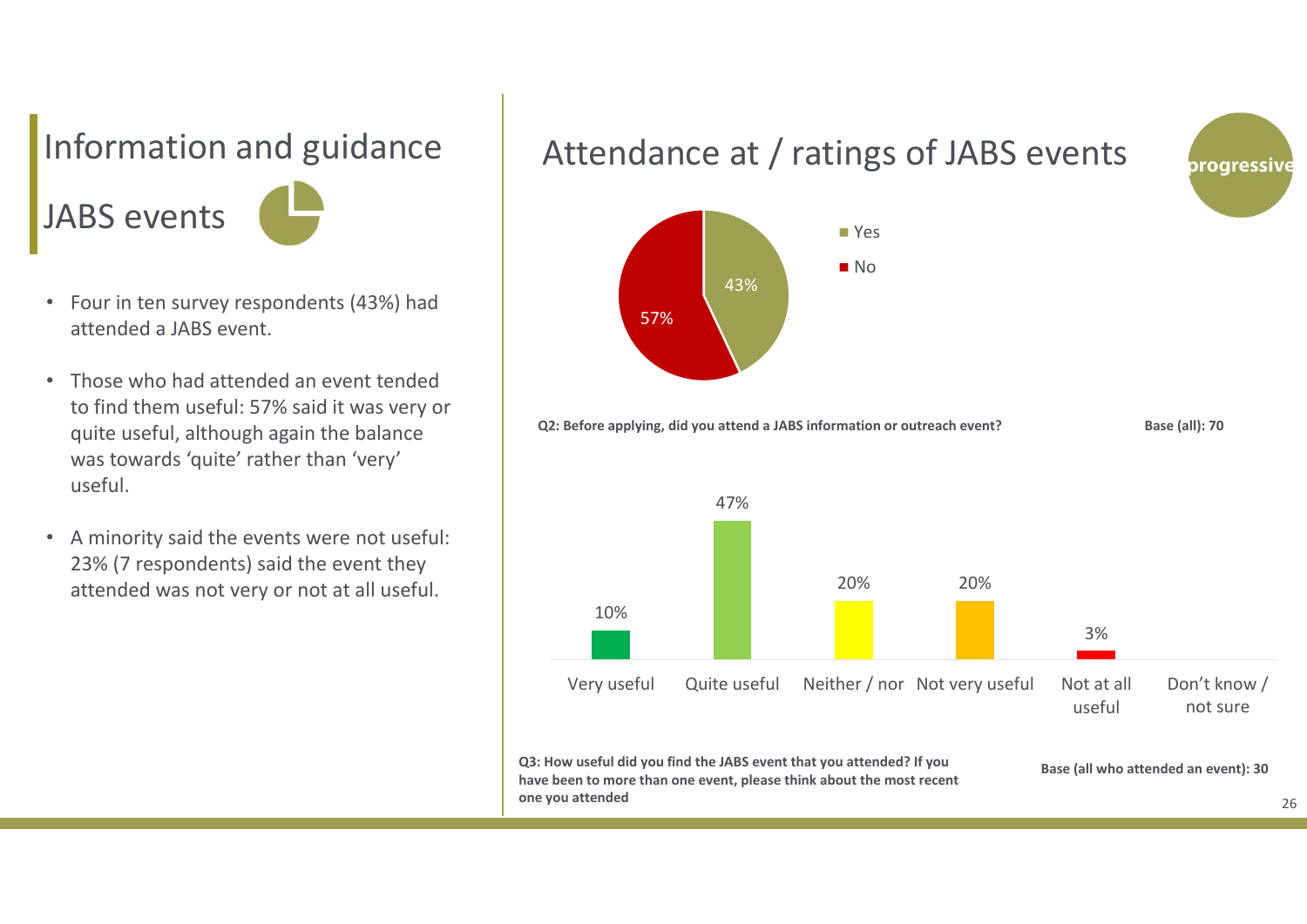

# The application process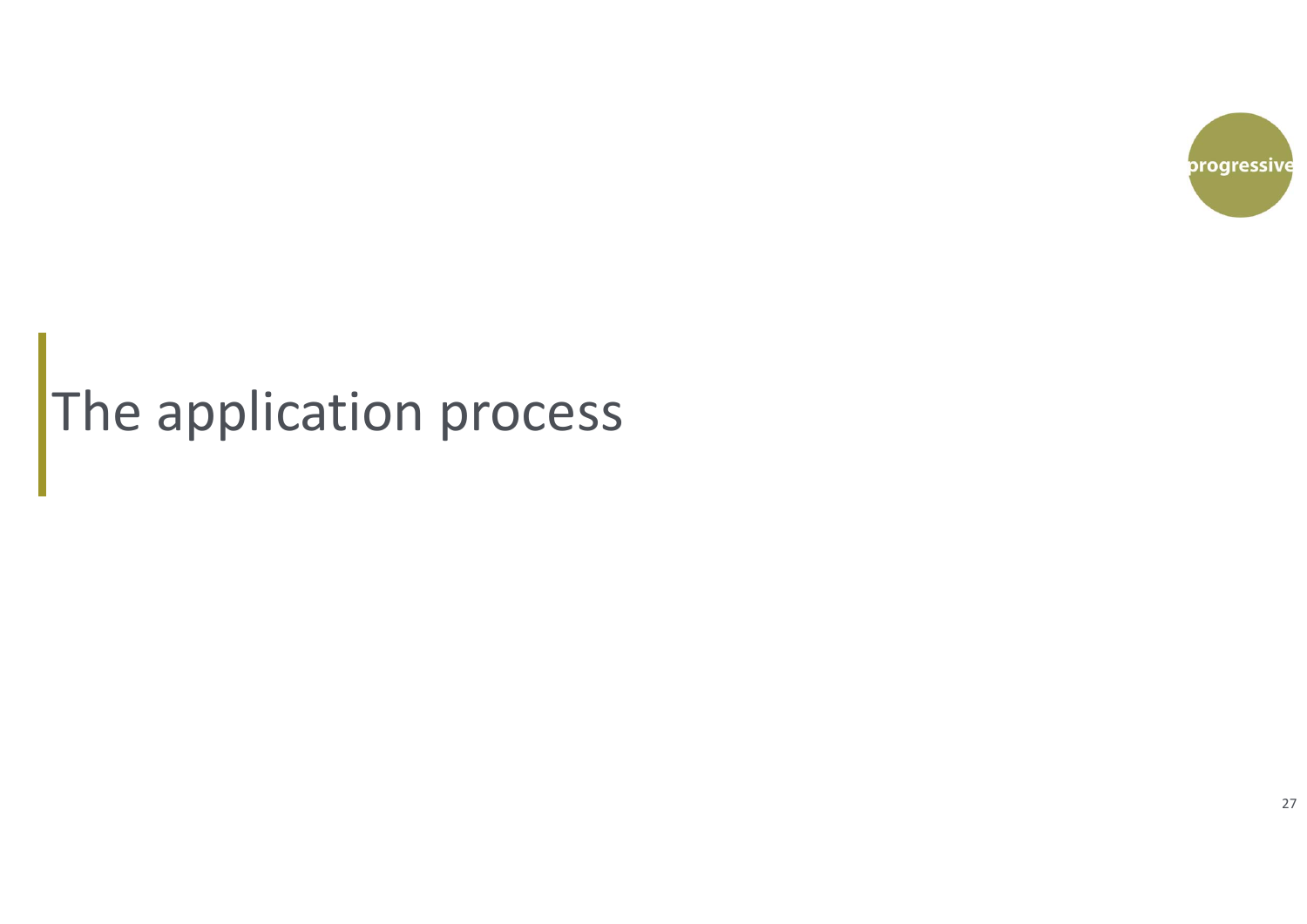

### The online application process

Most applicants reported that the application form was very **time consuming** to fill in, and some felt that it was **too onerous** – although some people did comment that this had improved in recent recruitment rounds as the length of the form had been reduced.

Respondents used words such as 'disproportionate' in relation to the application process, highlighting that those most successful in their careers were likely to have least time available for form-filling – and a busy successful legal practitioner is exactly the kind of person that JABS should want to appoint.

One stakeholder specifically emphasised the complexity of the application process particularly in relation to tribunal positions, where the amount of time spent on the application was felt to be out of proportion to the benefit of being appointed in terms of the number of days' work and payment for these.

*It's an awful process to fill in. It takes a huge amount of time and effort, maybe that's fair enough... Even as people who are meant to be quite brainy, it's intellectually actually very demanding to work out what on earth they are looking for. Unsuccessful Summary Sheriff applicant*

*[My job is] so time consuming and people will say, 'Well, if you really want a tribunal job you will be prepared to set the time aside to complete the form', but frankly, if you're a really busy practitioner, then you don't have that opportunity, and… are you not wanting the people who are busiest and most experienced, who have less time to be able to fill in the forms?*

*Unsuccessful Tribunal applicant*

*The other thing that I wanted to get across to you is the disproportionality of the application process… What I think [JABS] haven't fully appreciated is that if you are good enough to be applying for these jobs, you've got to practice the job and you can't take weeks and weeks to do a job application.*

*Unsuccessful Senator applicant*

*The appointments system looked a bit complex… I would like us to find a leaner way of doing it… [Applicants have said] 'I haven't got the time or inclination to go through that paper work to get an appointment that was going to give me maybe twenty days a year if I'm lucky, maybe less than that, at barely three hundred pounds a day'. Stakeholder*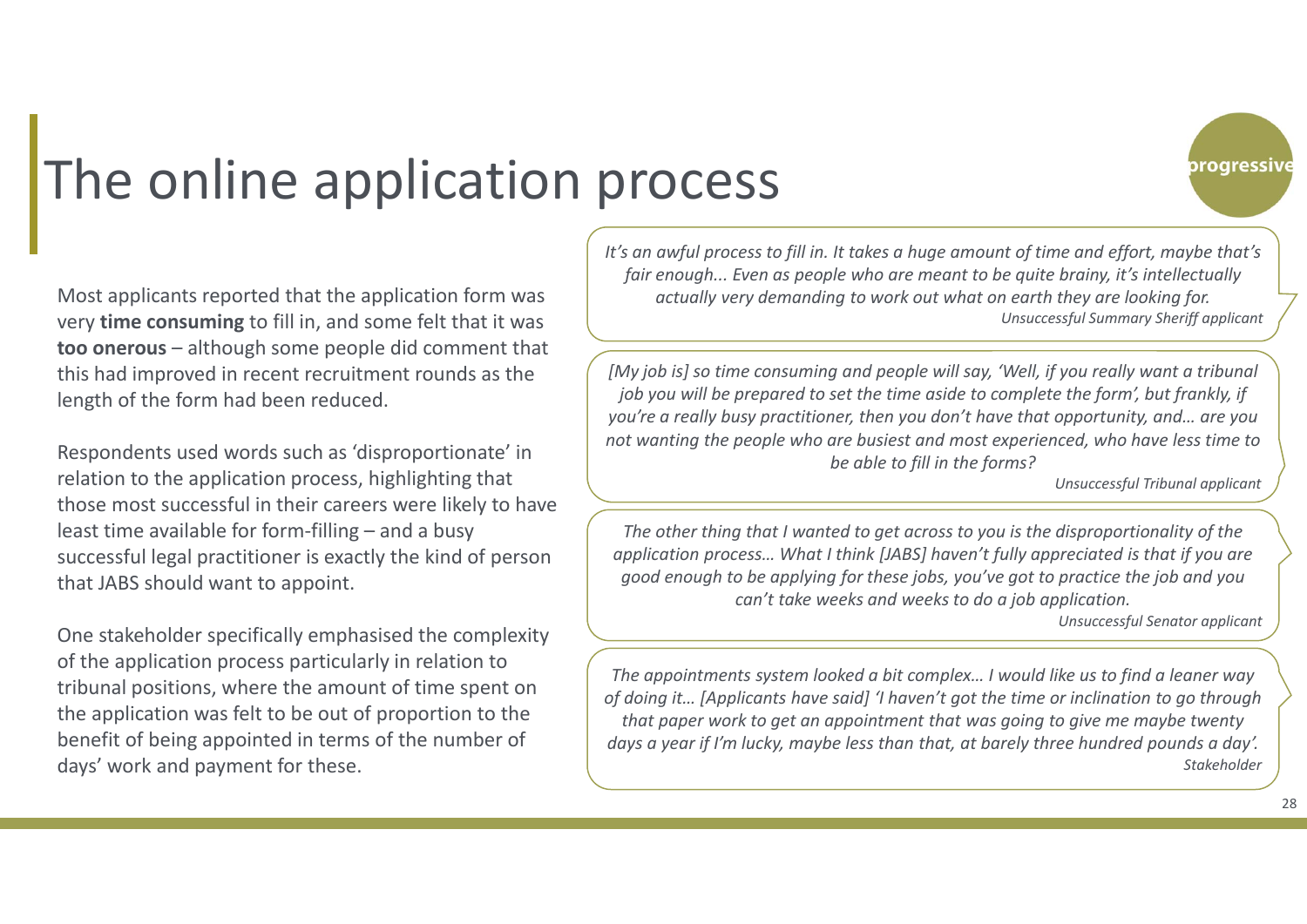

### The online application process

There were mixed views about the use of **word counts** – a few people said it helped to focus their responses, but people were more likely to argue it limited what they could say about themselves.

Respondents who were required to submit **legal written work** with their application agreed that this was important, because anyone suitable for appointment should be able to do this. The only query raised about this was for those from less 'traditional' backgrounds who might not be producing written legal work in their day to day jobs. Some felt this put such applicants at a slight disadvantage.

Very few comments were made about the technical aspects of the online application. A couple of respondents mentioned technical issues submitting applications, but these related to recruitment rounds from several years ago and had not been experienced recently.

Most applicants reported that they had completed their answers in Word and then copied and pasted the content into the online form, to enable them to calculate the word counts for each question. It would perhaps be easier if the form had a word count function.

*Restricting the words is very important because it focuses your mind to make sure that what you put in is all relevant. You really have to think about it… [and] focus on what you think the Board needs to know about your capacity to perform those particular criteria and competences.* 

*Successful Sheriff applicant*

*You are given very short spaces… to answer very long, very complex questions and you really have very little opportunity of explaining yourself as clearly as you can before the 300 words is up.* 

*Unsuccessful Sheriff applicant*

*[Written work is] essential. I think that's actually better than getting a reference… You can't hide in relation to examples of your legal work, it's objective, it gives people a much better idea about your abilities… that will certainly tell the legal members a lot more about your legal skills than a reference from somebody who might be your pal.* 

*Successful Sheriff Principal applicant*

*Depending on your role, you don't always have the opportunity to have done something they want to see. They don't guide you about what sort of written work they want… I'm not writing advice or submitting things to the High Court, so I can't prepare this. I'm giving verbal advice to my staff, very rarely I'd do a written narrative.* 

*Unsuccessful Summary Sheriff applicant*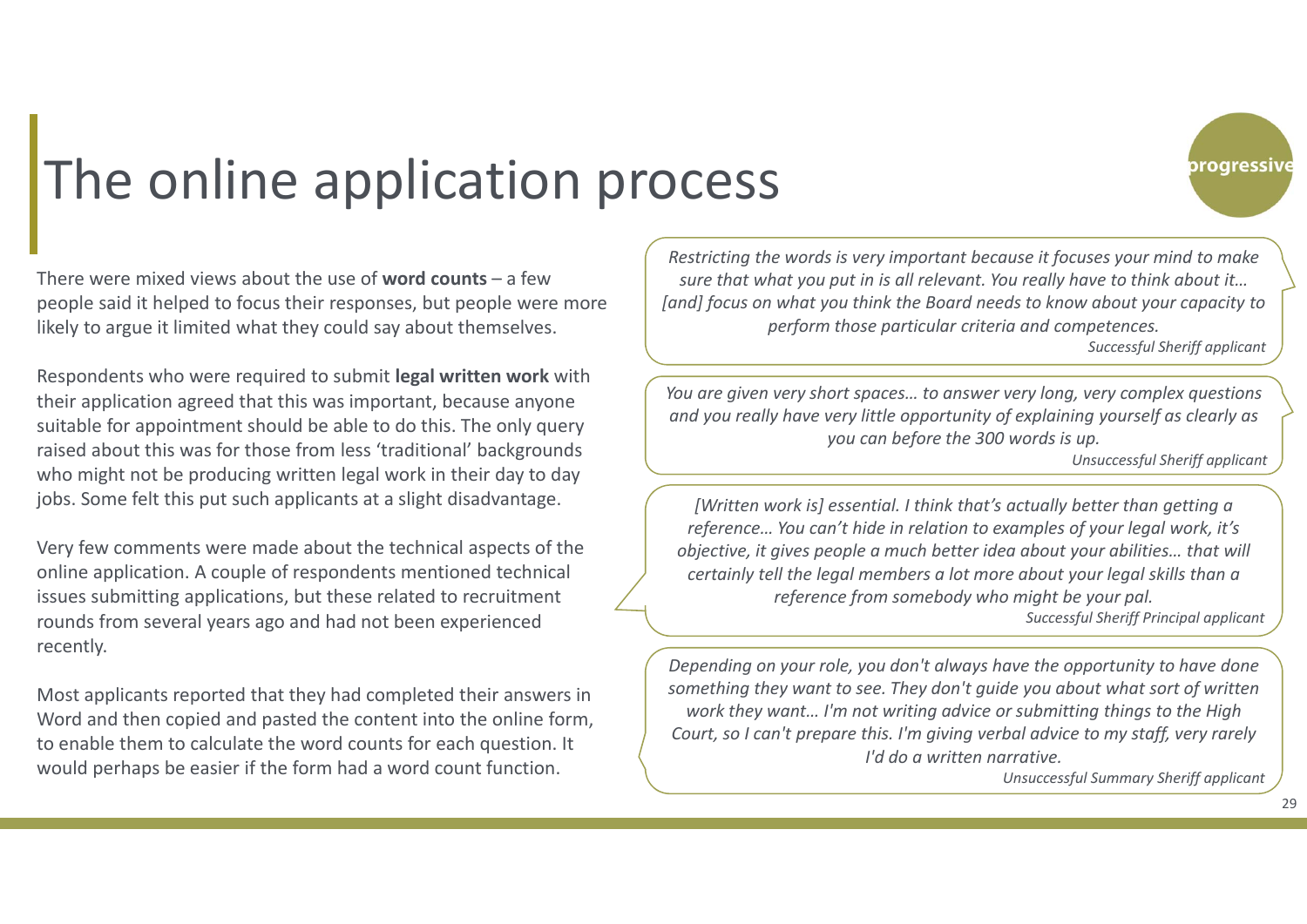### The online application process

- Survey respondents generally agreed that:
	- It was easy to upload written work (64% agreed)
	- - The application was easy to fill in online (56% agreed).
- Applicants were slightly less likely to agree that they were comfortable answering competency based questions for the criteria (49% agreed).
- Overall, 54% rated their experience of the online application form as being very or quite good. However, 24% (17 respondents) rated it as being very or quite poor.

### Ratings of online application process



Strongly disagree Slightly disagree Neither / nor Slightly agree Strongly agree Don't know



Where the sum of two figures in a chart does not equal the figure quoted in the commentary, this is due to rounding.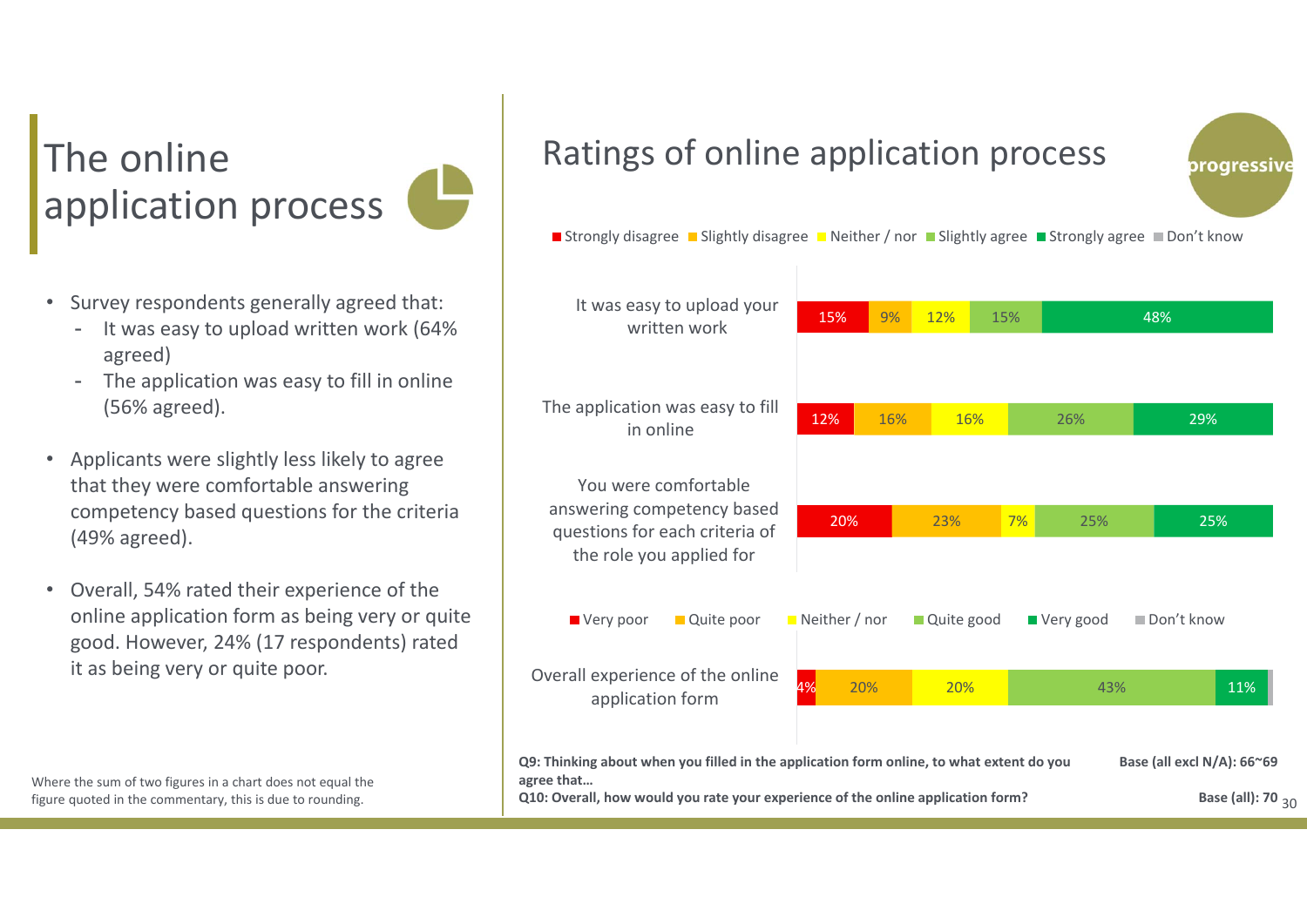### Application form Suggested changes from respondents

When asked about changes to the application form, the major focus among qualitative respondents was on the competency based questions. Respondents generally felt the focus should be reduced / rebalanced to take other aspects into account in addition to these questions, for example:

- Allow applicants to provide more information about their experience and details of their job roles/career history and performance – particularly for those with less 'traditional' roles.
- Make the examples asked about more relevant / less artificial.
- $\bullet$  Include scenario based questions at this stage, to help explore applicants' suitability for the role.
- A couple of tribunal applicants felt questions should be more tailored to the role and less generic.

However, most suggested changes related to other aspects of the appointments process rather than the form itself…

*To provide examples that actually fit the situation and job they are imagining. Also... all I can get across is a job title, which I expect half of the legal sift don't really understand… I think you need to add a box at the end of the CV part… that allows you to describe the nature of your role, allows you to explain what you do as a lawyer, just the opportunity to explain my job in context, so when I go on to fill in the competency questions I don't need to preface my answers with what I do.* 

*Unsuccessful Sheriff applicant*

progressive

*Focus at an earlier stage on scenarios rather than competencies. Include scenarios in the application form and how applicants would respond in those scenarios. That would bring out the real person and their personal suitability for the role, e.g. if you were the Sheriff on the day and this was the representation that was made, what would your judgement be and why? Unsuccessful Tribunal applicant*

*More attention to the questions…. they're obviously very generic because they use the same process for every job. But if they're going to ask someone to spend a fortnight of their paid time filling in the application, then somebody ought to tailor the questions to the particular job more specifically. Unsuccessful Tribunal applicant*

31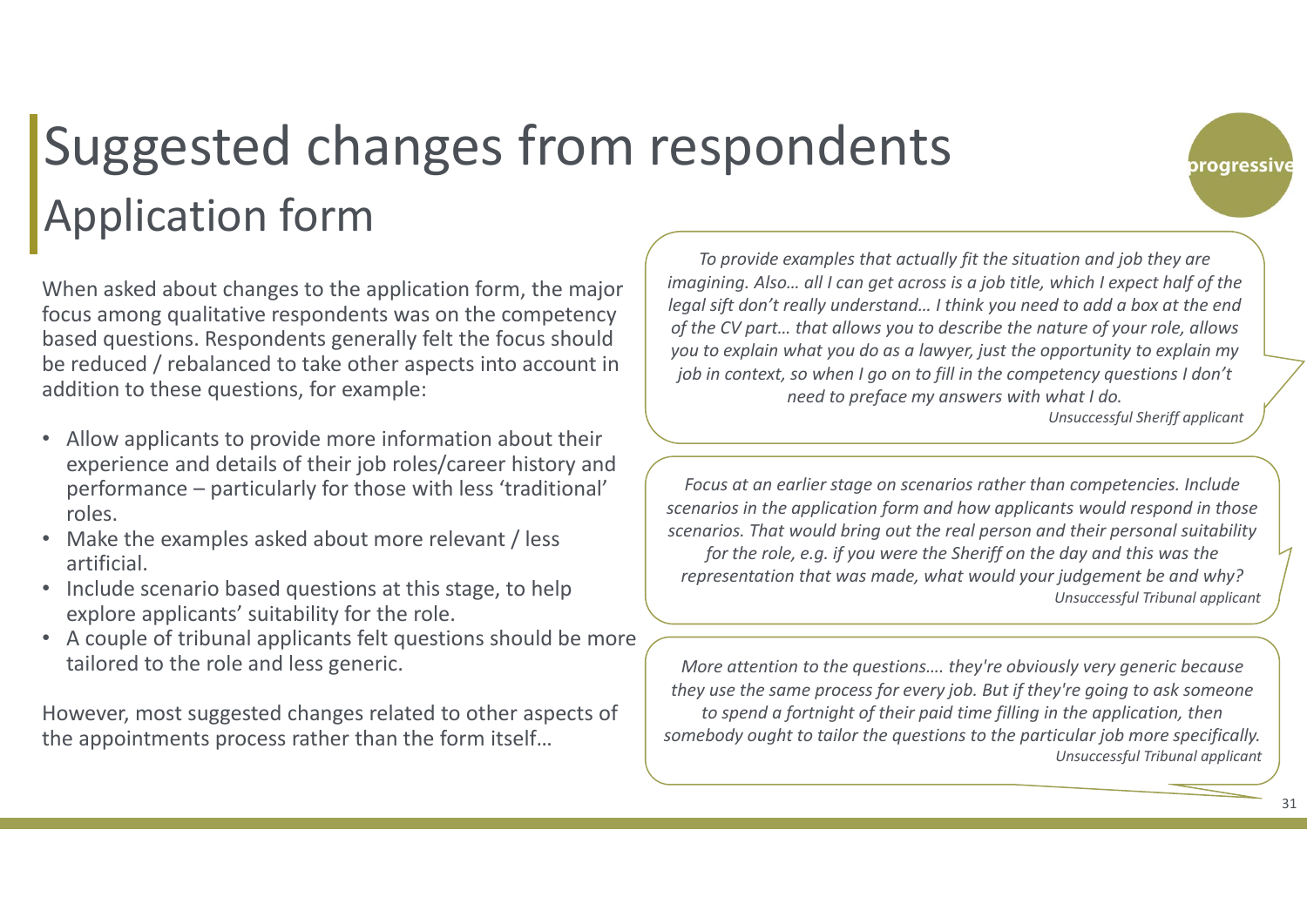### Application process Suggested changes from respondents

Respondents also suggested other changes to the process (not just the forms). Quite a common suggestion was to include an **element of external input** in the process:

- • Some people commented that the removal of references was a positive change:
	- It does not add value to the process, since applicants will only provide details of people they know will be positive about them
	- It was very time consuming for referees
	- Not everyone has the right contacts or feels comfortable approaching judges for a reference.
- • However, there was a general feeling that there *should* be external feedback included, from people with direct experience of working with applicants. This would help to provide a view of whether someone will be good in the role applied for.
- • This was particularly mentioned in relation to speaking to Sheriffs Principal when Part Time Sheriffs or Summary Sheriffs apply for Full Time/Sheriff roles.
- • Asking for published papers or other objective evidence of performance was suggested as an alternative to providing unscrutinised examples on the application form.

*It can be quite hard to get a judicial reference from somebody unless you're quite chummy, and again, it tends to be the older male advocates or solicitors who are quite chummy with the judges or whatever, or who are confident enough to ask them for a reference. Successful Summary Sheriff applicant*

*I don't see that getting rid of referees helps… it just loses one more potential quality control.* 

*Successful Summary Sheriff applicant*

progressive

*There needs to be some sort of assessment. They've done away with the references… but that at least I think is a measure of someone's competence in a practical context, you know, you've been in front of that judge, you've been in front of that senior counsel, they know a bit what you're like in a professional context.* 

*Unsuccessful Tribunal applicant*

*I certainly think in relation to any Summary Sheriff applying for a Sheriff's job, they should take up a reference from the Sheriff Principal… That's [a] serving judicial office holder, essentially the line manager… would you maybe mind asking the people they served under, if they're good, bad or indifferent. Successful Sheriff Principal applicant*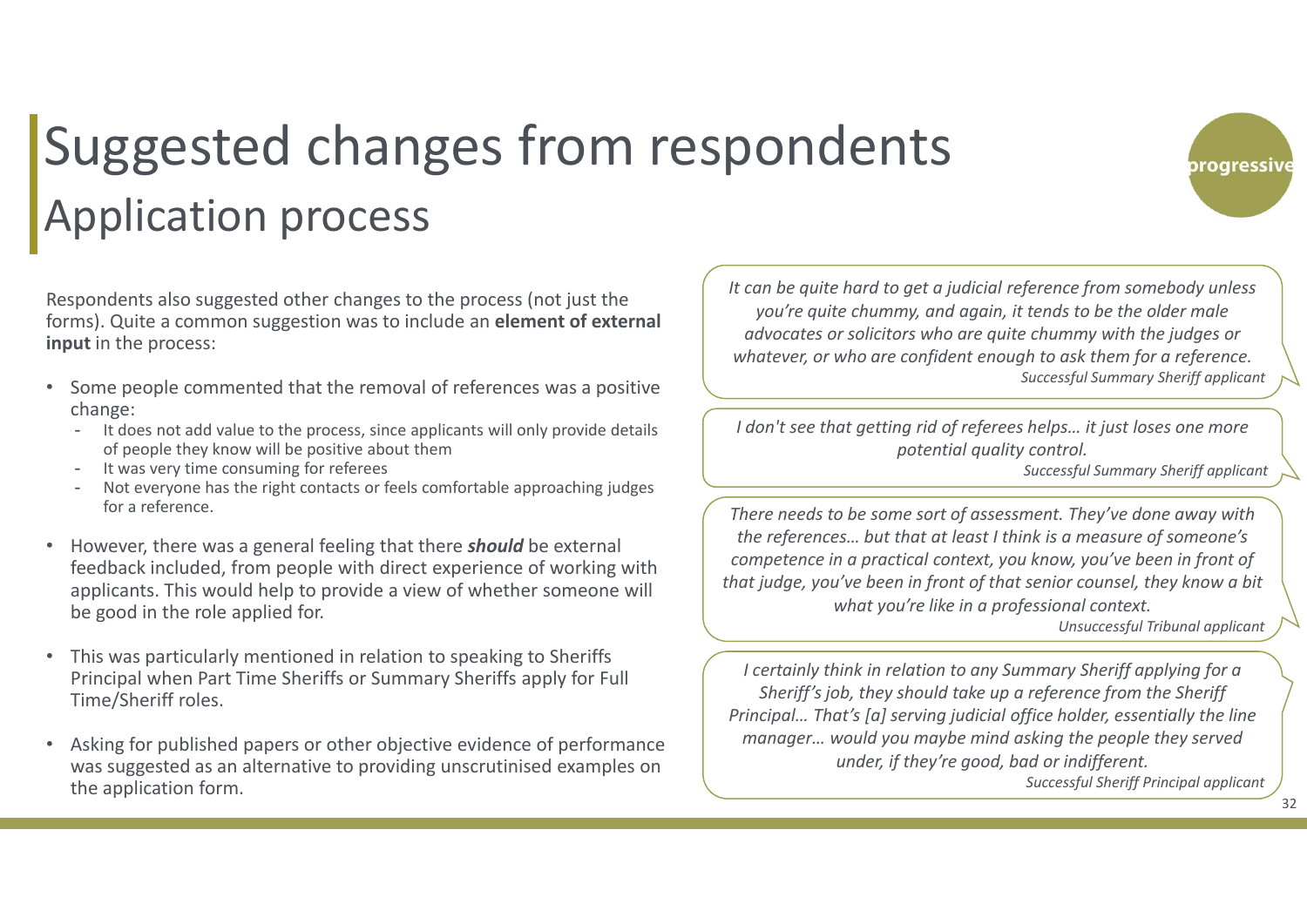## Suggested changes from respondents Application process and the Procurator Fiscal's office, you have a competency based application, then a

Respondents frequently suggested adding **additional stages**  to the process, e.g. an online exam to test legal knowledge as part of the initial sift, and/or using several stages to filter out respondents rather than one sift exercise which reduces the numbers so dramatically.

Suggestions included:

- An online test
- •Role‐playing exercises
- •Psychometric testing
- •An assessment centre.

Comparisons were made with the Judicial Appointments Commission's approach, which has more stages to the application process and includes an exam to test legal knowledge. This was felt to be a fairer test and a better way to sift applicants before the interviews, as it directly assesses legal knowledge at an early stage.

**Suggestions were also made in relation to streamlining the process and providing feedback – these are covered in later sections of this report.**

*practical part of the interview – you have to do a cross-examination of somebody, or an in-tray exercise. More than just the interview. It doesn't solve the issue of people not getting past the sift though. The only option would be to increase the number of people they interview – if there are quite a lot on a par, increase the number of interviews you give.* 

*Unsuccessful Summary Sheriff applicant*

progressive

*An attrition rate of 88% based on written application means that a lot of extremely able candidates… will simply never get through. I would perhaps let through probably around 50% at the first sift, then there may be scope for some form of examination of legal knowledge before you go further on, and then perhaps it's time to consider how you deal with the public… There could be 2 or 3 stages before you get to the interview… [It would be] much more robust.* 

*Unsuccessful Sheriff applicant*

*Virtually everybody who applied [to the JAC] and was appointable had to go and sit an exam… [Then] you went through the interviewing stage and had to give examples from your career on specifics about how you would deal with particular points, but… you had already demonstrated a knowledge and understanding of evidence and procedure. I found that a much preferable system because your legal knowledge and legal ability was being tested at a very early stage in the process. The legal knowledge is really not tested in the Scottish process at all. Unsuccessful Sheriff applicant*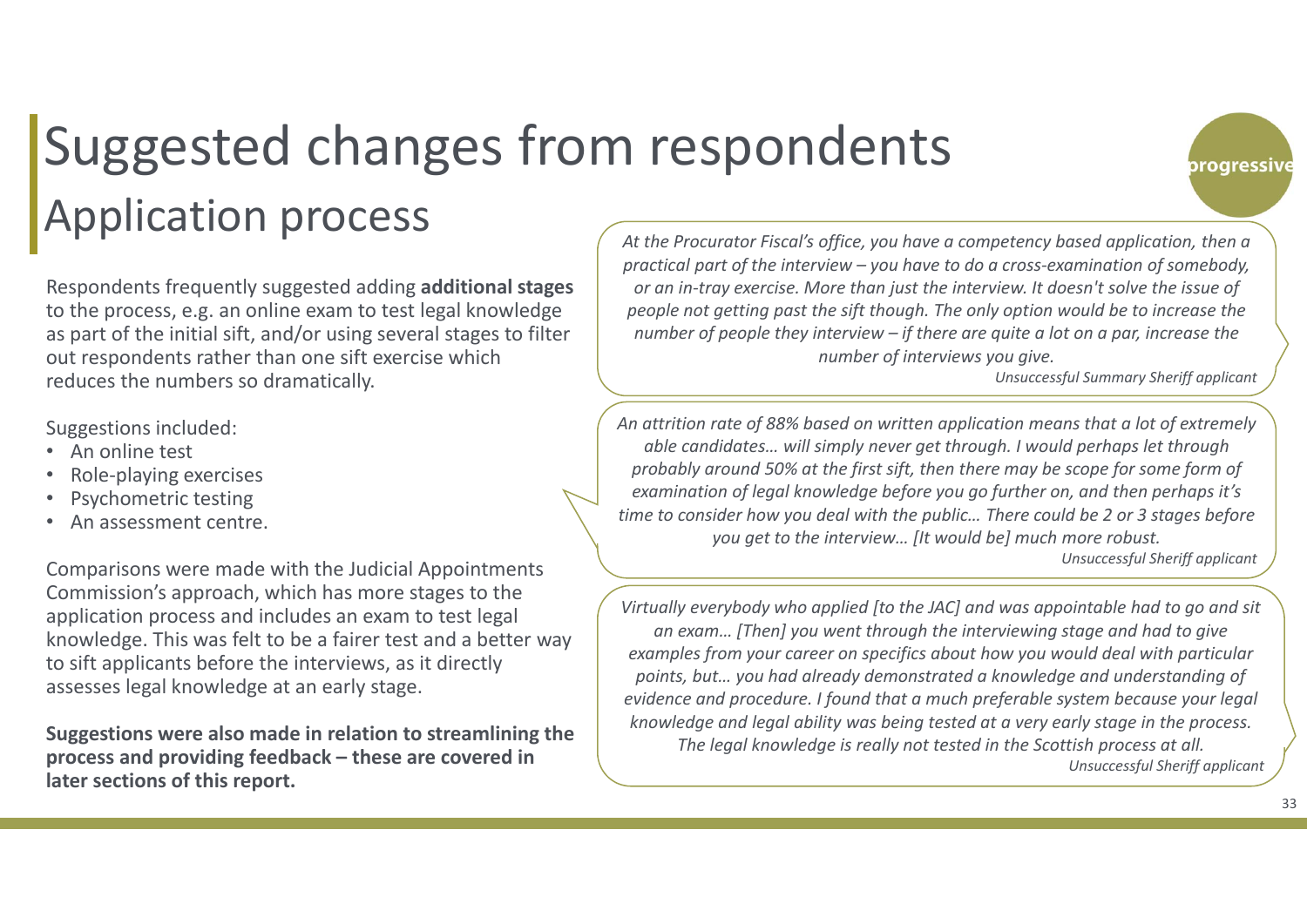### Suggested changes Application process – Stakeholder views

progressive

Stakeholders expressed similar views about the need to obtain external information about applicants, particularly via references or a more detailed consultation process. This was thought to be important because:

- It is crucial to obtain feedback on career performance and capability from those who have detailed knowledge of applicants, and/or include objective evidence rather than relying on self‐assessment. Taking soundings in relation to new QCs was given as a good example of this.
- The current process does not include information that could alert JABS to people who are not suitable for appointment.
- The current consultation process is felt to be quite limited and comes too late in the process; there was also a feeling that feedback is not always listened to.

The addition of more stages (e.g. qualifying tests to assess legal knowledge, and/or interviewing more people) was also generally supported by stakeholders, to ensure good applicants were not sifted out to early in the process.

*If they are appointing on merit, [a qualifying test] would be one way of them demonstrating that.* 

*Stakeholder*

*You can say 'Give me a list of the cases that you've been involved in that have been important'. And these can be objectively analysed… [And] actually observing how they perform in court by way of producing written argument… and stating things in oral form in the real world when they are under pressure… is a much better way of gauging their performance over time.*

*Stakeholder*

*There are [Sheriffs] who are temperamentally unsuited to the job… [They have been successful] because they've learned… how to fill the form in and… how to present at an interview, and because this is competency based and the Board are very careful about not taking soundings from anyone else, the information never gets to them. Stakeholder*

*It's a really strange [consultation] question that they pose and it makes it quite difficult to give them an honest answer… It comes too late because they've already got their list of candidates. Even when you say to them 'that one is perhaps not best suited for this job' you guarantee that will be the one who gets through.*

*Stakeholder*

*If JABS are feeling… we don't know if we're getting… the best talent… and certainly [people] are saying that we don't think everybody that should get through that sift gets through that sift… something there would be better to be changed, even though… the next stage has become longer to do or harder to, and need more resource.. to work through.* 

*Stakeholder*

34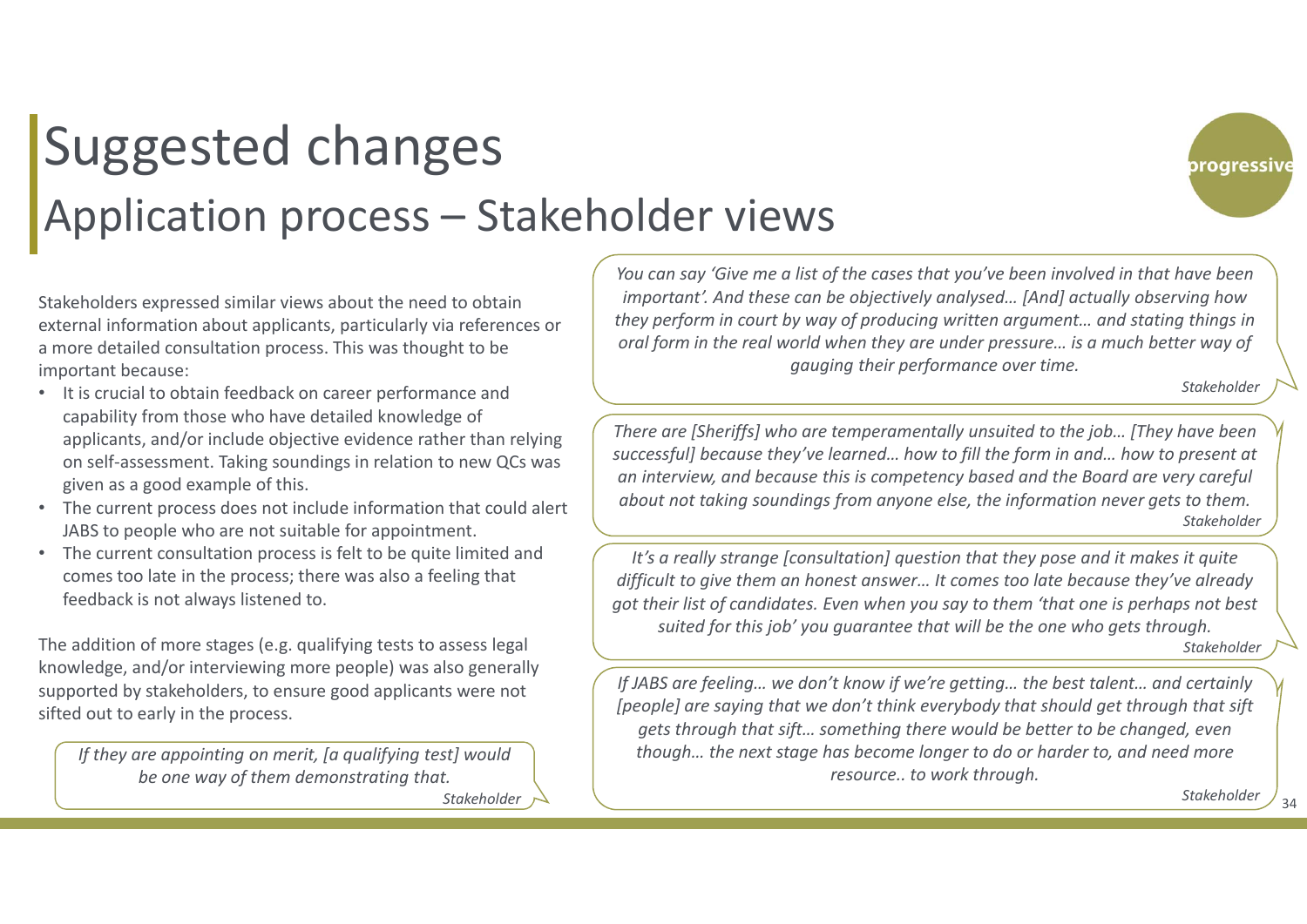### Career progression/structure Suggested changes

A small number of applicants also raised the issue of a lack of clear pathways for career progression within the judicial appointments system. These comments focused on:

- A need to have a firm career structure in place, to encourage people to progress and avoid becoming bored.
- A suggestion to have a 'fast track' option whereby people already in a judicial position were given the opportunity to progress, rather than being demoralised if they are overtaken by people with less experience.
- • Related to this, a concern was raised that there is a certain amount of deskilling involved, and a lack of opportunity to be able to evidence particular competencies after a certain amount of time in a judicial role.

*Honestly, that is something that's a little bit unattractive about a Shrieval appointment is if you're going to end up in 10 years' time listening to another breach of the peace case for the same punter… That's not attractive, because you're going to get bored… So if they could perhaps publicise, or if consideration were given to the career path… If the career profile was, go and spend three to five years soldiering in the trenches in the Sheriff's Court, then tick, you've earned your spurs to have a shot at being a Senator… that might pull more people in. Unsuccessful Summary Sheriff applicant*

*There are very few jobs where you wouldn't give a degree of preference to people who have already shown they can do the job.*

*Unsuccessful Summary Sheriff applicant*

*I suppose the big question that we're all asking is whether people in Summary Sheriff, were they to progress to full Sheriff, would have to go through the same performance or if there will be a fast tracking… If I were to try and illustrate the competencies, having now done the job… I think the range of responses that I would be able to give would be less than if I were in private practice… I can't think of anything more demotivating than being in an office and applying for something, and someone who hasn't done the job leapfrogs you. Successful Summary Sheriff applicant*

progressive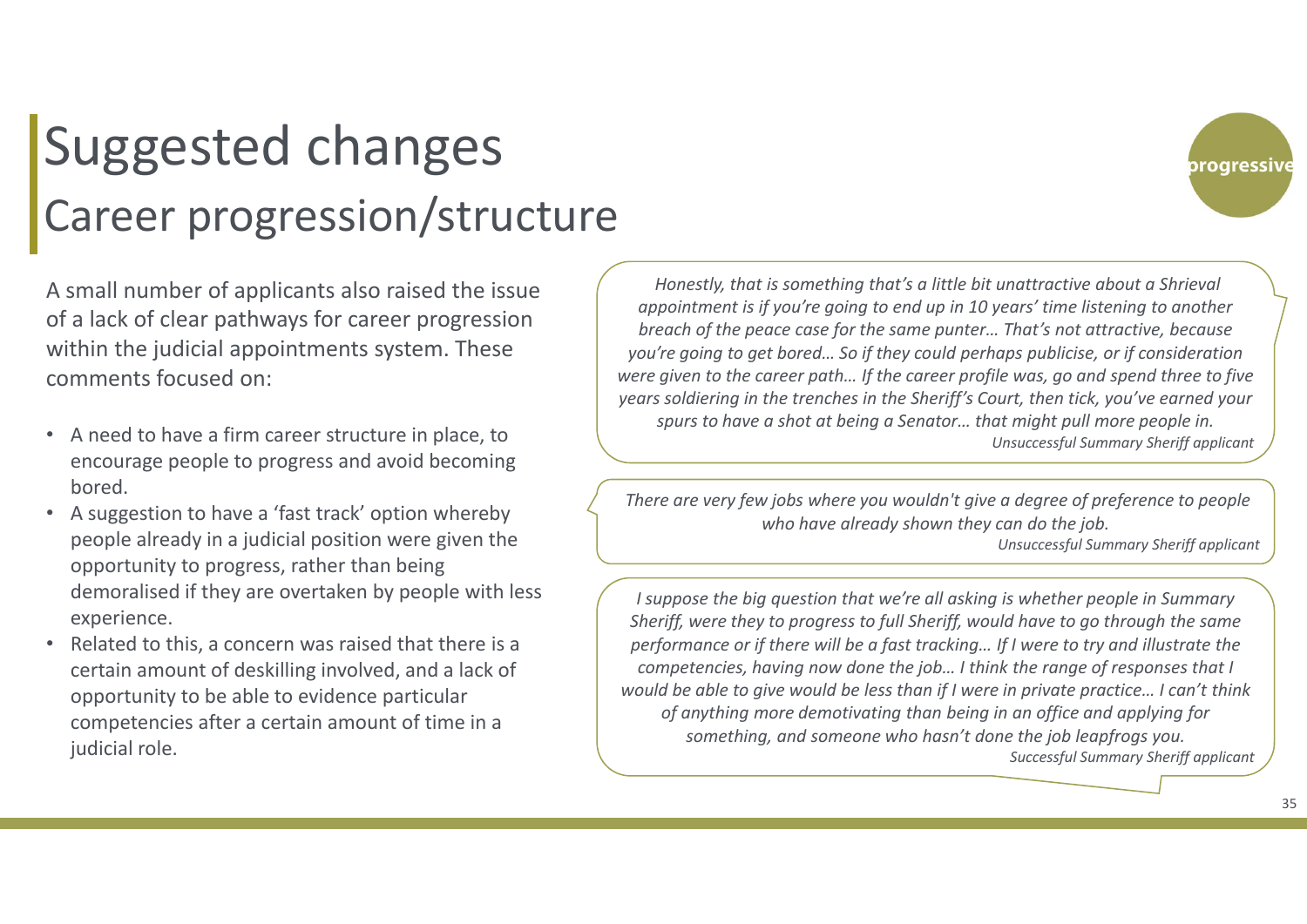

### Transparency: requirements and assessment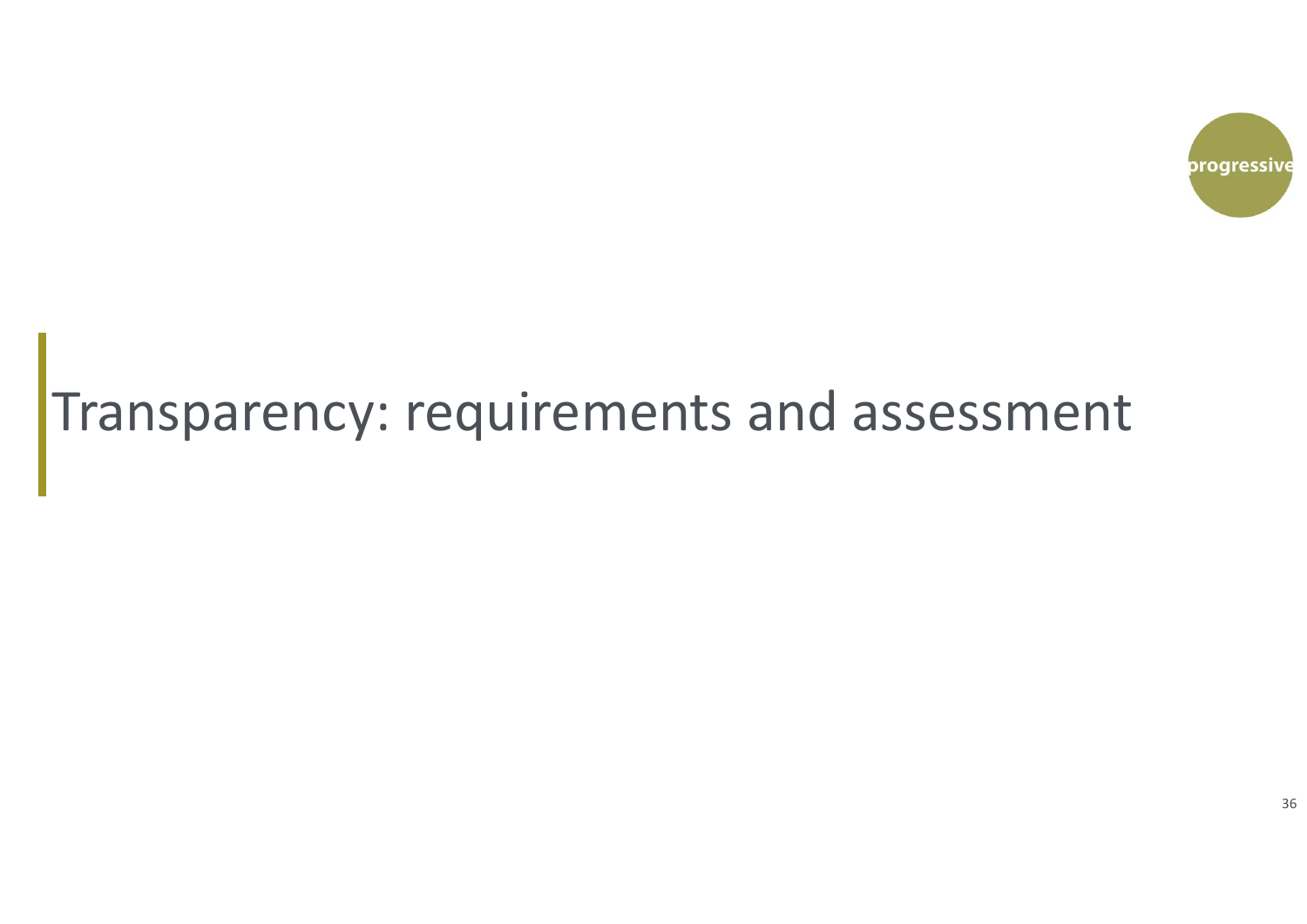#### **Transparency** Clarity about requirements

One aspect which adds to doubts about the process is a perceived lack of transparency – either about what JABS is looking for, or about the sift process itself.

Some said there is a **lack of transparency about requirements**/it is not very clear what JABS is looking for – indeed the range of assumptions expressed suggests that people have different ideas about what is required. For example:

- Some feel JABS is looking primarily for family lawyers for Shrieval posts, despite saying both civil and criminal experience is wanted.
- Senator roles are perceived to be given to Advocates only, and those with civil rather than criminal experience.
- A fairly common perception was that there is a bias towards applicants from the Procurator Fiscal's office.
- Some felt more importance should be placed on court experience than appears to be the case.
- • Those with slightly less obvious relevant experience think the application process assumes you are a high street lawyer in private practice.

Feedback has also been inconsistent in some cases in relation to what experience JABS is looking for (e.g. when people have applied for the same role on more than one occasion), which adds to this doubt about requirements.

*It appears to us that if your experience is purely in criminal law, then you are immediately discounted… They want civil, family, social work and child law experience, not in the court. The odd one was appointed but [they are] the exception to the rule. Unsuccessful Summary Sheriff applicant*

*They need to be a bit more transparent about what they are actually looking for. [There are] lots of theories about what they really want. They want solicitors and not advocates is one of them… They are clearly looking for family and crime practitioners. They would be better saying we want specialised background in X and Y, everyone can apply but this is what we want. They should be entirely up front. To be fair I would not have applied had I known that. Unsuccessful Summary Sheriff applicant*

*[Feedback has been] completely contradictory year on year which adds to the feeling of 'why bother'... One year they said being a specialist in family law was a really positive thing and it showed a level of commitment and experience for a Sheriff, that I was led to believe was appropriate. The next year the feedback was that it was too specialised and that you need to have experience of lots of different types of law. Potential Sheriff applicant*

37

progressive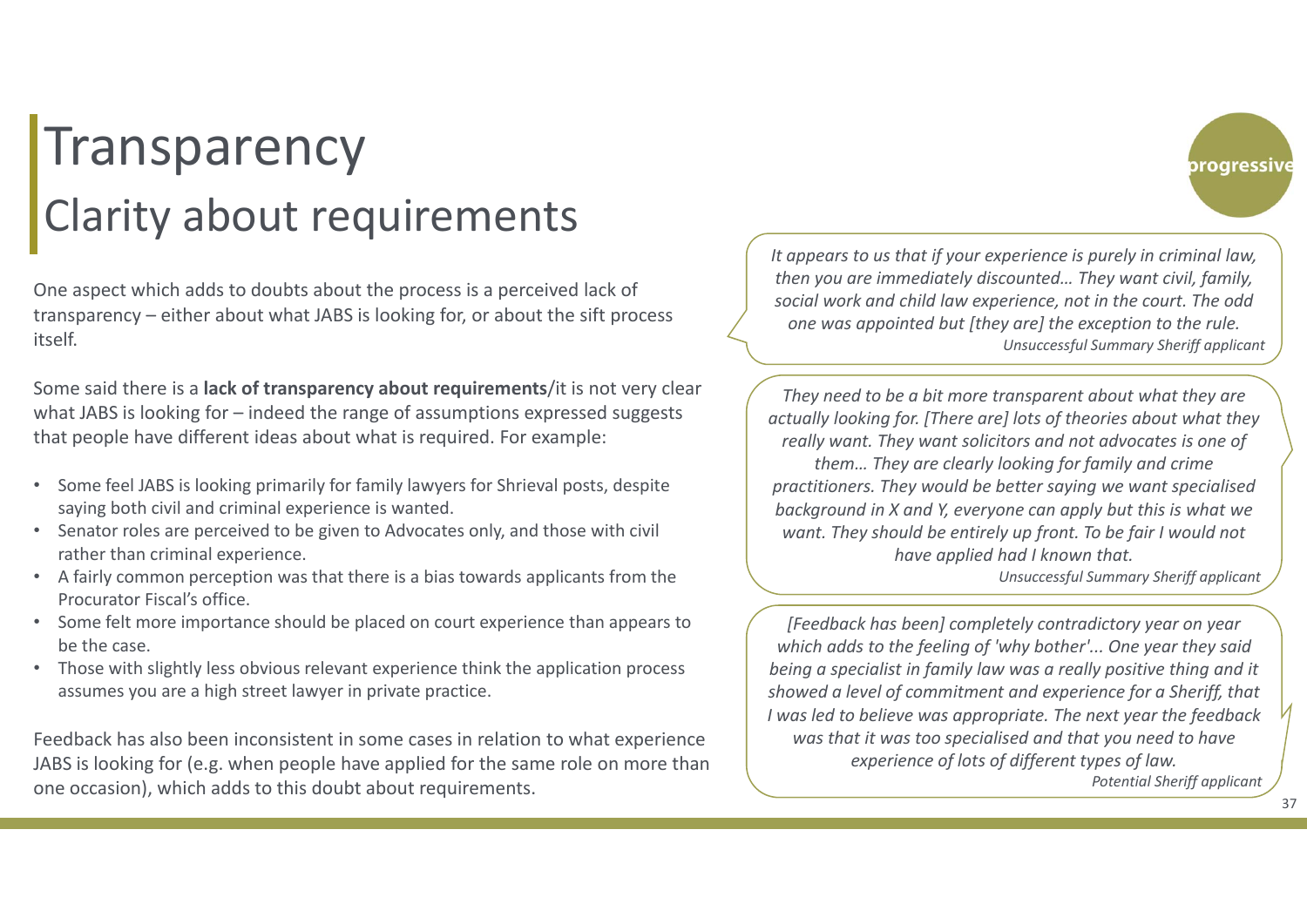#### **Transparency** The sift process

A common theme to emerge was a lack of transparency about **how applications are scored and weighted** – this was a particular issue in relation to respondents trying to make sense of the outcomes of the process.

Numerous examples were given of people already doing the job (e.g. temporary or Part Time Sheriffs), and doing it well, but failing to get past the sift. This view was expressed by stakeholders as well as applicants.

There was therefore a general feeling that it was 'a mystery' what happens at the sift stage because experienced people are not getting through to interview. Even some who had been successful said they were aware of people with greater experience who had not succeeded.

**This perception undermines confidence in the whole process.**

*I think they try to give the impression of transparency. But there's no transparency there, I think there's a cloak of secrecy around it, if you speak to anyone who's been through the process, nobody knows how they work it out. Unsuccessful Summary Sheriff applicant*

*You just wonder at the decision making process… You see… really brilliant temporary Sheriffs who cannot get a Sheriff's job, and people with very little experience walking into the job. It's a mystery to an awful lot of people. Unsuccessful Tribunal applicant*

*People can put applications [for Shrieval roles] and be successful one year and the next occasion they're not – there's just no transparency it would seem, as to the selection process, and that creates uncertainty and dissatisfaction with the process. I know I'm not alone in feeling that about JABS.* 

*Unsuccessful Tribunal applicant*

progressive

*If able candidates are not getting through – I don't know how things are scored and weighted, but they should maybe give more weight to professional experience…. I don't know how they balance it now… But there are people with more experience than I, but they don't get through. Successful Summary Sheriff applicant*

*The form is not entirely straightforward, but the problem is what do they do with the form afterwards – I've no idea how they judge applications. You can put in the same application to different recruitment rounds, get appointed one year and not even get past the sift the next year – it's a lottery.* 

*Unsuccessful Summary Sheriff applicant*

38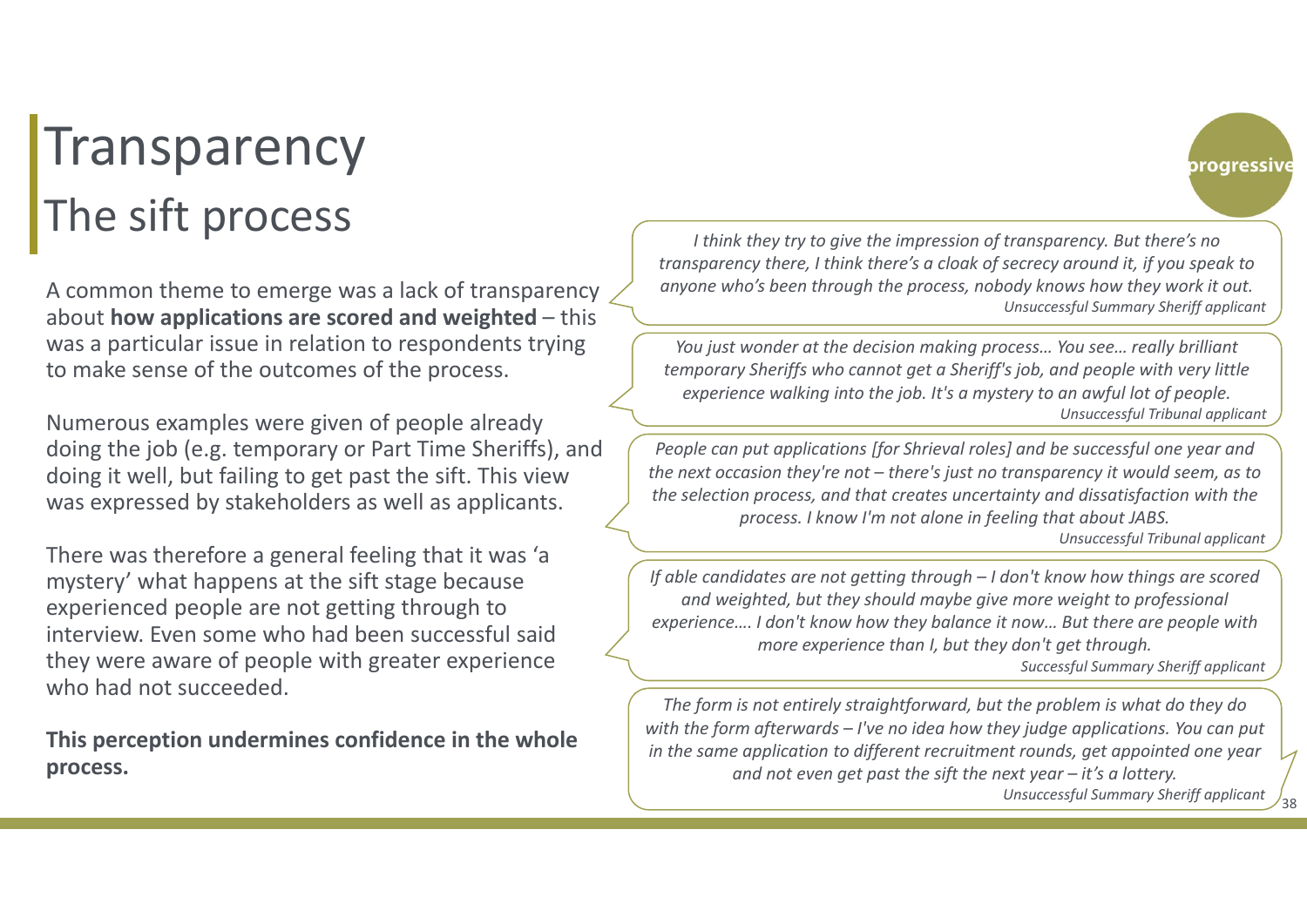#### **Transparency** Feedback on the sift

Linked to the lack of understanding about how applications are scored, it was very common for people to want feedback on unsuccessful applications, although few reported receiving it.

This is also important in the context of the competency based approach, which people feel they do not really understand – they would like feedback so that they know how to improve their approach to this (the general view was that the information and examples on the website are not sufficient).

Unsuccessful applicants would like to know:

- •How close they were (i.e. is it worth applying again)
- • If the issue was their experience/background, or how they answered the questions (several noted that if they simply had the wrong type of experience, they would rather know this and not apply again)
- If the issue was with the competency based questions, how could they answer these more successfully?
- If other candidates were simply stronger, in what way?

People recognised that the volume of applications could make this difficult, but still felt it was required and should be part of the Board's role. Some suggested feedback on the *types* of mistakes being made would be useful if individual feedback is not possible.

Stakeholders also felt feedback was important, so that people could understand the decisions made, improve their applications, and to avoid putting people off applying again. It was felt this would build confidence in the JABS process.

*[I got no] indication of whether or not I was a wild card, or whether I was actually nearly in… If you ask someone to go through a big process for you… you should respond appropriately and give some kind of feedback – even just for [JABS's] own sake… otherwise perfectly good candidates might not apply again, or people who are absolutely not what they're looking for might apply again! Unsuccessful Tribunal applicant*

*You don't ever get any personal feedback… If you're applying more than once and you get knocked back, you need to know why, what could you improve on? I can't put anything different down, so is it pointless applying again? Or is it purely because of the numbers, someone has just a bit more experience than me? What should I do to improve my chances?*

*Unsuccessful Summary Sheriff applicant*

*I think feedback would give transparency and allow people to be confident in the process and the sifting. Otherwise the right people might stop applying. They tell you there is a very careful sift… It's not that I don't trust the process at large… [but] they should be doing more feedback so I know am I being taken seriously? Unsuccessful Summary Sheriff applicant*

*They say… there were stronger candidates… The feedback for me at the moment, what I will be asking for is why were the other candidates stronger? Unsuccessful Summary Sheriff applicant*

*[Feedback is] really important because… I think that improves people's understanding of all of this and builds confidence in the JABS system.*

*Stakeholder*

progressive

39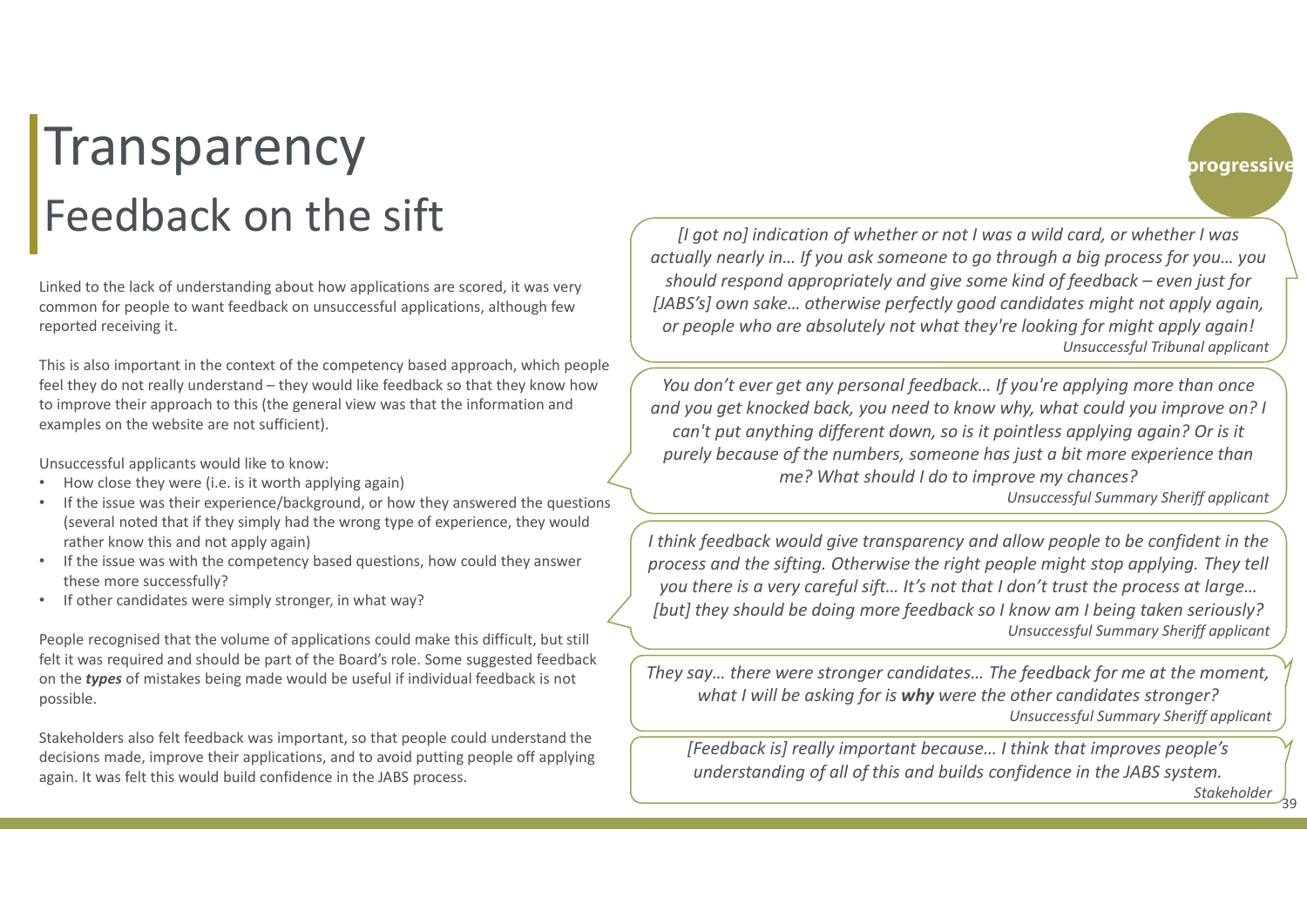

# The interview process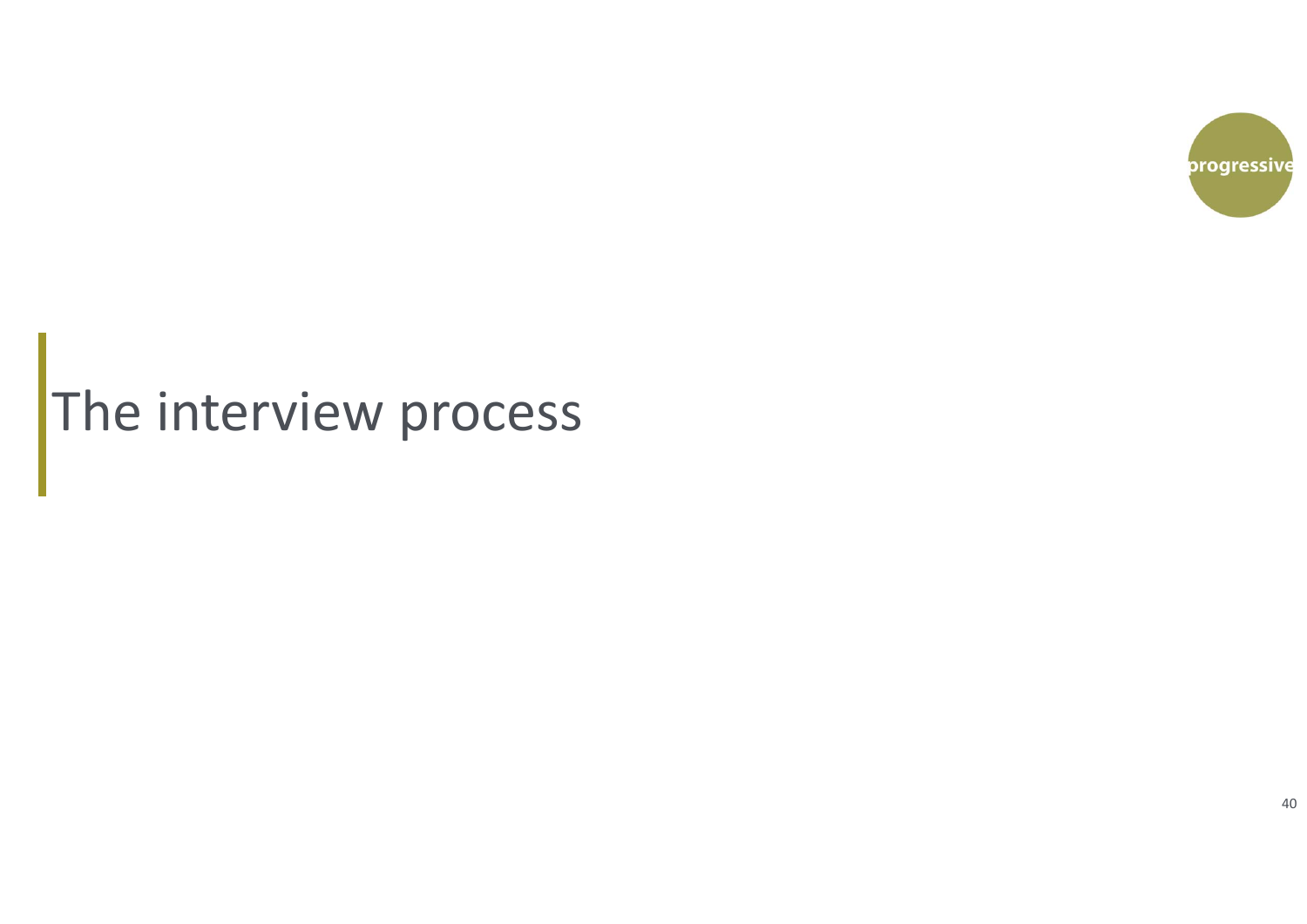### The interview Positives

Around half of the qualitative sample had been interviewed by JABS, either in their most recent application or in previous years.

Those who had been interviewed were **generally positive**  about their experience of the panel – they were reported to be professional, friendly, fair, made people feel comfortable, and the interview process was well managed.

A couple were less positive about the interview and said no effort was made to put them at ease, but this was very much the minority.

The balance of questioning (between scenarios and competency based questions) was generally thought to be fine. There was a slight preference for scenario questions as it is easier to think about what you might do in a given situation than to answer a competency based question if you genuinely have not experienced a specific type of situation.

*It was the most pleasant interview I've ever had for a job! From the outset, I was welcomed in…. All the questions were fair. There was a break during the interview, which allowed you to gather your thoughts. You were given sufficient time to answer… A member of the panel said the idea was to allow you to give your best, they were not trying to trip you up – and that's how I felt. Successful Summary Sheriff applicant*

*All very polite and professional. I thought the [interview] process itself... hats off to JABS. It was all very professional. They said what was going to happen and it did all happen. It was all very well done. I have no beef with how it was executed. I think that it was great.*

*Unsuccessful Senator applicant*

progressive

*It's easier to think, 'the situation is X, what would you do'. Having to think of examples is scary if you can't call one to mind… Like 'tell me a time when you had a moral dilemma' – if you've got a recent example in your career, you have a great answer, but if you genuinely haven't had one, it becomes really difficult… It tests who has the best example, not what they'd be like if faced with a moral dilemma.*

*Unsuccessful Sheriff applicant*

*I think there should be a much more natural way of asking people questions about themselves [than competency based questions] and to try and get a flavour of their personality and what they do.* 

*Unsuccessful Tribunal applicant*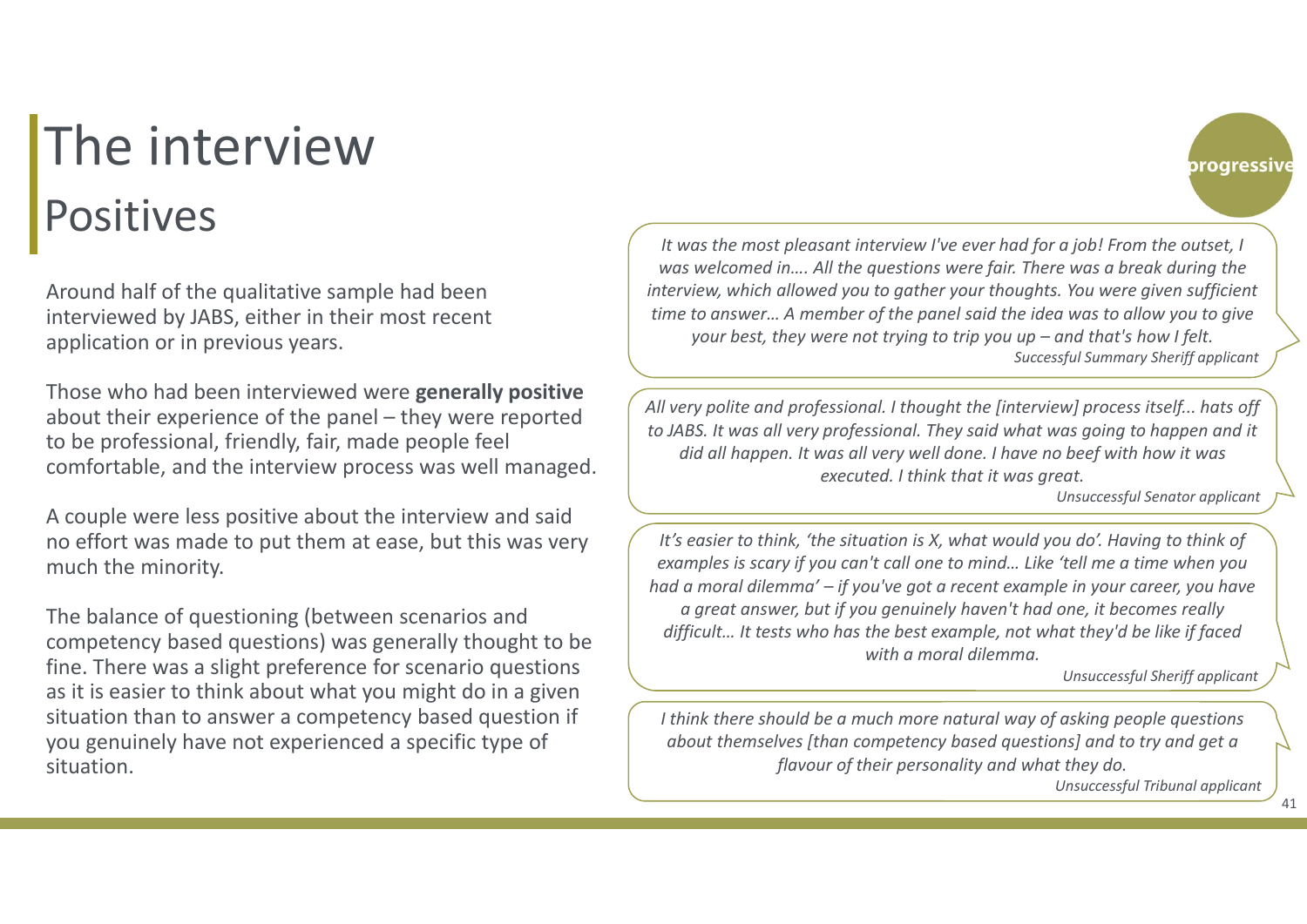# The interview Negatives *I really don't understand because I explained what I did and how I did it and why it was so*

Comments about the interview process tended to be positive. However, there were also some criticisms, including:

- A perceived **lack of follow-up / probing**  it was felt that it should be more of a two-way process, the panel should engage people more and have more of a discussion if the original answer doesn't provide all the 'magic words' they are looking for.
- • More probing was also thought to be needed in order to bring out people's characters and temperament rather than relying on candidates' pre‐prepared competency based examples.
- • Some candidates who had been interviewed more than once felt that this had changed over time – earlier interviews included more probing / engagement and this approach was preferred.

*important… If they felt I had not quite fully answered, what is wrong with them saying 'could you expand on that a little?' I don't see that that teases out whether this is a good candidate or not… Given what's at stake that just seems wrong to me. Unsuccessful Sheriff applicant*

*I felt that they were restricting themselves to the same questions for each applicant and not really doing follow-ups... If people don't probe and look for the answers to the questions, sometimes you may have inadvertently just not have given them… I felt there needed to be a little more flexibility.*

*Unsuccessful Senator applicant*

progressive

*Just a bit more engaging with the candidate because… what you're trying to do is find out legal knowledge and skills, temperament, ability to command authority over a court, not be phased by unexpected events…. If you're trying to understand all that… if it's a one-way interview where you're posing these questions about scenarios and then just writing down the answer and then afterwards discussing if that was a good answer, a full answer, whatever, without really engaging… just the impression I have, it's just a bit one-sided. Unsuccessful Sheriff applicant*

*I* just preferred the questions the first time around, *I* felt more as though they were *designed to get the best out of me and to actually find out about how I would approach the job and there was a bit of a dialogue as well.*

*Successful Sheriff applicant*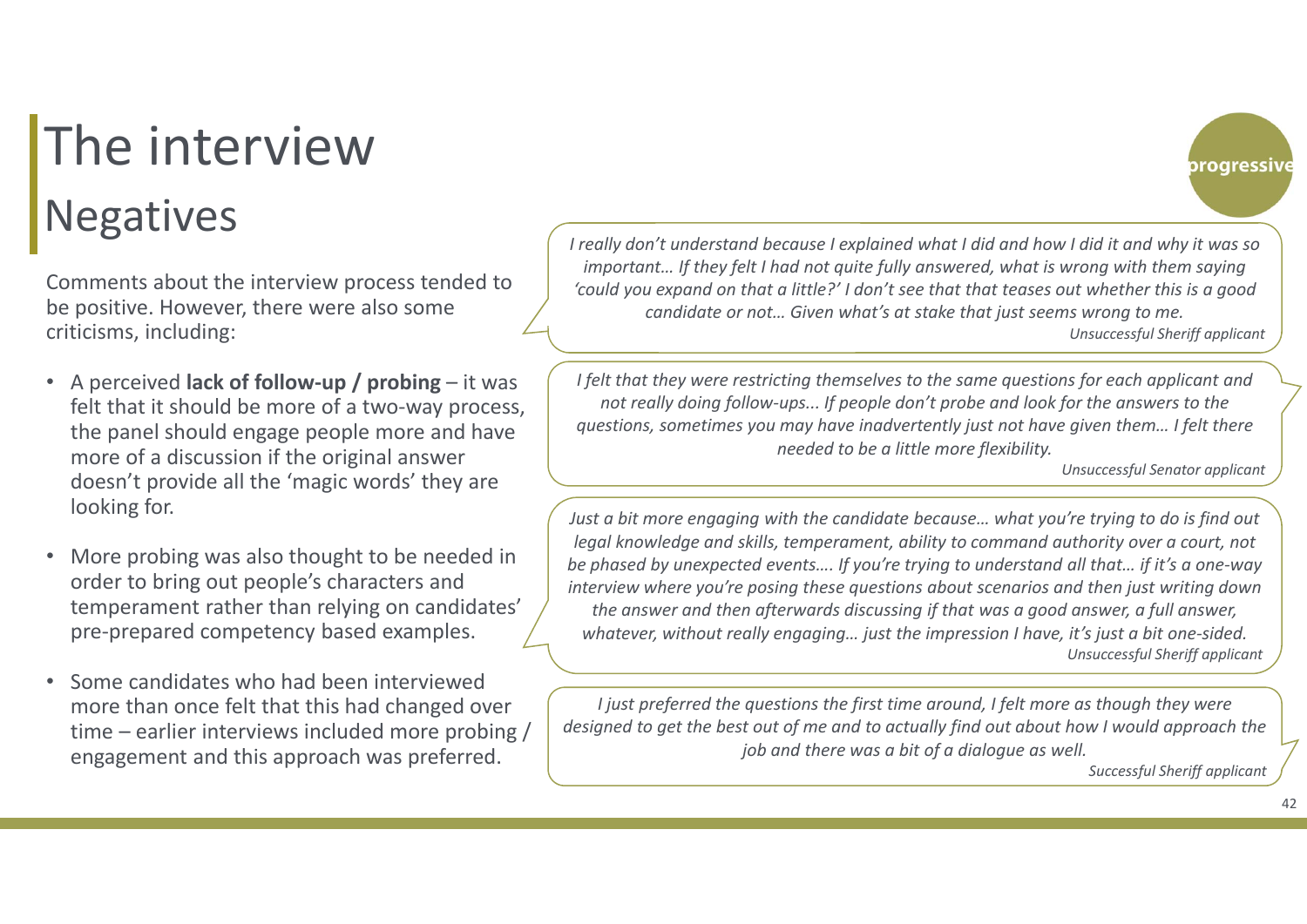# The interview Negatives

- Some interview questions were felt to be artificial / unrealistic, or suggested a lack of understanding of some of the roles.
- • Some scenarios were also felt to be lacking in context/detail.
- A small number of respondents reported instances where they did not believe the panel member understood the question they were asking (e.g. on a particular point of law, or court procedures).
- • Finally, some criticised the interviews for the same reasons as they criticised the competency based application form:
	- People can learn to answer the questions but this doesn't prove they can do the job
	- Appointable people can be unsuccessful by not using the 'right words'.

*Some of the questions seemed to not really appreciate what judges do... We were asked about a decision you made where you had to pull other people along with you. Now… you sit in isolation as a judge, you make decisions and if people are unhappy about it they appeal, you don't really have to persuade people… I thought these seemed to be generic questions that weren't really aligned to the career experience.*

*Unsuccessful Sheriff Principal applicant*

progressive

*Some of the questions are so vague and lacking in context that they are virtually bizarre. It is hard to know what they're going on about… and you're expected to answer it in the middle of an interview… devoid of the context of actually having heard the facts and details.*

*Successful Summary Sheriff applicant*

*[Based on interview feedback] the impression I have is that I'm not moving into the precise language that they want to hear for their competency-based responses… Somewhere between me and the panel, a candidate that they think might well be appointable is not appointable because precise answers have not been given.*

*Unsuccessful Sheriff applicant*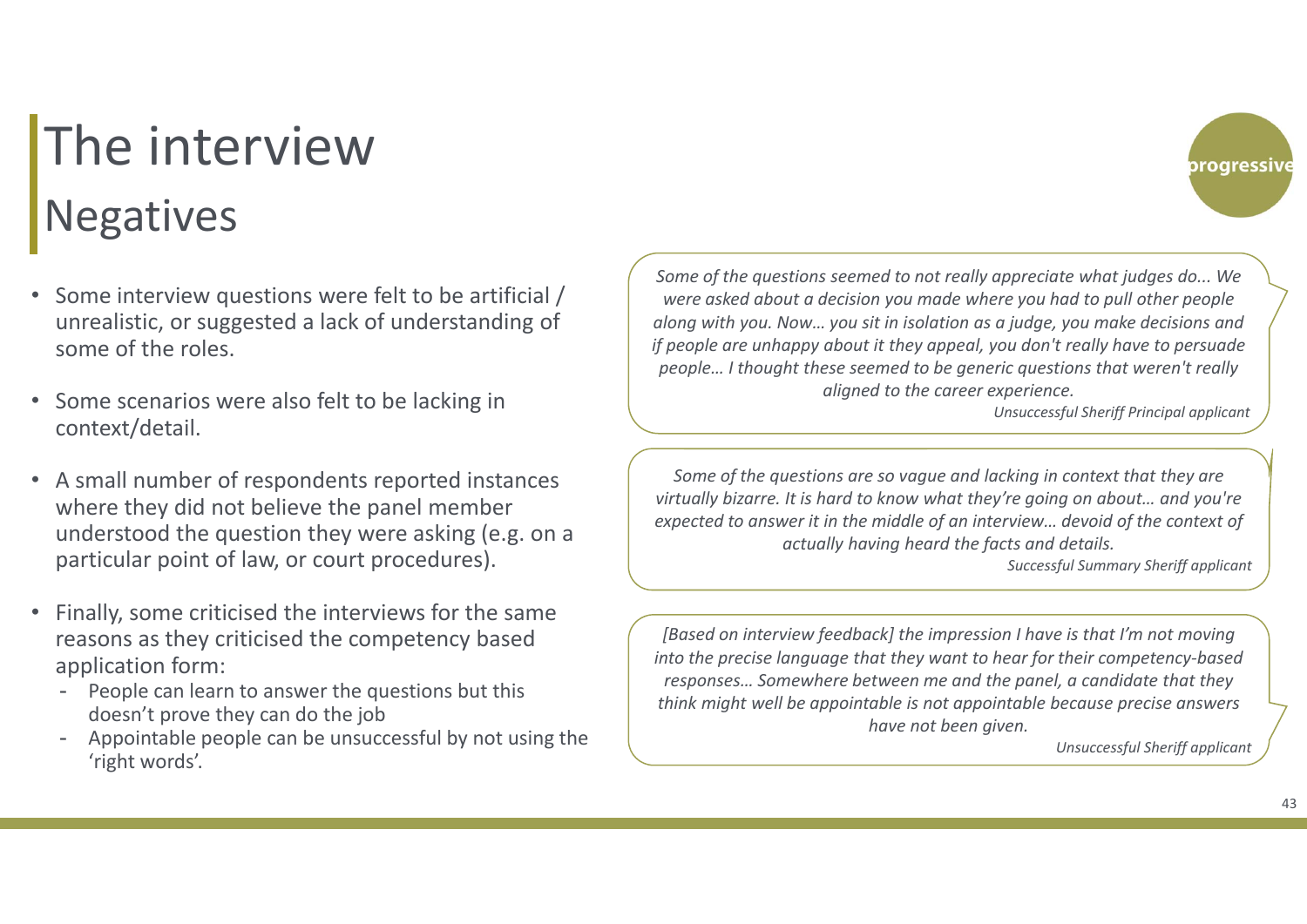#### The interview Case studies

Generally, the use of case studies (where relevant) was seen to be a fair and reasonable way to assess candidates' decision making abilities and legal knowledge. It was also felt to be important to have a criminal and civil case study so that candidates could demonstrate their ability to research and come to a judgement in an area of law they are less familiar with.

Some criticisms did emerge in relation to the case study element:

- • Some respondents questioned giving candidates information in advance and relying on them not discussing it with anyone – this was felt to be 'a bit naïve', and also unrealistic, as in real life you would discuss issues with colleagues.
- • However, others felt that it is not realistic to receive papers at the interview and to have such a short amount of time to read the information and give a judgement – this is artificial, as in real life you would deliberate properly and read information in detail.
- • Some again felt the amount of work required was disproportionate because of the amount of time needed to prepare – when actual legal experience should be sufficient to demonstrate ability.

*I think the case studies are a really important part of the interview process… [It] provides a real opportunity to demonstrate that although you're not a criminal or civil practitioner, you have the skill to take a problem to research to find the relevant law and make a judgement about it.* 

*Successful Sheriff applicant*

progressive

*I question the fact you get the paperwork in advance. You're directed not to discuss it with anybody, and in an ideal world people wouldn't – but I question if that happens. You could have a spouse who's a solicitor or lawyer, and if your family life depends on you getting that job...* 

*Unsuccessful Sheriff applicant*

*It's hard to guard against collusion and people going to their mates and saying 'I've got this problem'… You're not supposed to do that but… it's impossible to police. Successful Summary Sheriff applicant*

*That's a wee bit artificial but… I did stick to it. In real life you wouldn't do that, if you were a Sheriff and you had a problem that was in an unfamiliar area, you would go and speak to your colleagues.* 

*Successful Summary Sheriff applicant*

44

*You have to read through five cases for each, get up to speed, try to work out what you were going to do and so on… That's 3 days' work, let alone mugging up all your examples. At what point does it matter that we've already got all this legal ability from years and years and years? That's what I think is disproportionate. Unsuccessful Senator applicant*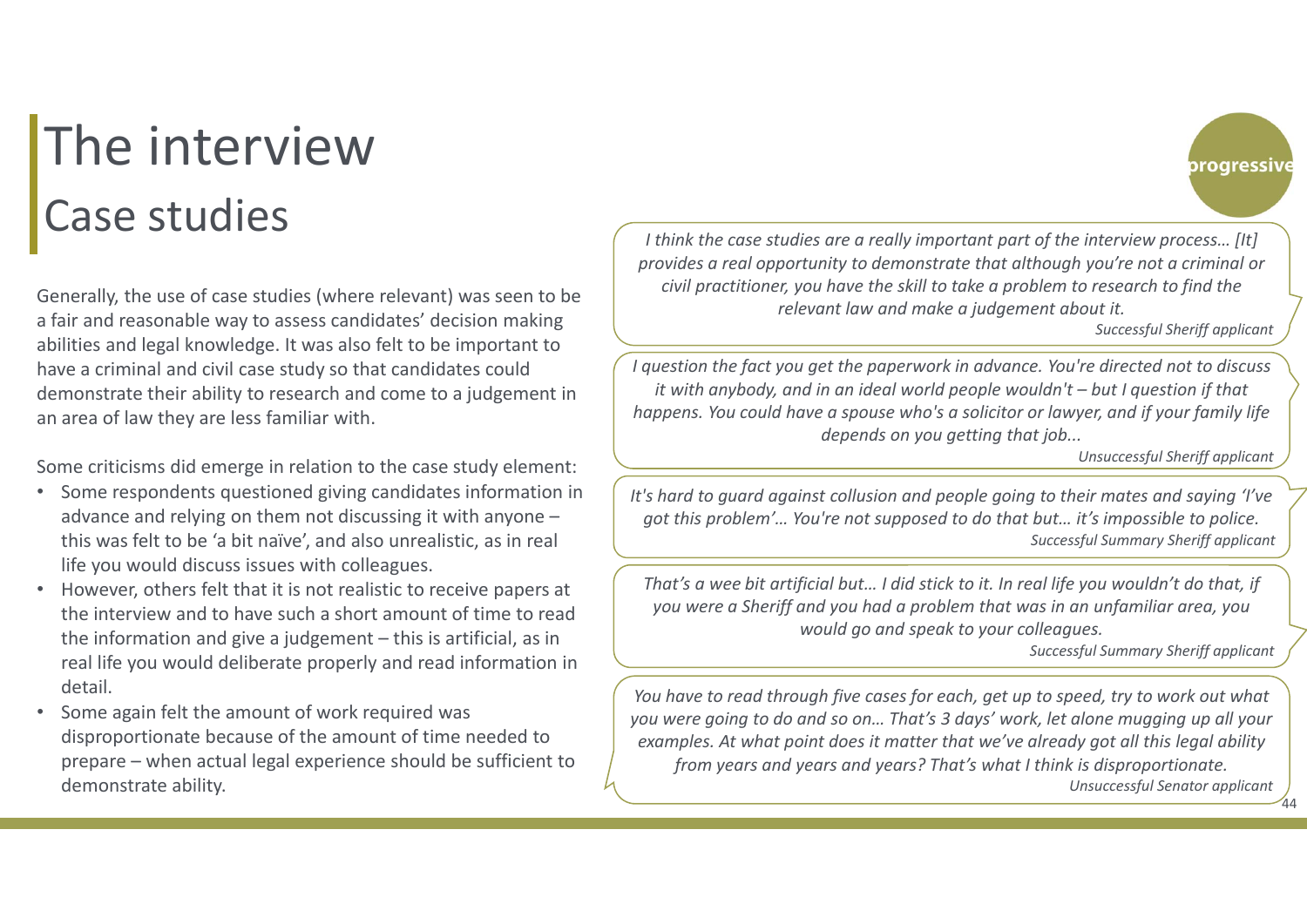#### The interview process

- • 20 survey respondents had been invited for an interview, and 19 had attended (1 had already accepted another role).
- • NB: Absolutes are provided rather than percentages, due to very small numbers – findings are indicative only.
- • Respondents were most likely to **agree** that:
	- The interview location was convenient (18 of 19 respondents agreed) and comfortable (15)
	- There was a good balance of scenarios and competency based questions (16).
- • Highest levels of **disagreement** were for:
	- The questions enabled you to demonstrate the required competencies (8 people disagreed)
	- Case studies were a good way to test legal knowledge/competence for role (5 disagreed).
- • Overall, 12 of the 19 respondents rated their interview experience as being quite or very good; 4 said it was quite or very poor.

#### Ratings of online application process



**Q14: To what extent do you agree with the following statements about the interview process? Q15: Overall, how would you rate your experience of the interview? Base (all interviewed, excl N/A): 19**

progressive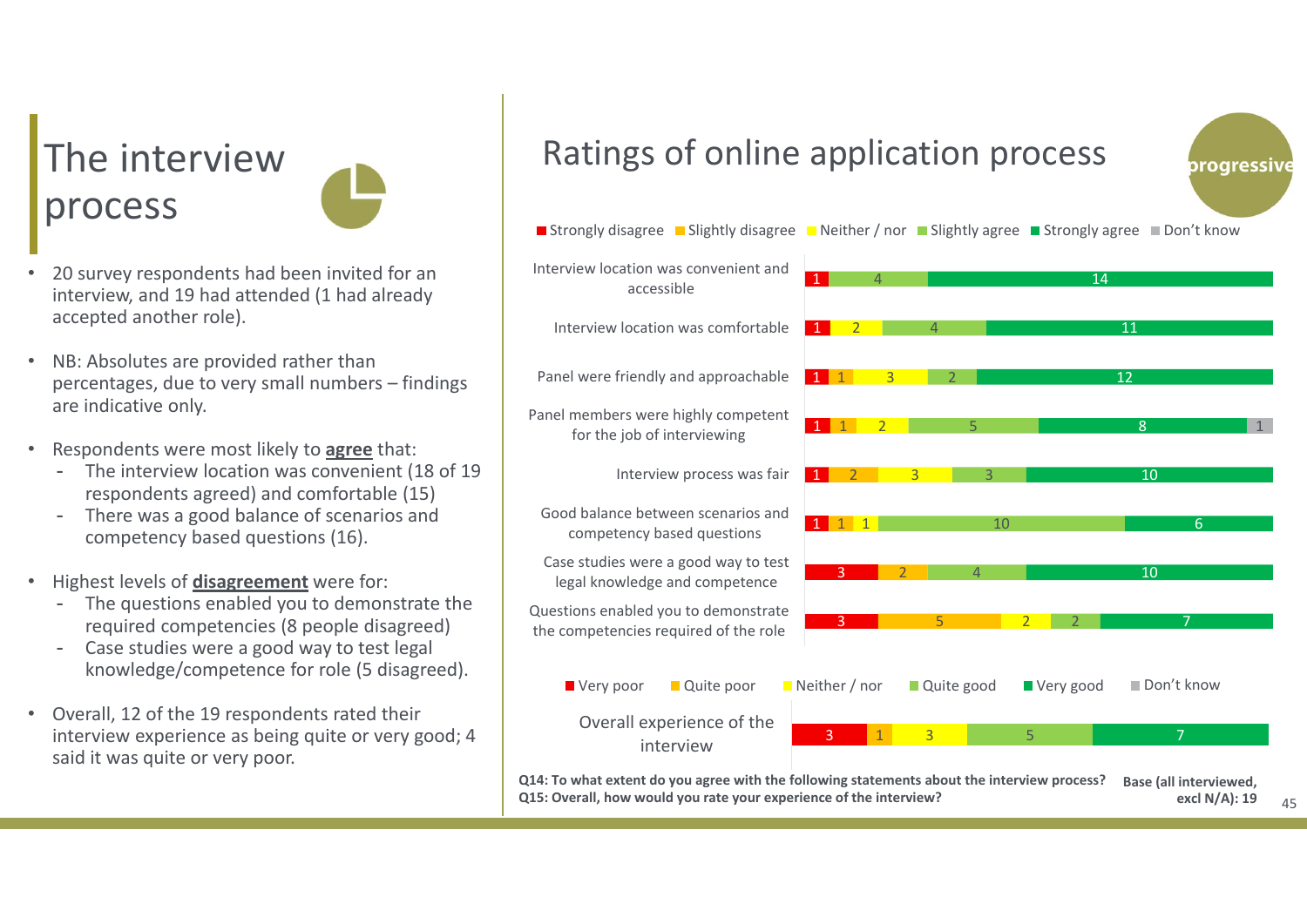

#### Perceptions of JABS as an organisation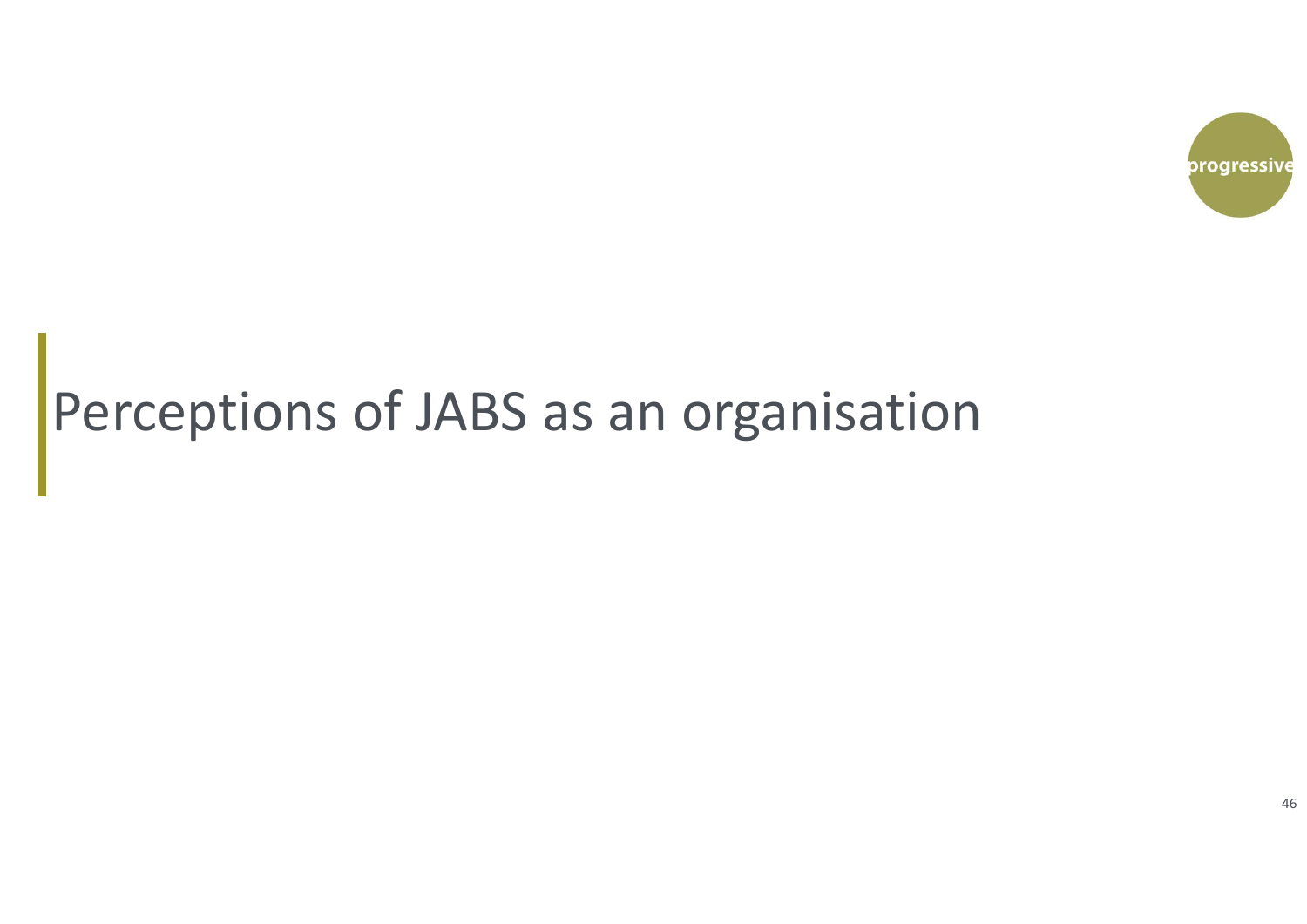#### Interaction with JABS Contact during the process

Feedback was generally positive about contact with JABS – as an organisation they were described as being professional, efficient, and stick to the timetables they lay out etc.

Few applicants reporting having very much contact, but respondents generally had no issues with the communications received.

The only negative reports about contact from JABS related to requests for feedback on the application process (see earlier).

*I didn't feel any need for any additional contact. It was all just so straightforward. Successful Tribunal applicant*

*They weren't in touch every day, but they kept me posted and the rejection came through promptly, there weren't long delays. I think they gave an indication of timescales, and stuck to that.* 

*Unsuccessful Tribunal applicant*

*The process is absolutely clear, they set out a timetable, they always follow it. You know what date to expect information, you always got it, either then or thereabouts. Successful Sheriff applicant*

*I was very disappointed at their engagement with me after I had very politely asked for some feedback. Very, very curt responses, not responding quickly to me… I'm not expecting them firing emails right back, but waiting a while before you get any kind of response, and basically you felt as if you were written off at that stage. Unsuccessful Tribunal applicant*

progressive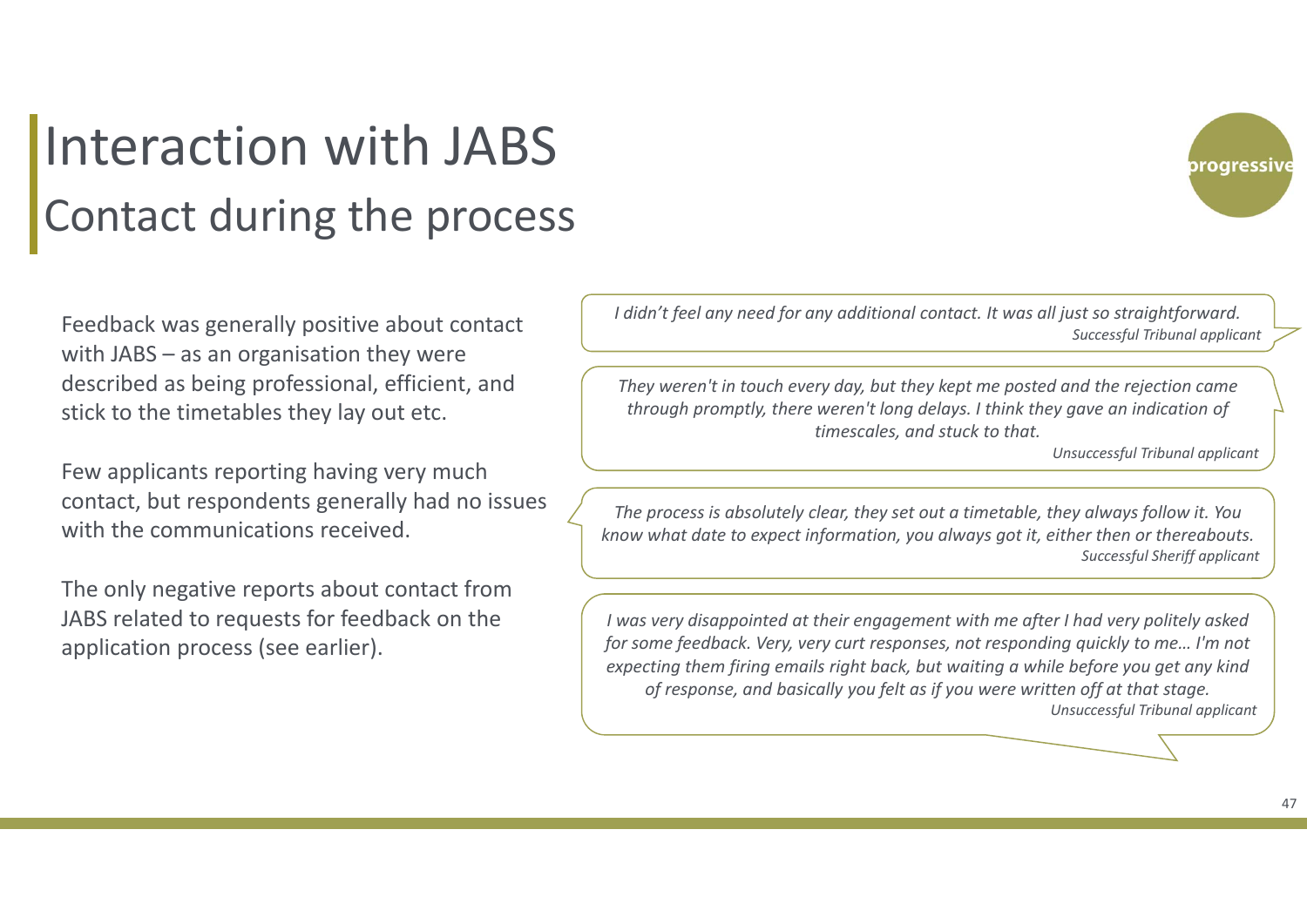#### Communication during the process

- Three quarters of applicants responding to the survey had not had any contact with JABS throughout the process.
- Of the 16 people who had additional contact, most said the response they received was useful: 13 of 16 rated it as very or quite useful, with the balance towards 'very' useful (10 respondents).

#### Contact with JABS



**Q18: Did you have any contact with JABS throughout the application process, e.g. to ask questions about completing the application or to obtain further information about the vacancies advertised?**



**Base (all): 70**

progressive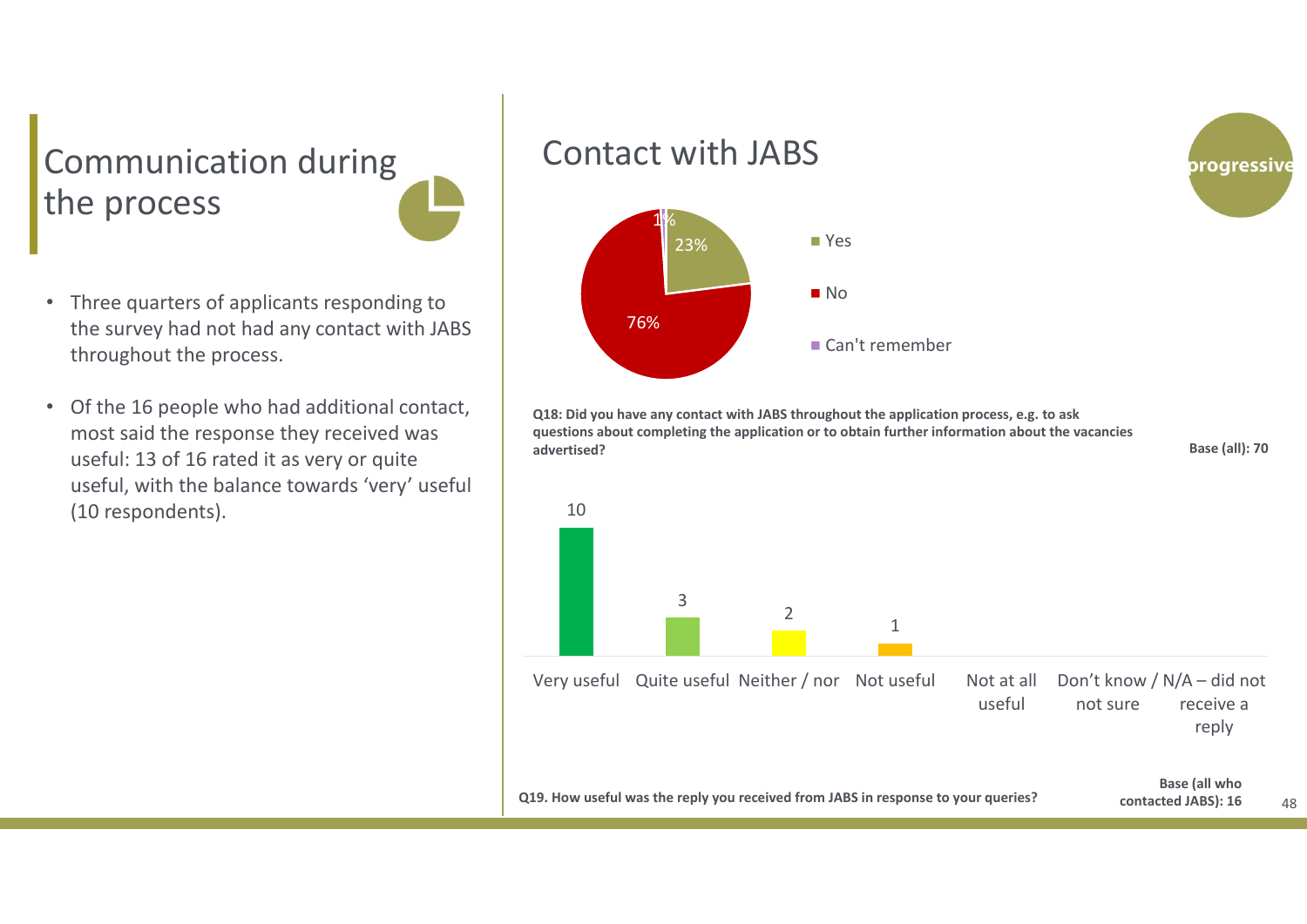#### Communication during the process

- • Survey respondents were positive about JABS keeping them informed about what was happening with their application.
- Three quarters (76%) agreed either strongly or slightly that JABS had kept them informed – and 40% strongly agreed.
- • Ratings of the overall experience of interacting JABS when applying for judicial appointment were more mixed. A total of 46% rated the overall experience as being very or quite good, but 24% rated it as being very or quite poor. Three in ten (27%) said 'neither/nor'.

#### Communication and interaction with JABS







**you informed about what was happening with your application? Q20: Overall, how would you rate your experience of interacting with JABS when applying for** 

**judicial appointment?**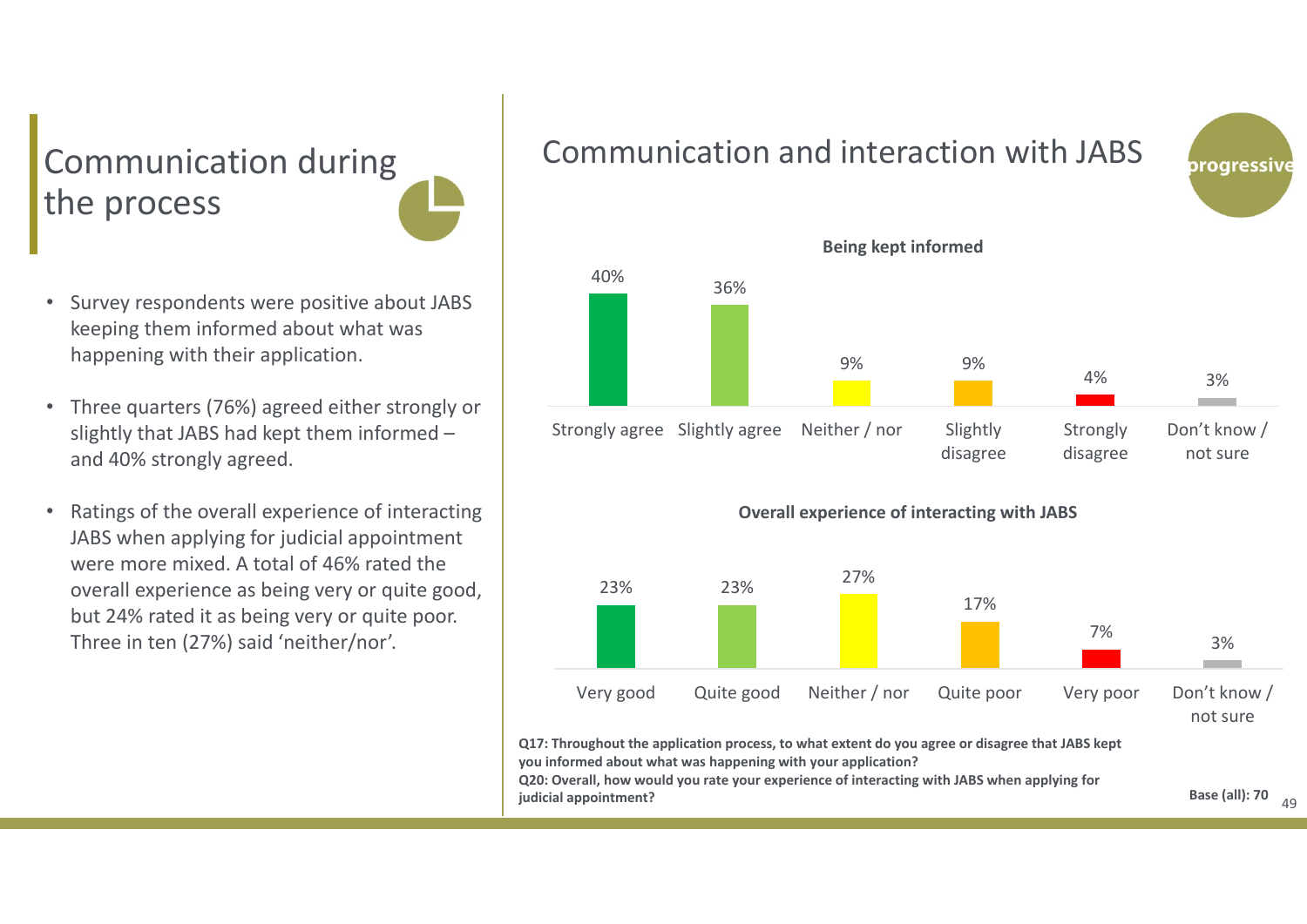#### Interaction with JABSTimings

Some respondents also felt that the process as a whole takes too long – it is nerve wracking waiting for the outcome, people feel they are putting their life on hold, they would like a more streamlined process if possible.

Conversely, some felt the timings at the *start* of the process were too short – i.e. the time between posts being advertised and applications being submitted. This was thought to be problematic when applicants have very busy workloads and limited time to spend on the application.

*[There were] huge periods of time when nothing's happening – months. I think the paper application was in June, and then the interviews aren't until September. You're told you've got an interview, about six weeks before… Then you're not told about whether or not you're successful for another couple of months. So, the whole process took up about six or seven months of my life last year.* 

*Unsuccessful Sheriff applicant*

progressive

*Why does it take six to nine months, what am I supposed to do with my job and my career… Do I just sit for nine months and hope I'll be lucky? Or do I go and do something else? So I think the whole process takes too long… As soon as that application is in your life is on hold. Unsuccessful Summary Sheriff applicant*

*My recollection is you don't get an awful long time from advertisement to submission… If you're in practice at the bar… four weeks isn't actually a long time. It might discourage people from applying. Successful Sheriff Principal applicant*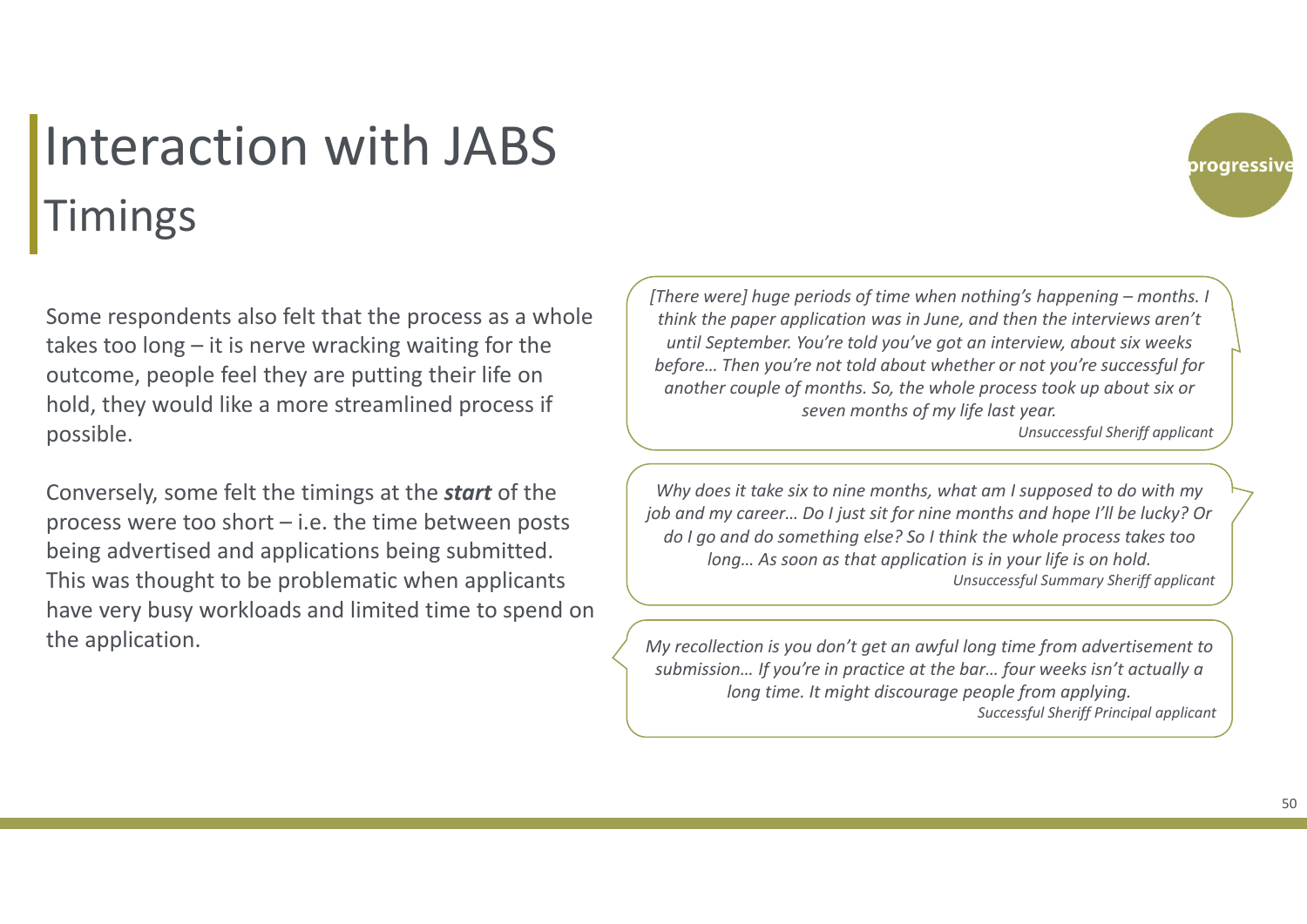# Attitudes towards & understanding of JABS

#### JABS as an organisation

Applicants generally found it quite difficult to comment on JABS as an organisation or how it operates.

Most did not have strong views either way, or said they didn't really know enough about how the organisation operates to give specific feedback, or views about if/how the organisation should change in the future.

Respondents tended to report that JABS is delivering the process efficiently enough: any negative feedback related to the process itself.

Some also noted that the Board has a difficult job to do and there will always be criticisms of the process despite their best efforts. One respondent also suggested that JABS should address any criticism about appointments directly, because he felt it was unfair (i.e. people are critical of appointments without specifying exactly who is an inappropriate appointment or why).

Stakeholders, while giving similar comments to applicants about not feeling able to provide detailed comments on how JABS operates, also reported positive changes recently in terms of engagement with the Board. One also noted the benefits of JABS staff being involved in attending conferences and events to help build understanding of judicial roles and the appointments process.

*They appear to be fairly organised, they will have faults like anyone else but I don't know them well enough to comment really. Unsuccessful Summary Sheriff applicant*

*JABS staff are professional, discreet, helpful, impartial. Successful Sheriff applicant*

progressive

*I don't know them particularly well. I looked them up and I can see it's quite high calibre people. I have to just take it on trust that it's set up in the way it needs to be in order to have the ability to appoint good people.*

*Unsuccessful Summary Sheriff applicant*

*All communication I've had in terms of asking for feedback has been really good. They seem like a really helpful organisation, but I do think there's work to be done on the application stuff.* 

*Unsuccessful Tribunal applicant*

*I think that they have an awkward job to do and they try very hard to do it as transparently and fairly as they are able to do.* 

*Successful Sheriff applicant*

*I think they need to… address some of the public criticism… because there's been quite a lot of idle speculation… that the Board are making inappropriate appointments, without ever specifying which of the individuals the Board have recommended they think are so incredibly useless.*

*Successful Sheriff applicant*

*I think the general direction of travel just now is good. I do think they're suitably open; they have a lot on their plate for a small group of people… [They are] increasingly coming across – fresh and interested. That's all positive.*

*Stakeholder*

51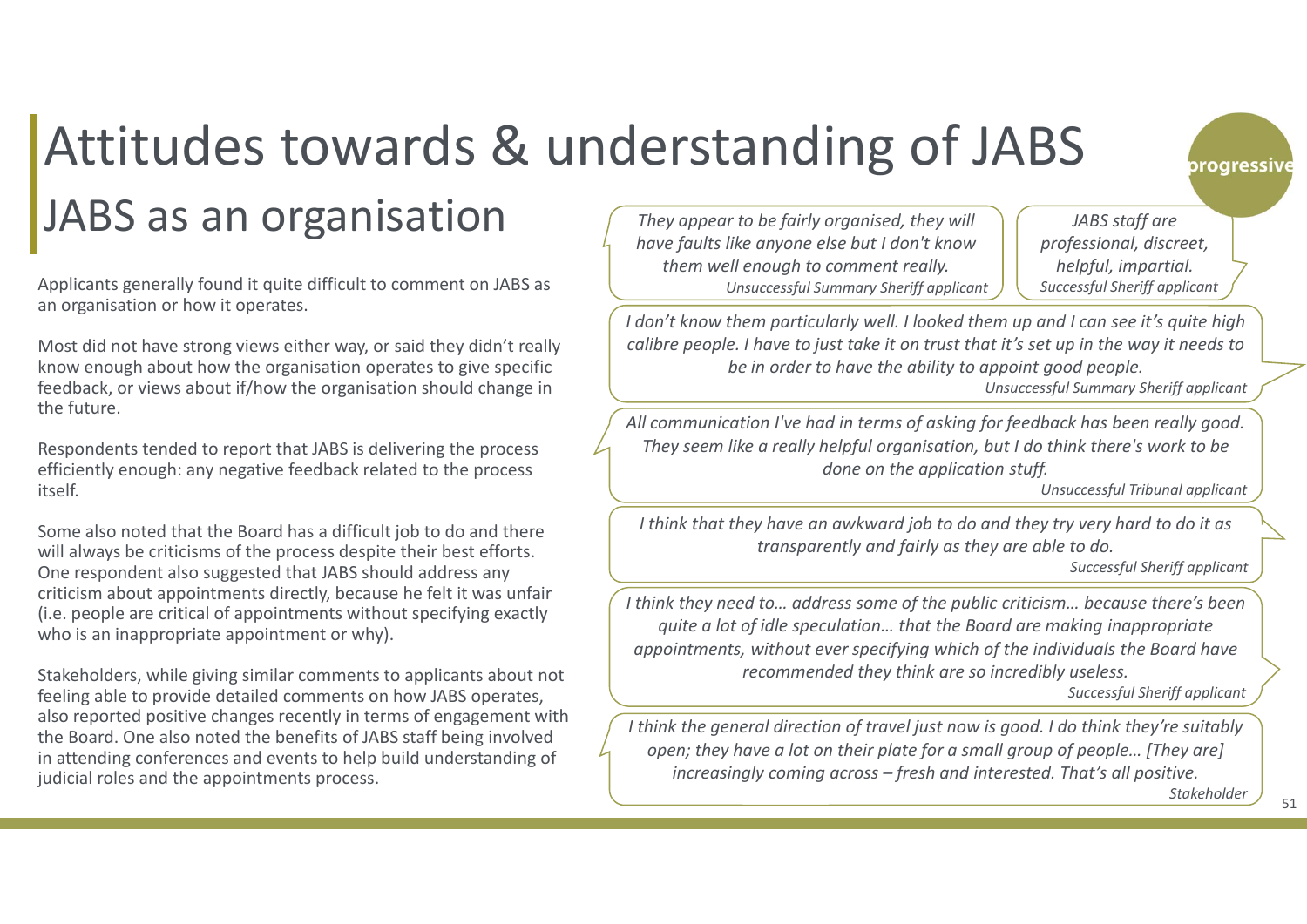#### progressive

#### Attitudes towards & understanding of JABS Confidentiality

It was common for respondents to report that quite often 'word gets out' about who has applied for various posts – although nobody specifically blamed JABS for this or suggested that it is JABS breaking confidentiality.

People commented that JABS staff were discreet, but that the profession is a small world and everyone knows when the interview dates are, so will notice when a colleague books time off on those days etc.

Applicants gave specific examples of being approached in court or at social events by people commenting on the fact their application for judicial appointment had been unsuccessful. They were not sure how the information had become public but found this situation quite difficult.

*I had absolutely no issue with that, anecdotally people say everyone knows... I think that's just the consequence of having a small jurisdiction. I didn't feel anything was compromised and I didn't know who the other applicants were, so didn't feel that I had to be wary of what I said to anyone. Unsuccessful Sheriff Principal applicant*

*It's not that JABS leaked… it's just that lawyers are dreadful gossips and will cheerily extrapolate from very little evidence what's going on. Successful Sheriff applicant*

You don't apply for these things lightly because... and I don't know whose fault it *is, but the fact you've applied seems to be common knowledge throughout the profession and it is really off-putting. I'm not saying that's the Board's fault. It probably isn't. But, a number of people get to know that you've applied once you get to a certain stage… I could live with not being appointed… I don't lose sleep over that. What you don't really want is all the gossip about it, that's not great. Unsuccessful Sheriff applicant*

*It's quite difficult to have secrets in Scotland… It's part of the collegiate nature of the Bar and the smallish nature of the jurisdiction and I think to expect too much confidentiality is… I think they do reasonably well.*

*Unsuccessful Senator applicant*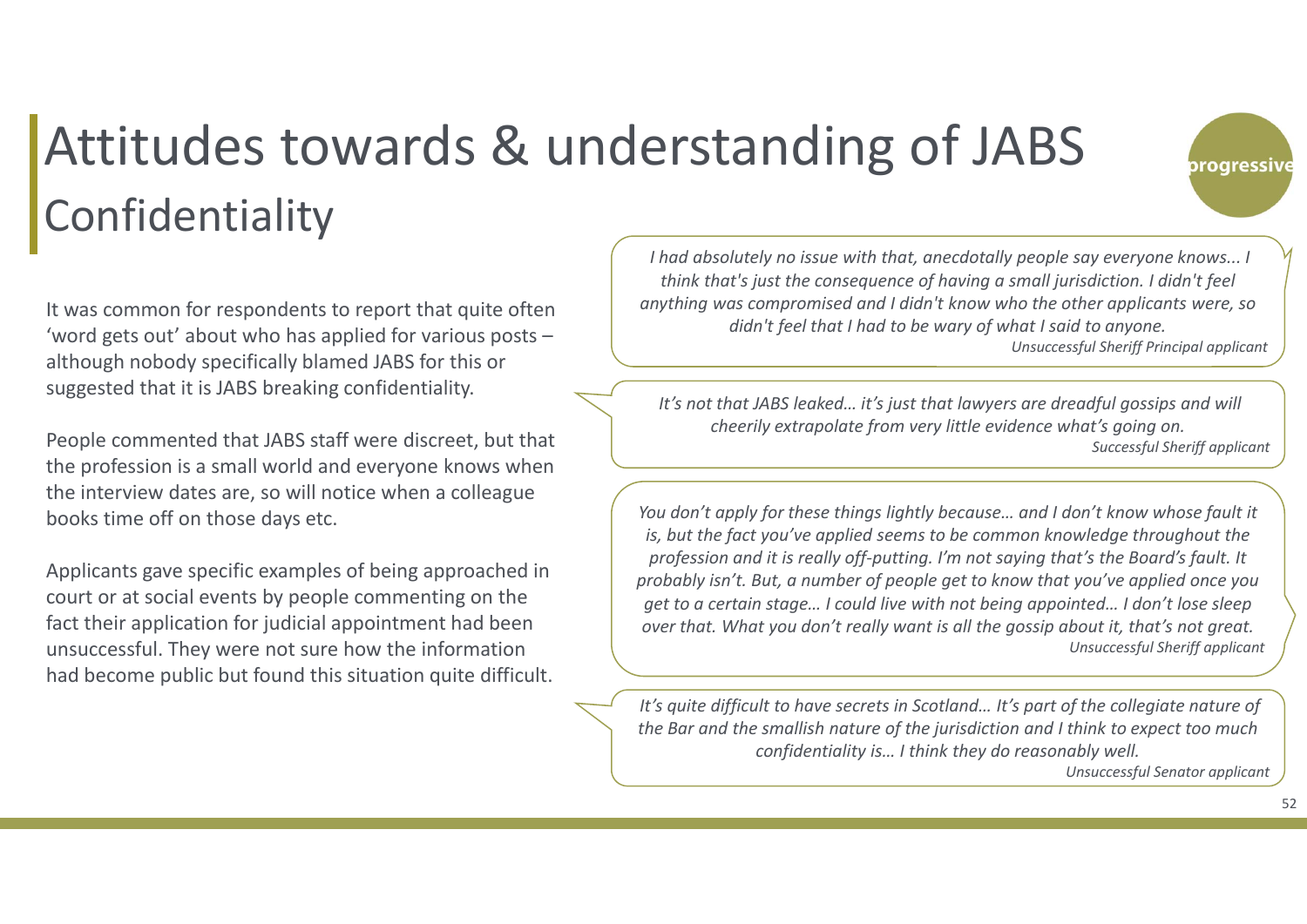

### Attitudes towards & understanding of JABS Confidentiality

Respondents found it hard to suggest ways around the issue of people knowing who else has applied.

However, it was suggested that, since people did tend to know who else was applying, it would be better to send out correspondence to both successful and unsuccessful candidates on the same day – if you know a colleague has also applied and you hear that they've been notified they have been successful but you still haven't heard two days later, that can add to the anxiety of the whole process.

*The whole process is supposed to be confidential, and it is from [JABS's] perspective, but they lack an appreciation that potentially some candidates might come to know who else is a candidate…. For example everyone knows when the interviews are, if they're all 'out of the office' everyone knows each other are applying. If Andrew and Mary get told they're through, and Johnny's heard nothing two days on, he starts to get anxious. [JABS] lack an appreciation that the minute they communicate with one person, word has already got out – they need to do it all at the same time. They must be able to do that with technology. Even if it just says 'dear candidate' and is a blanket email with recipients hidden – if you're waiting to move house, leave your firm… it's a huge pressure. Unsuccessful Sheriff applicant*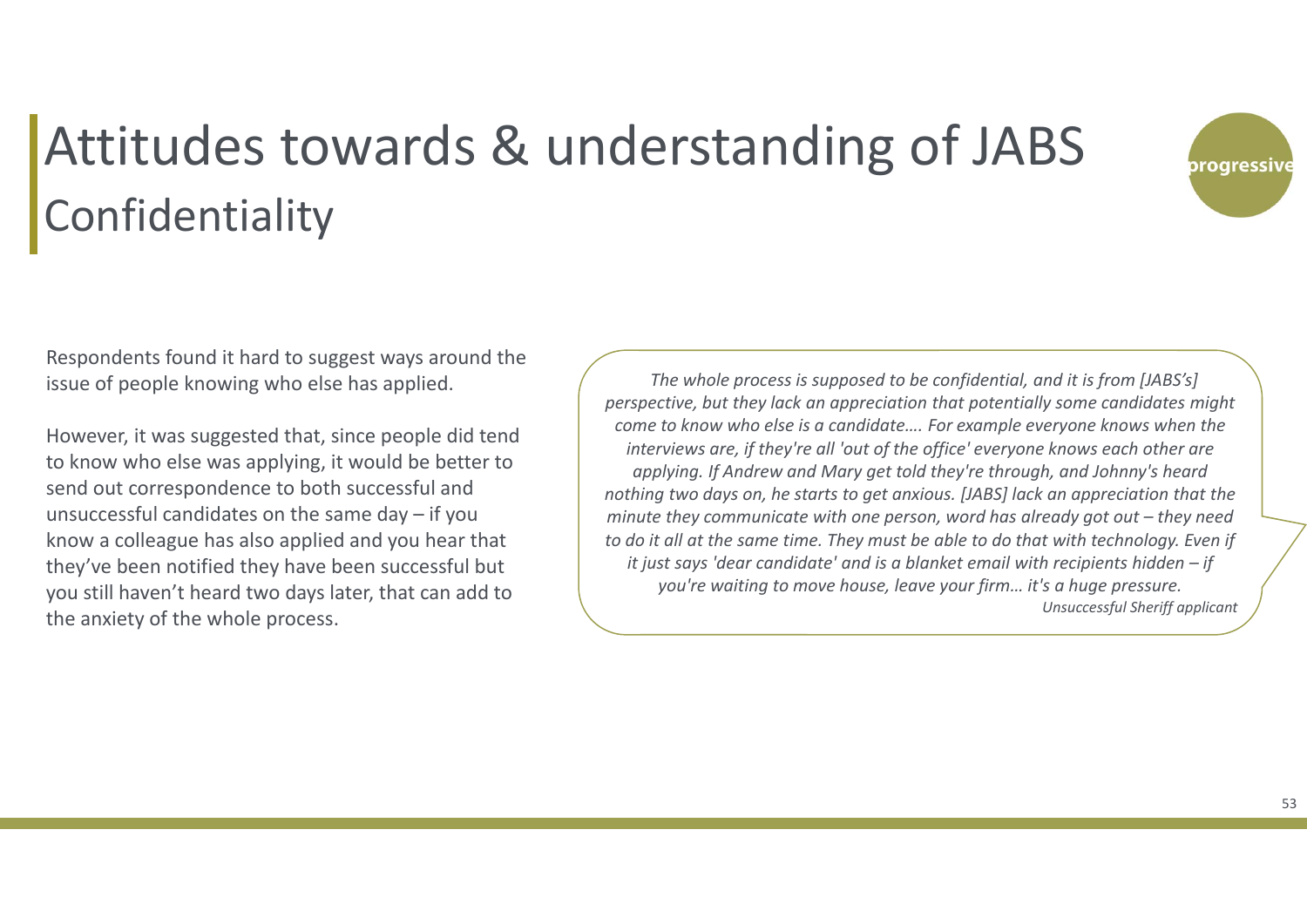

# Encouraging diversity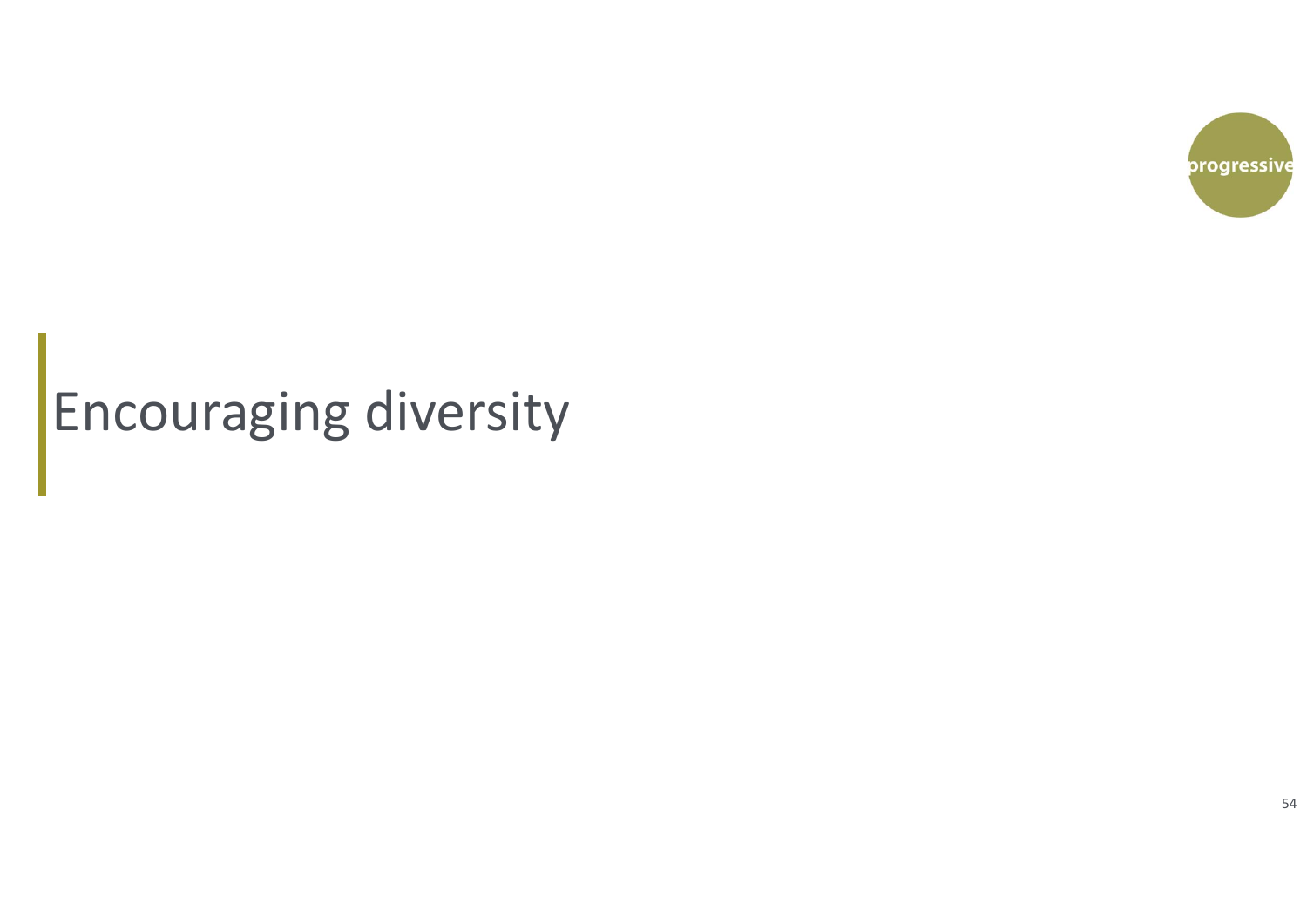#### Encouraging diversity Positive feedback

Several respondents highlighted positive improvements in recent years, and felt that JABS was doing its best in relation to encouraging diversity – particularly in relation to the age and gender profile of those appointed.

Some also noted that the very existence of a more formal application process has played its part in opening up the process and encouraging a wider pool of applicants.

While it was recognised that encouraging diversity is an aim of JABS, most respondents pointed out that this depends on the diversity of the profession as a whole, over which JABS has no control. Some commented that this is changing gradually and will filter through to the judicial appointments process over time.

Most also suggested that work to engage with a wider pool of potential applicants therefore needs to happen earlier in the process, e.g. outreach at universities etc.

*[JABS is] a big improvement. I would not have got the tap on the shoulder… The mere fact JABS exists has encouraged diversity – it encouraged me to apply and I found it a very fair process.* 

*Successful Sheriff applicant*

progressive

*They've made strides in recent years to encourage applications from diverse backgrounds – it's clear in their communications, and outreach sessions, the forms are clearly designed to make that clear as well.* 

*Unsuccessful Summary Sheriff applicant*

*I think they do quite well, but… we don't have a diverse set of lawyers in Scotland yet... in terms of black and ethnic minorities... I'm not sure whether the people who might be appropriately appointed have reached the age and stage yet, just because of the demographics of the profession… the more diverse people are still probably too young in general to be applying for judicial office, but that will happen. I think they do not bad. Certainly more female applicants are being appointed than used to be the case.* 

*Unsuccessful Sheriff Principal applicant*

*I think they're doing as best they can, I think it's difficult to do more than that in the appointment process… That has to be tackled by getting in… even at university level and saying to people, 'have you considered a judicial position, will you be considering this in later life, if not, why not, can we help you to do that?'… You have to get in at ground level.* 

*Stakeholder*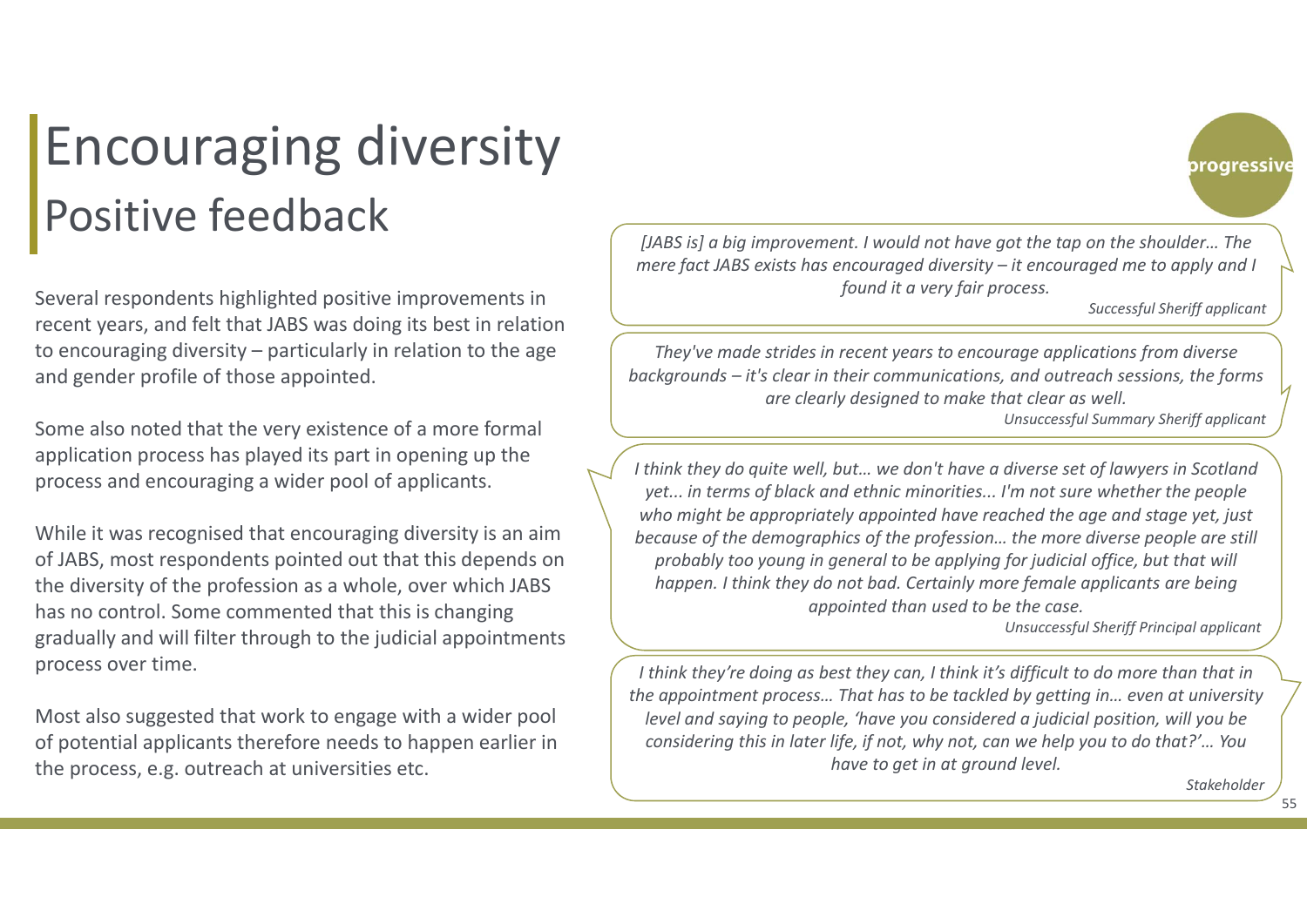#### Encouraging diversity Work still to be done

Suggestions to help encourage diversity included:

- •Offering more flexible roles, e.g. term-time / part time roles:
	- Some respondents commented that the UK judiciary are 'ahead of JABS' in relation to this
	- - There was criticism of the loss of Part Time Sheriff appointments (e.g. one respondent mentioned a role where the job spec was changed from part time to full time hours after the person had been offered the role) – this was deemed to 'fly in the face of JABS encouraging diversity' as it makes it harder for women if there are fewer part time/flexible roles.
- • Considering flexibility in terms of geography – e.g. allow people to commute during the week, conduct some business via conference / video call etc – rather than expecting people to move their families.
- • Thinking about offering mentoring, work‐shadowing etc to encourage a wider pool of people to experience the roles and think about if it is suitable for them.
- • Taking action to 'practise what they preach' when sifting applications (although people recognised a need to focus on skills and qualifications as well as the profile of applicants).
- • One respondent also suggested that the competency based approach could put women at a disadvantage as they are less likely to have good examples of cases they have worked on when there is evidence that women at the Bar are instructed less than men are.

*There seems to be a disconnect between what JABS are trying to do in diversifying the judiciary – and they do seem genuinely committed to this – and the reality of the lack of opportunities to work flexibly…. JABS could play a role as leaders in diversifying the judiciary.* 

*Successful Sheriff applicant*

progressive

*[We need] more flexible working for the judiciary because that way they can actually attract a broad spectrum of people. I think it is indirect discrimination when you don't have flexible working arrangements, given that women still have the majority of the caring arrangements. Unsuccessful Senator applicant*

*Getting out and talking to a very wide group of people, quite early on in their career; you know, offering that work-shadowing, mentoring with judges, so that people that really understand what these roles are. Stakeholder*

*I suppose just kind of practise what they preach. I went to a JABS event [and] they were really positive about younger people, women, ethnic minorities and it was all really really positive. Then when you looked at who was appointed that year, I don't think any women were appointed... But then, it could have been that any applications they had just weren't good enough…* 

*Potential Tribunal applicant*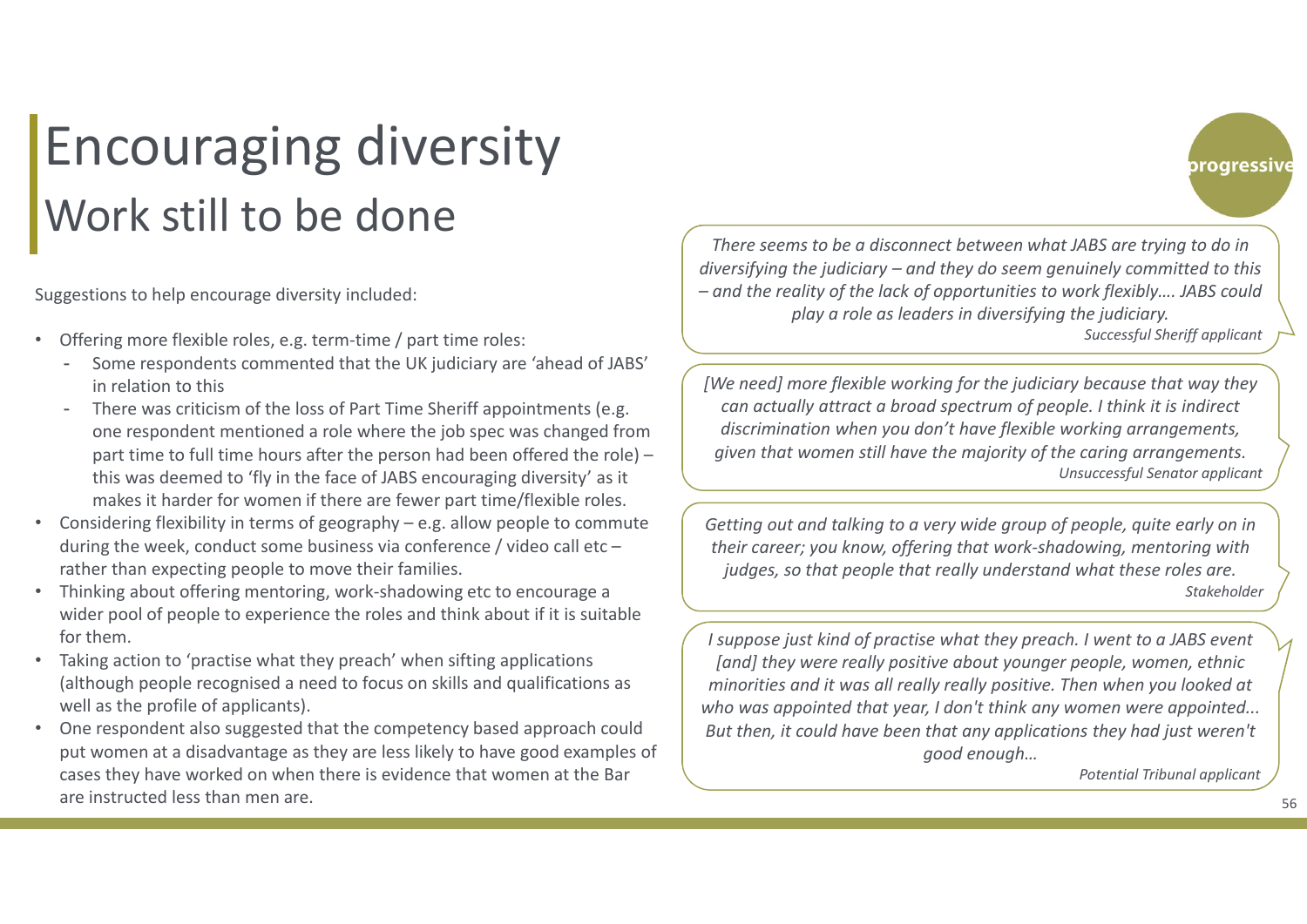#### Encouraging diversity Work still to be done

For some, 'diversity' should be interpreted in a wider sense, e.g. considering background and experience as well as demographic profile. For example, this included:

- • **Social background** – respondents suggested a need to recruit people from working class backgrounds, so they have empathy
- •**Career background/experience** – some felt that people from a wider range of backgrounds should be appointed:
	- E.g. academic, Government and local authority lawyers not necessarily court practitioners
	- - This included a perception that only those with civil experience would be appointed as Senators and a suggested need to revisit the specification / requirements for the next Senator recruitment round
	- This is also related to gender balance, e.g. one respondent noted that a perceived focus on those who had been Advocate Deputes for Senator roles could also disadvantage women, as the Advocate Depute role does not lend itself to flexible working.

Finally, some respondents suggested a need to broaden diversity on the Board itself, e.g. in terms of disability, ethnicity or social background.

 *Diversity covers a lot of different aspects: social, economic, sexual, backgrounds... I don't know what the balance is of private to public practice, there's an awful lot of Procurator Fiscals getting appointed [and] people who have worked in government departments. Unsuccessful Sheriff applicant*

*If someone comes from a working class background, they've got life experience as a single parent or they've been on benefits… to me it makes them a better Sheriff. They have a better understanding and empathy with the accused… a better understanding of people and the decisions that they make.* 

*Unsuccessful Summary Sheriff applicant*

*I don't think you need to be a court practitioner to be a good judge… What if they've gone into… more of a strategic legal role, and less of a coalface day to day law role. Does that necessarily mean that they're not ready or that they don't have the right skills to be a judge? I don't personally think so.* 

*Successful Sheriff applicant*

*I asked was there any point in me applying again… as long as I had no civil experience the answer would be no… It was never intended to be so narrowly focused on giving judge's positions to civil QCs, which is what it had become… [JABS said they would] recognise the increased specialisation within the profession, as long as people were able to demonstrate they could adapt to new things, it didn't matter… [The specification] should be changed next time around.* 

*Unsuccessful Senator applicant*

*There's a sense in the solicitors' profession that advocates are the only people who will make senior judicial office… I think it should be especially possible for solicitors who have done things like work as employment tribunal judges or tribunal judges of some kind.* 

> 57*Stakeholder*

progressive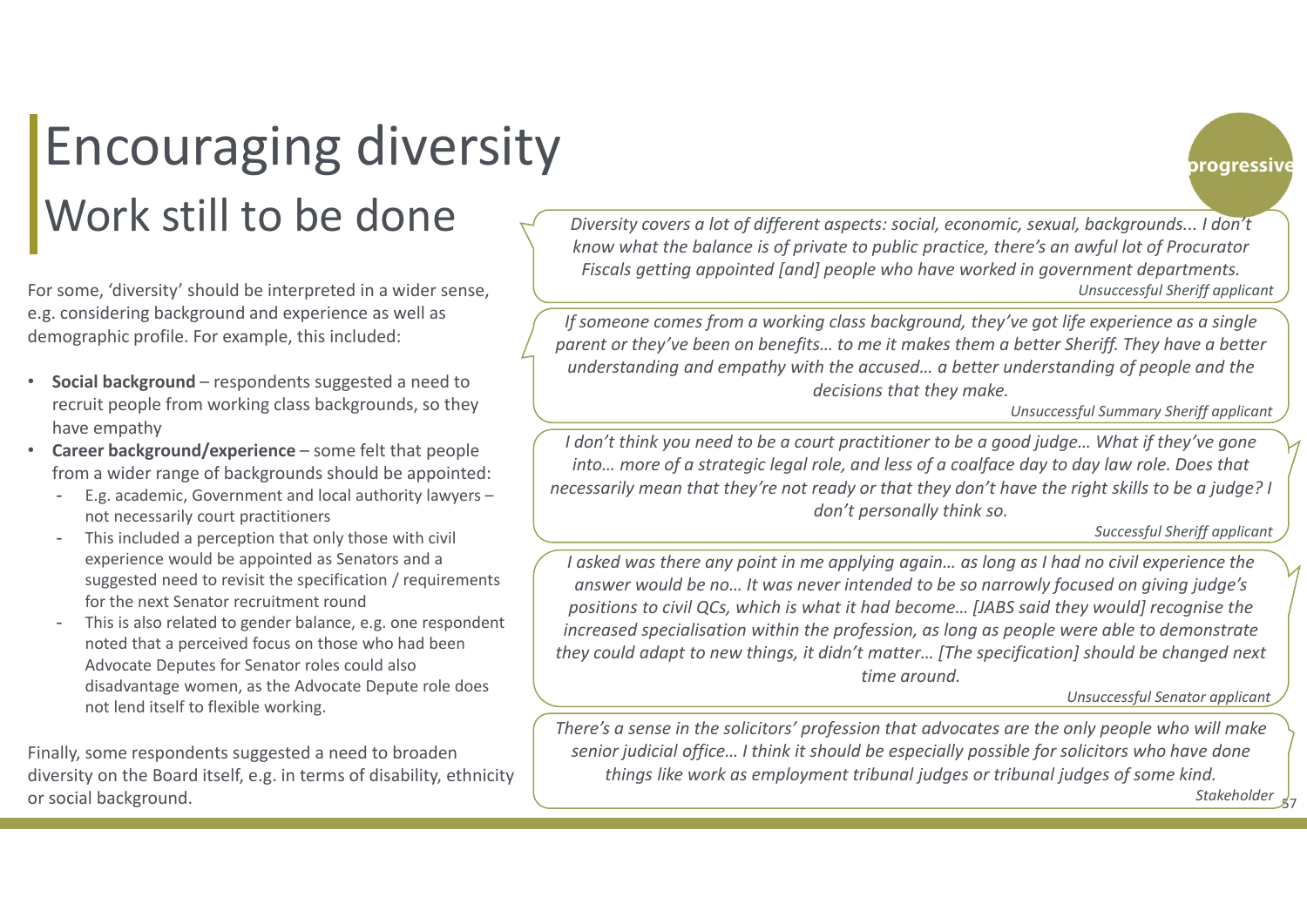

#### Areas of good practice and potential improvements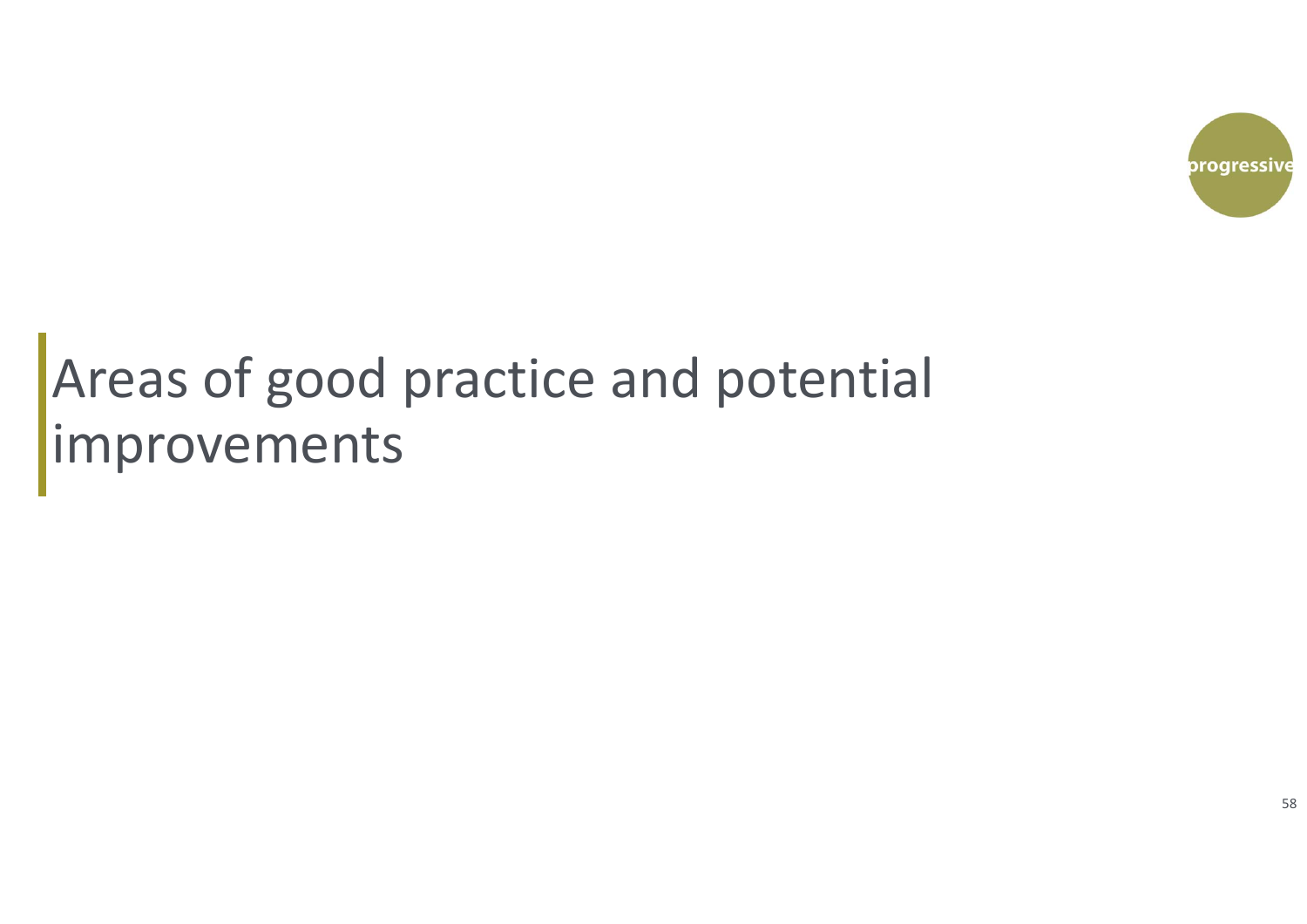### Areas of good practice Summary

When asked what JABS does well, respondents tended to focus on process‐related aspects, for example:

- Most felt that they are efficient and keep to the stated timescales you know what is happening and when you will hear from them
- •The information and guidance provided is useful
- • They are consistent – it is very clear everyone is asked the same thing, so people feel it is a fair process
- •Cutting down the length of the application form was a positive step
- •Asking for legal written work where relevant was unanimously supported
- • They are obviously focused on increasing the diversity of applicants, which is generally viewed positively
- • The interview stage of the process was viewed more positively than the earlier stages – interview panels are thought to be well selected and run professionally etc
- • A small minority mentioned liking the application form and word counts as it focused their responses
- • Finally, several respondents (both applicants and stakeholders) commented that they were pleased to have been invited to take part in the research and were very positive about JABS taking a proactive approach to improving the application process.

*Overall it's a fair process, it's well managed, with good information provided by JABS.*

*Unsuccessful Summary Sheriff applicant*

progressive

*They do their best to try to guide you through the process… there's copious notes about how you complete the application form. Unsuccessful Tribunal applicant*

*The interview stood out for me. Very fair and well measured. Successful Summary Sheriff applicant*

*At the interview, they treat you with courtesy and very pleasantly. Unsuccessful Summary Sheriff applicant*

*The competency questions force to you decide whether you are fit for the role, [and] limiting the number of words was good. Successful Tribunal applicant*

*It's really nice that you guys are doing this, and the research has obviously been commissioned by JABS itself, so they're obviously interested in the way that people perceive the process and are looking to improve things, so that's absolutely brilliant.* 

*Potential Tribunal applicant*

*[JABS] have to be given a huge thumbs up for this process at all: the fact that you're out taking structured feedback and trying to build in recommendations for improvement. I think that's terrific, and that in itself will build confidence in JABS from the Scottish solicitors' profession. Stakeholder*

59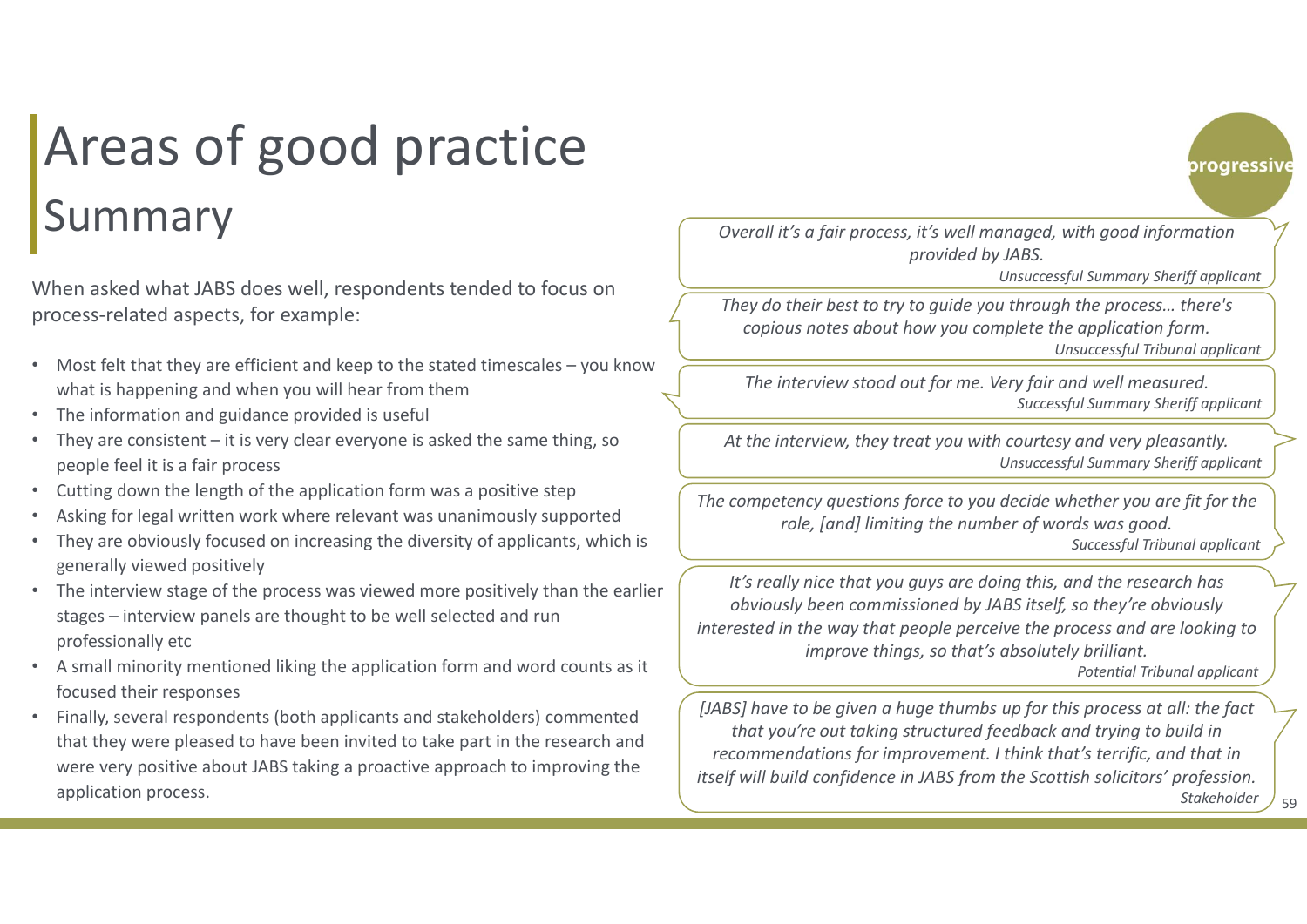# Potential improvements Summary

Suggested improvements tended to focus on a need to:

- •Address the perceived focus on process over substance; too much emphasis on the application form rather than skills/experience
- •Greater focus on scenarios rather than competency based questions
- • Greater engagement with candidates at interview – more discussion, not relying on people coming up with the best example and describing it in a way that 'ticks the right boxes'
- • Provide feedback after the sift: people recognise that this may be difficult due to the volumes involved, but it is hard to know how to do better at competency based questions if you are not used to these and feel you have followed the guidance provided – this can put people off applying again
- • Invite a greater proportion to interview from the sift, and/or introduce more stages to the process:
	- There is some concern about candidates who look great on paper or are good at filling in an application, but are not great at the job
	- Legal knowledge needs to be assessed at an earlier stage
- • Provide greater transparency about what profile/experience they are looking for (e.g. civil/criminal), and/or use more specific requirements to reduce the number of applicants
- • Include an element of external input, e.g. references – particularly for those currently working under a Sheriff Principal who can provide feedback on their suitability, and/or expand the consultation process to obtain a fuller picture of candidates
- •Streamline the process where possible to avoid long periods of uncertainty
- •Think about confidentiality – e.g. timing of communications to unsuccessful and successful candidates; conducting more events via webinar
- •Offer more flexible / part time roles
- $\bullet$ Think about offering structured progression / clearer career paths.

progressiv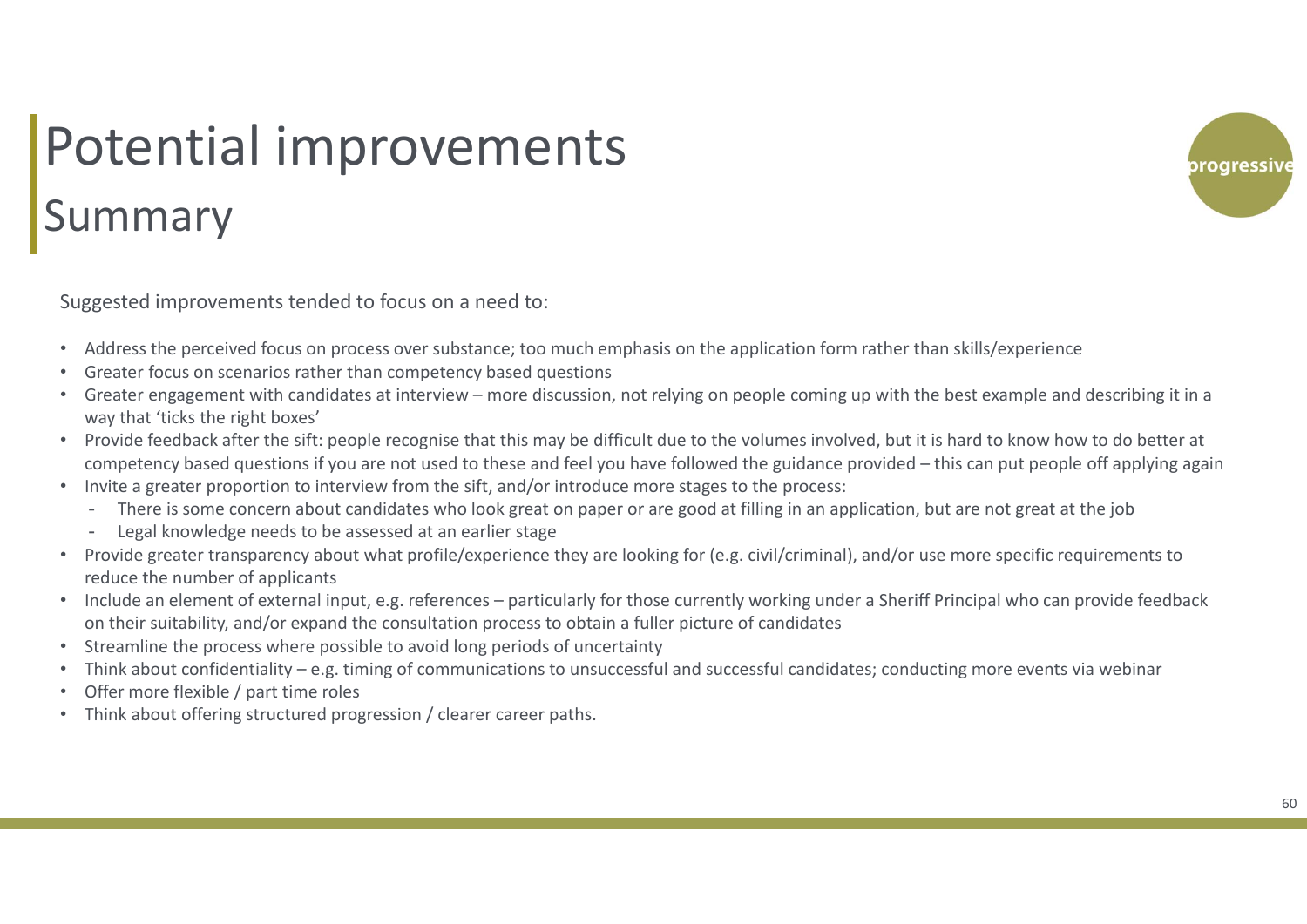#### Potential improvements

*I think there is a problem with process over substance, which I accept is easier to identify than to remedy, but I certainly think that there are good candidates not getting through. Unsuccessful Senator applicant*

*It's difficult for me to re-design the JABS process. All I can say is that slimming it down would make it far, far more accessible for people. It's disproportionate to spend three weeks on an application process… Of course, when you introduce new systems, and this is fairly new, there's going to be a little bit of time before you get it right. I'm really encouraged that JABS is having a good look at it. The things from my experience that I want to see change is a more proportionate system in all the right ways we discussed, and flexible as well.* 

*Unsuccessful Senator applicant*

*When looking at an application form, they need to look at their experience, look at the application as a whole, as a bigger picture, before breaking it up and marking each part separately. They need an overview of this candidate, if we decide they don't meet all the requirements… and we don't interview that candidate, are we throwing the baby out with the bathwater here?… A lot of really potentially good people don't get a chance just because of the artificial and unusual nature of the application process. And then if you have someone who comes to interview stage, and something's not quite right, what is wrong with letting them know where they went wrong. Because that person could be put off applying again and you could be losing someone good.* 

*Unsuccessful Tribunal applicant*

progressive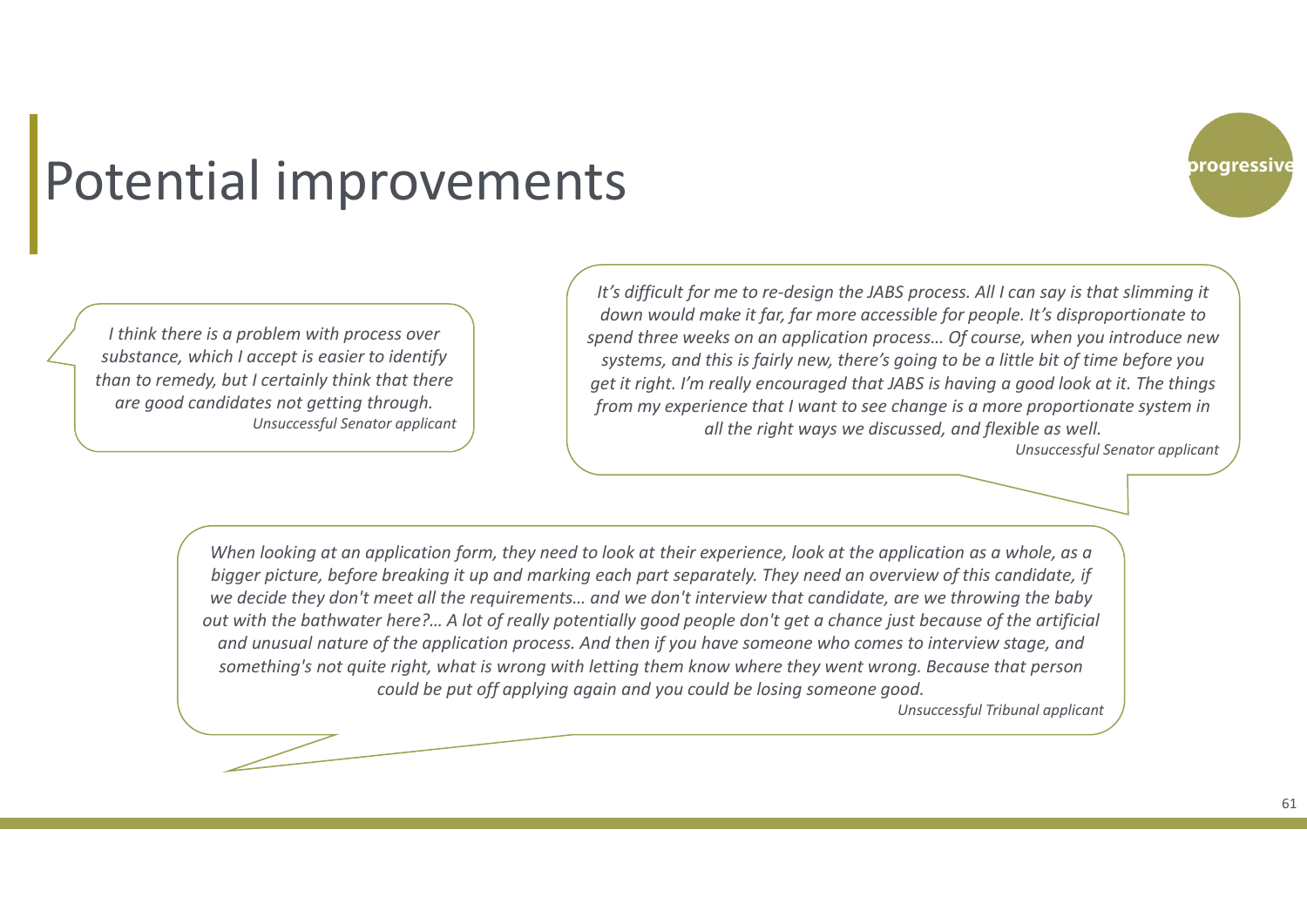# Areas for limprovement

- When asked if they had any other comments about how the judicial appointments process could be improved, 54 survey respondents provided a comment.
- • By far the most common responses related to:
	- Providing feedback in relation to unsuccessful applications (mentioned by 23 respondents)
	- Criticisms of the competency based approach rather than a focus on skills, experience and temperament of applicants (20 respondents).
- Full verbatim responses will be provided separately.

#### Any other comments about improvements to the appointments process



| Any other comments*                                                                                       | No.            |
|-----------------------------------------------------------------------------------------------------------|----------------|
| Provide (meaningful) feedback                                                                             | 23             |
| Criticism of focus on competency based application form, rather than skills<br>/ experience / personality | 20             |
| Focus on practical exercises (e.g. role play / situational exam) earlier in the<br>process                | 6              |
| Encourage greater diversity of careers backgrounds / perceived bias in who<br>is appointed                | 6              |
| More transparency about the sift / how applications are assessed                                          | 4              |
| Should take soundings / get references                                                                    | 4              |
| Comments on specific personal experience / circumstances                                                  | 2              |
| Interview more applicants                                                                                 | $\overline{2}$ |
| Positive feedback on JABS staff / process                                                                 | $\overline{2}$ |
| <b>Base (all who commented)</b>                                                                           | 54             |

\* Mentioned by more than 1 person

**Q21: Do you have any other comments about how the process for judicial appointments could be improved?**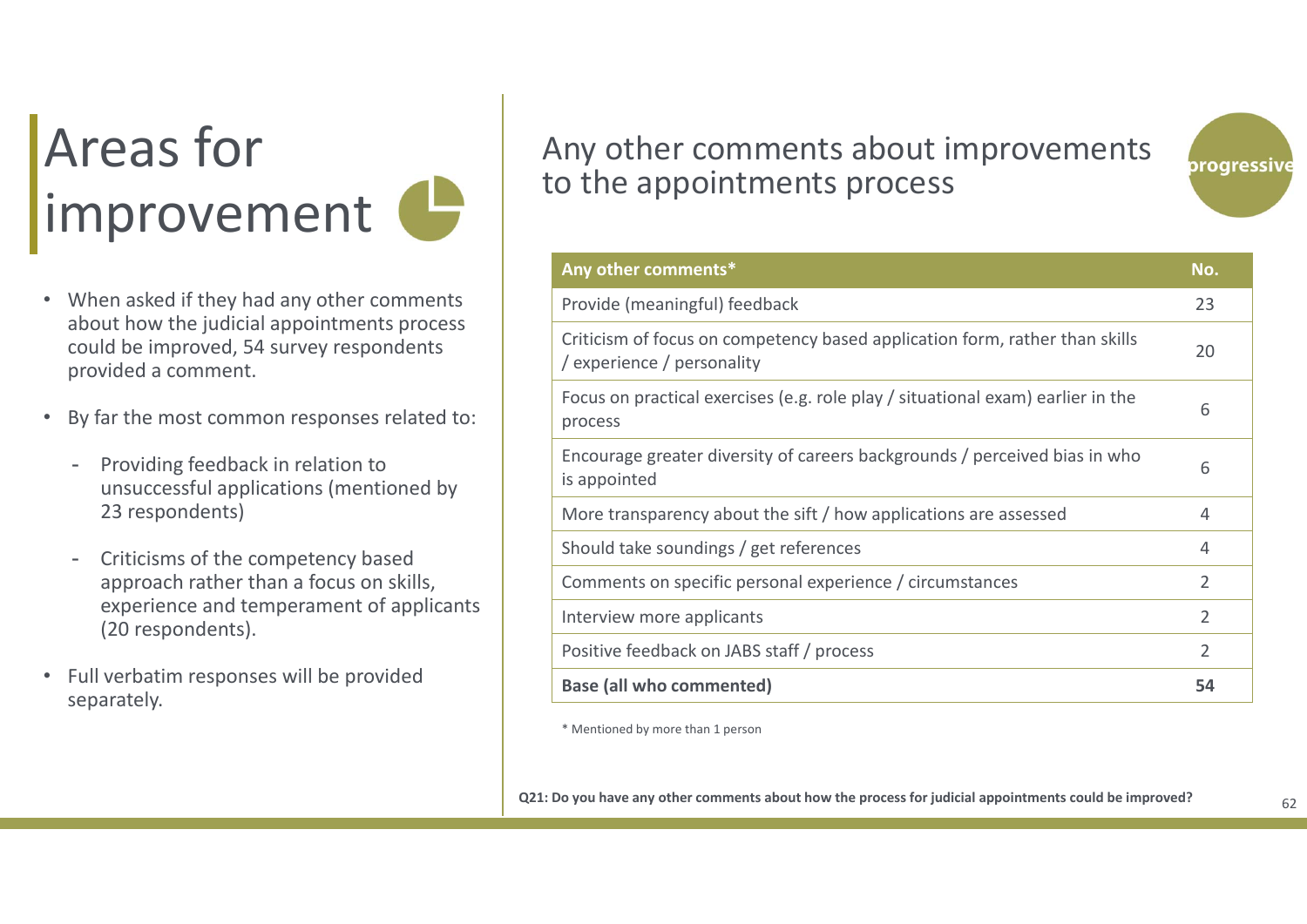## Outcomes of the JABS process Comparisons to the old system

Applicants were almost unanimous in their view that the current system is better than the old 'tap on the shoulder' approach. This was judged to lack transparency, and inappropriate in a modern democracy.

However, some felt the balance had swung too far in the opposite direction, with too much emphasis now placed on the application form rather than knowledge of the individual and their skills/experience.

Respondents quite frequently noted that while it is better to have an application process in place than not, this does not mean that the **outcomes** of the process are necessarily any better than under the old system of appointment.

As noted earlier, some gave specific examples of unexpected or less appropriate appointments being made (e.g. someone with no court experience at all being appointed as a sheriff; examples of very good Part Time Sheriffs who have proved they can do the job not being successful when applying for a full time post).

Others raised doubts about whether the competency based approach does actually result in the most appropriate / qualified people being appointed, despite acknowledging that a process is necessary.

However, nobody expressed any doubts about JABS appointing people of good character.

*Some people criticise the process as being about who is best at filling in forms. I think that's unfair, it's as good a system as you're going to get, and beats the old 'tap on the shoulder' approach. Successful Sheriff applicant*

*I just feel, it's a process that's just too slavish to the application form… we've gone from one system that was too far over, 'it's not what you know but who you know', to now, we've got this wonderful application process, but I think the success lies somewhere in the middle. Unsuccessful Tribunal applicant*

*[Are higher quality candidates being appointed?] Not necessarily, no… The tap on the shoulder system can't survive… but that's not to say that the best people weren't appointed because… overall the judges and Sheriffs in post when I first started off as a lawyer were all pretty well regarded all round.*

*Unsuccessful Sheriff applicant*

progressive

*People appointed are learning on the job, and I don't think that's right. It was apparent [a newly appointed Sheriff] did not know one end of a criminal trial from the other... She appeared at a criminal trial court… she said that she was there so as to see what happened in a trial before taking on her role. To me that's the wrong way of doing it. Her first trial as a job will be her first trial in a court ever.* 

63*Unsuccessful Summary Sheriff applicant*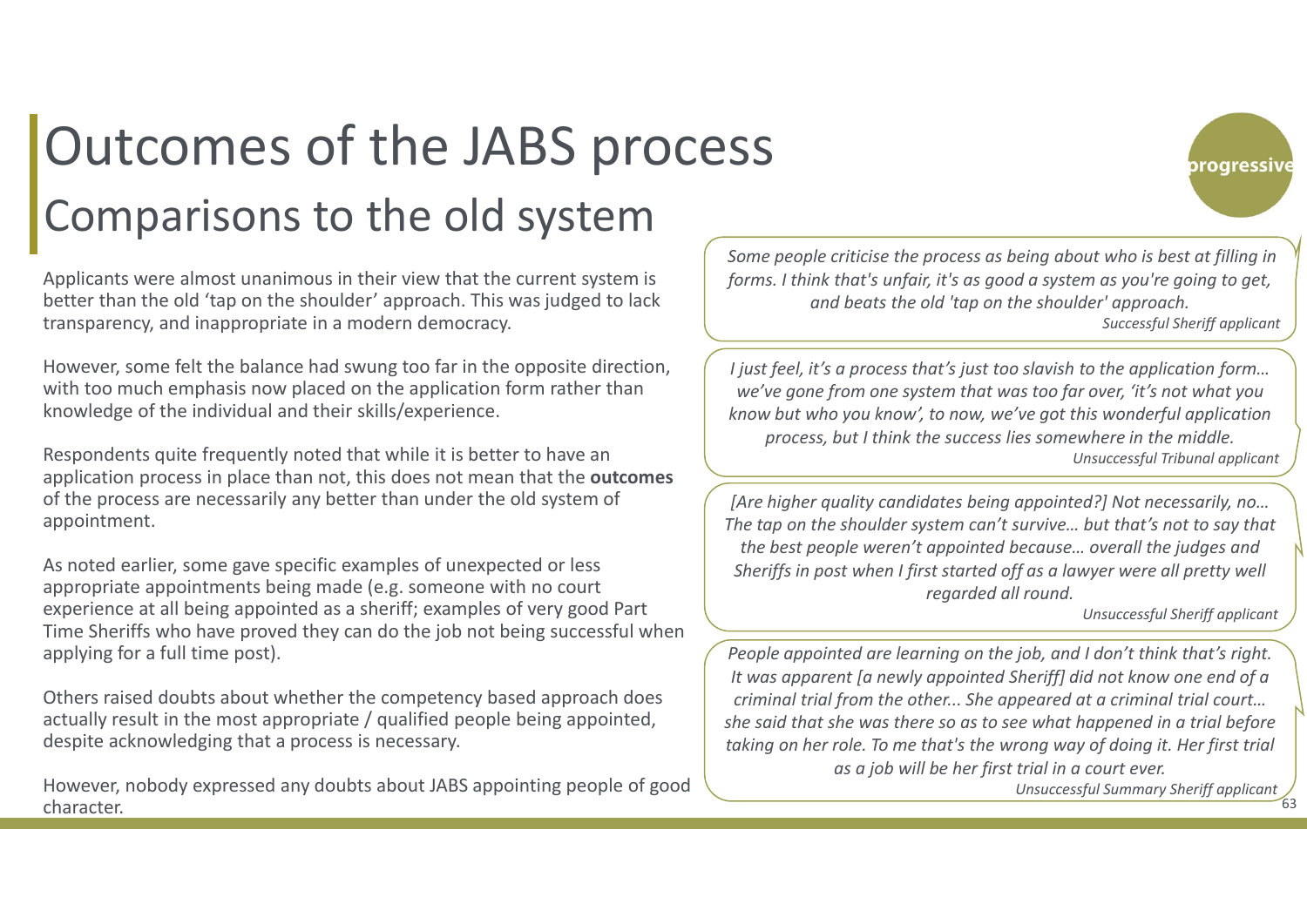#### Outcomes of the JABS process Comparisons to the old system – Stakeholder views



- There was a feeling that, while it is fair and appropriate to have an application process rather than a 'tap on the shoulder' system, this has not necessarily resulted in the highest quality candidates being appointed.
- Again, the current balance was not felt to be right between a focus on the application and an individual's skills and experience.
- There is therefore a perception that there is 'something missing' from the process to assess temperament and suitability for appointment which is not teased out in the application form or interview.

*On no view could you justify in the modern world a tap on the shoulder but ironically, has it improved the quality? I don't know if it has… In the old days, useless people were appointed, and I tell you this literally, because their wives were bridge partners… So that's gone, no-one feels there's a prejudice and a bias anymore. It's just how good the system is at identifying the best people.*

*Stakeholder*

progressive

*You get people that have been working in this business for 30 years at the highest level… and it comes down to how well they can fill in a form and do an interview. So there seems to be something not quite right about that, the balance isn't quite right. Stakeholder*

*It's understandable the public wish greater transparency in the appointment of their judges and that's very important… but it is also very important that the legal profession have confidence in their judges… The only way to ensure that the legal profession have confidence in the appointments is to make sure that the people that are being appointed are those who the legal profession respect.*

*Stakeholder*

*I think they're losing people through this competency based process… I know from the last recruitment round, speaking to [Sheriffs Principal] each one of them has had someone appointed to their Sheriffdom who is completely unsuited to the job. Stakeholder*

64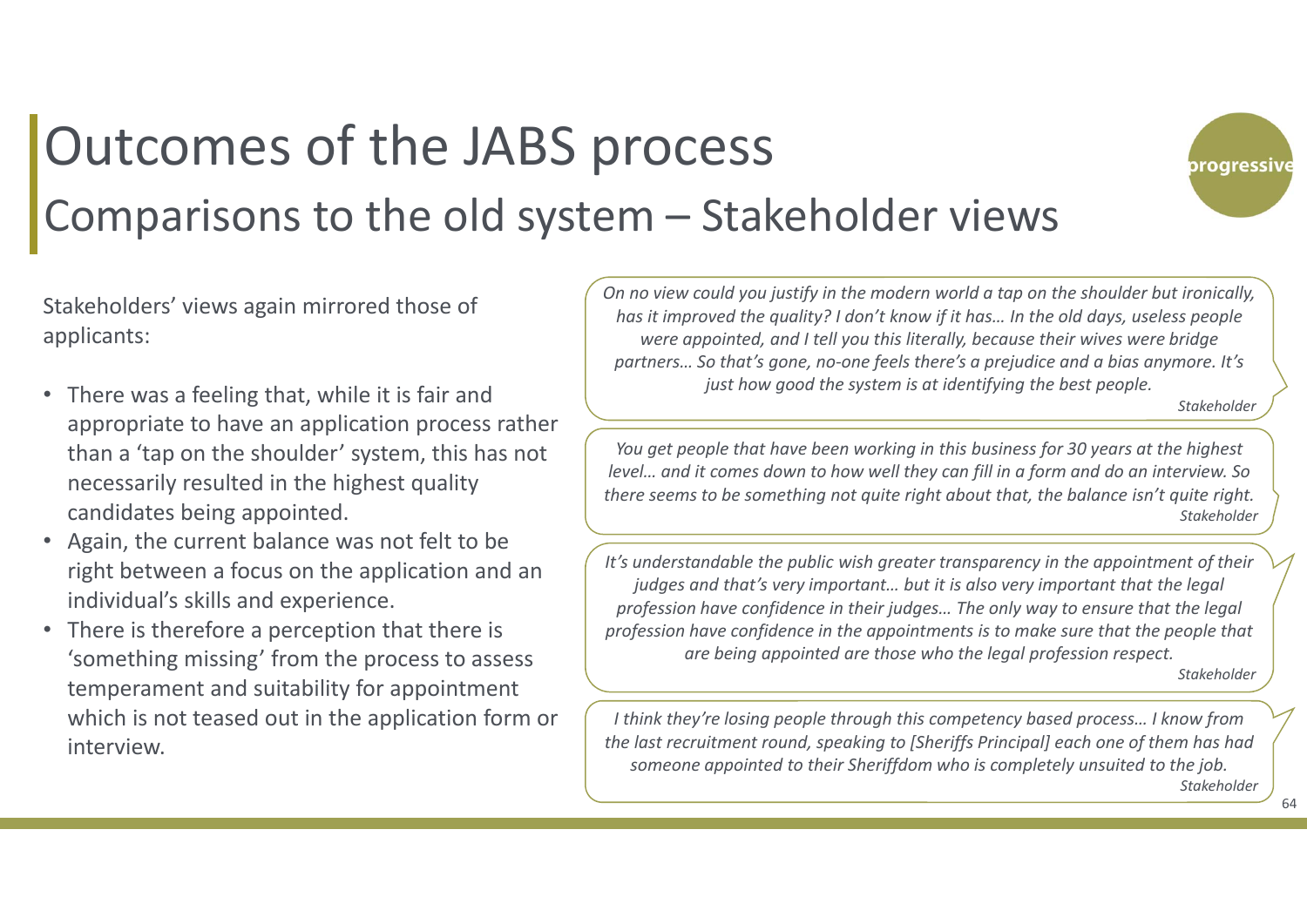

### Research conclusions and potential improvements suggested by respondents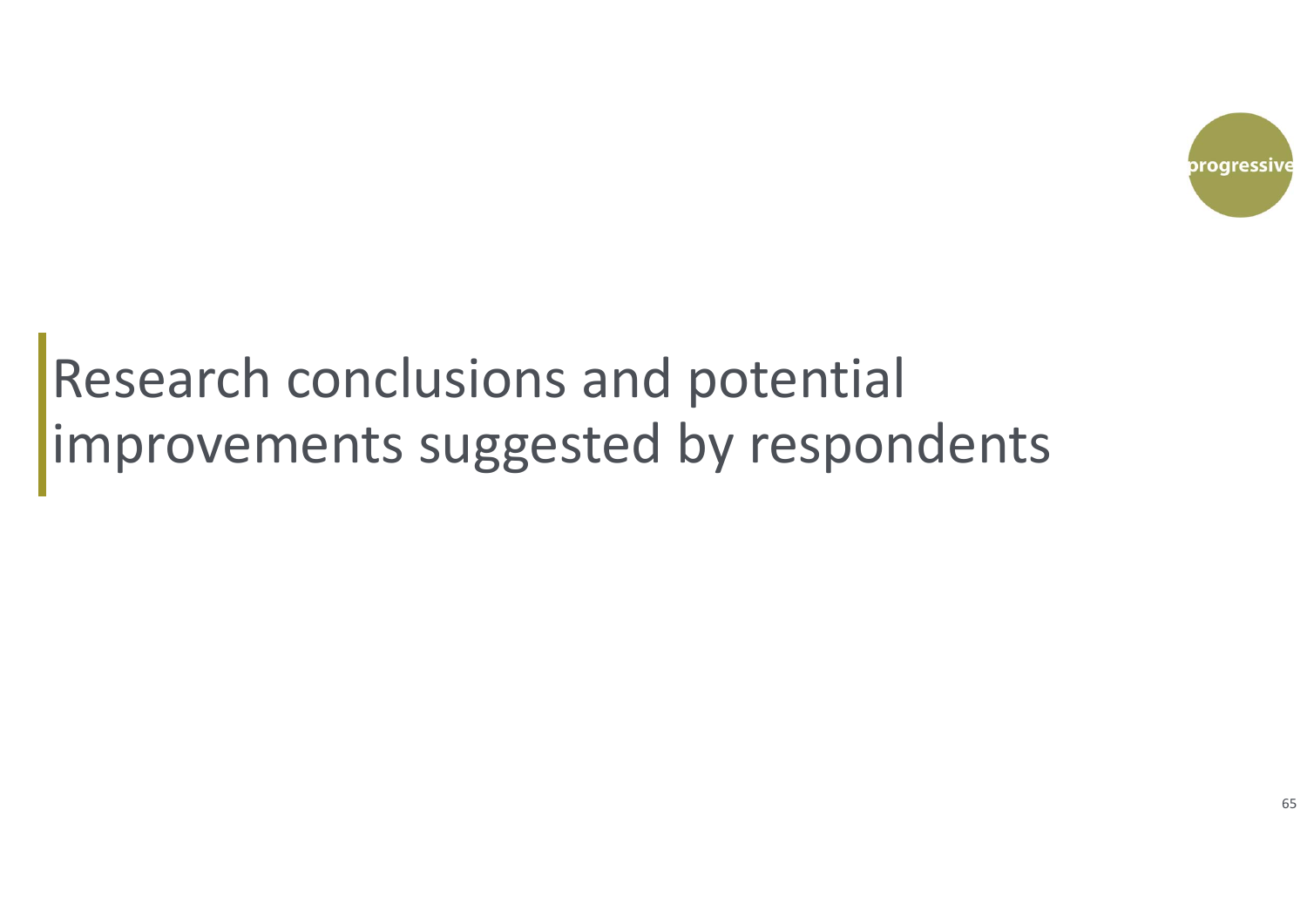

# Research conclusions (1)

This research project has engaged with a wide variety of applicants and stakeholders, through both qualitative and quantitative methods. Key feedback provided on the judicial appointments process as a whole was as follows:

- It is important to have a fair and transparent system, and the formalised approach is better in principle than the old 'tap on the shoulder' method of judicial appointment.
- JABS as an organisation was described as being professional and efficient. Those who had been interviewed were generally positive about their experience of the panel – they were also reported to be professional, friendly, fair, made people feel comfortable, and the interview process was well managed.
- • However, there are some perceived problems with the current process and the outcomes are not always understood. The process was described as 'a lottery' by several respondents, both applicants and stakeholders.
- The application form is 'very daunting' and time consuming to complete. While some suggested that it *should* be a challenging process, the balance of opinion was that the current system is too onerous, is artificial and relies too much on the application form – the danger is that people can come across well on paper but this does not mean they will be good in the job.
- The high proportion of applicants rejected at the sift stage is therefore problematic for many respondents the process does not allow JABS to see the person as a whole and the perception is that high quality applicants are not getting through the sift. Good Part Time Sheriffs not being offered an interview for Full Time Sheriff posts was frequently mentioned in this context.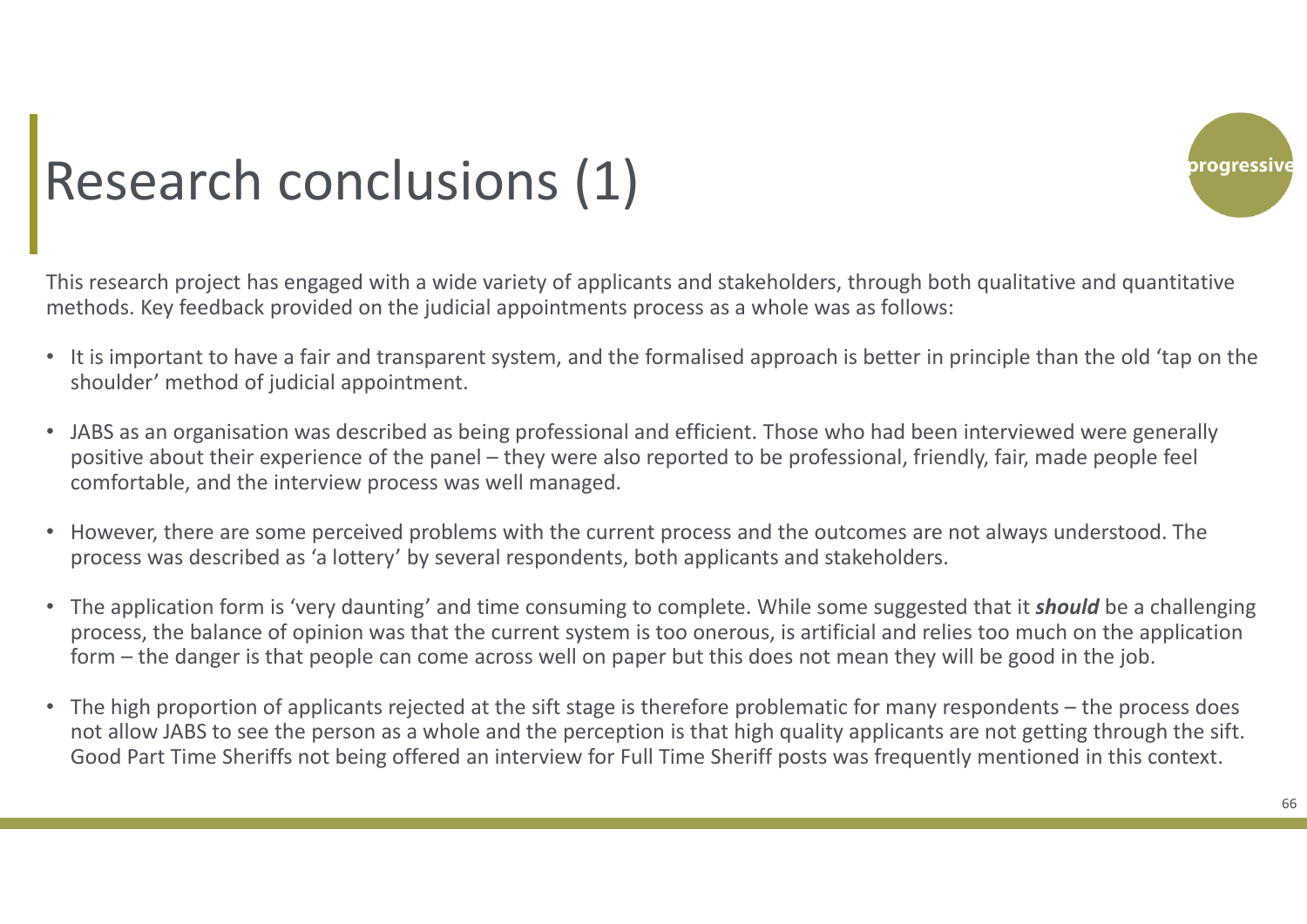

### Research conclusions (2)

- Some respondents were positive about the competency based approach, saying it is clear what is expected, it is fair and as good a way of assessing applicants as any. However, use of the competency based approach was the most frequently criticised element of the process, and was raised as an issue spontaneously by all respondent types (successful and unsuccessful; applicants and stakeholders). Key criticisms include:
	- It only measures skills in answering competency based questions which may not necessarily reflect suitability for appointment
	- The existence of training/consultancy in this area undermines the idea that the process is meritocratic or effective
	- It relies on self‐assessment
	- It doesn't take into account the level of experience or legal knowledge of applicants.
- The lack of feedback available after the sift was also a source of frustration for those who were rejected, as they do not know if/how they could improve their applications and whether it is worth applying again.
- $\bullet$  The time period between initial application and final outcome was also mentioned as being an issue, particularly for those who were applying for jobs in other locations, thinking about relocating their families etc.
- This research was welcomed by respondents, who were very positive about the fact that JABS is undertaking this work to help improve the application process.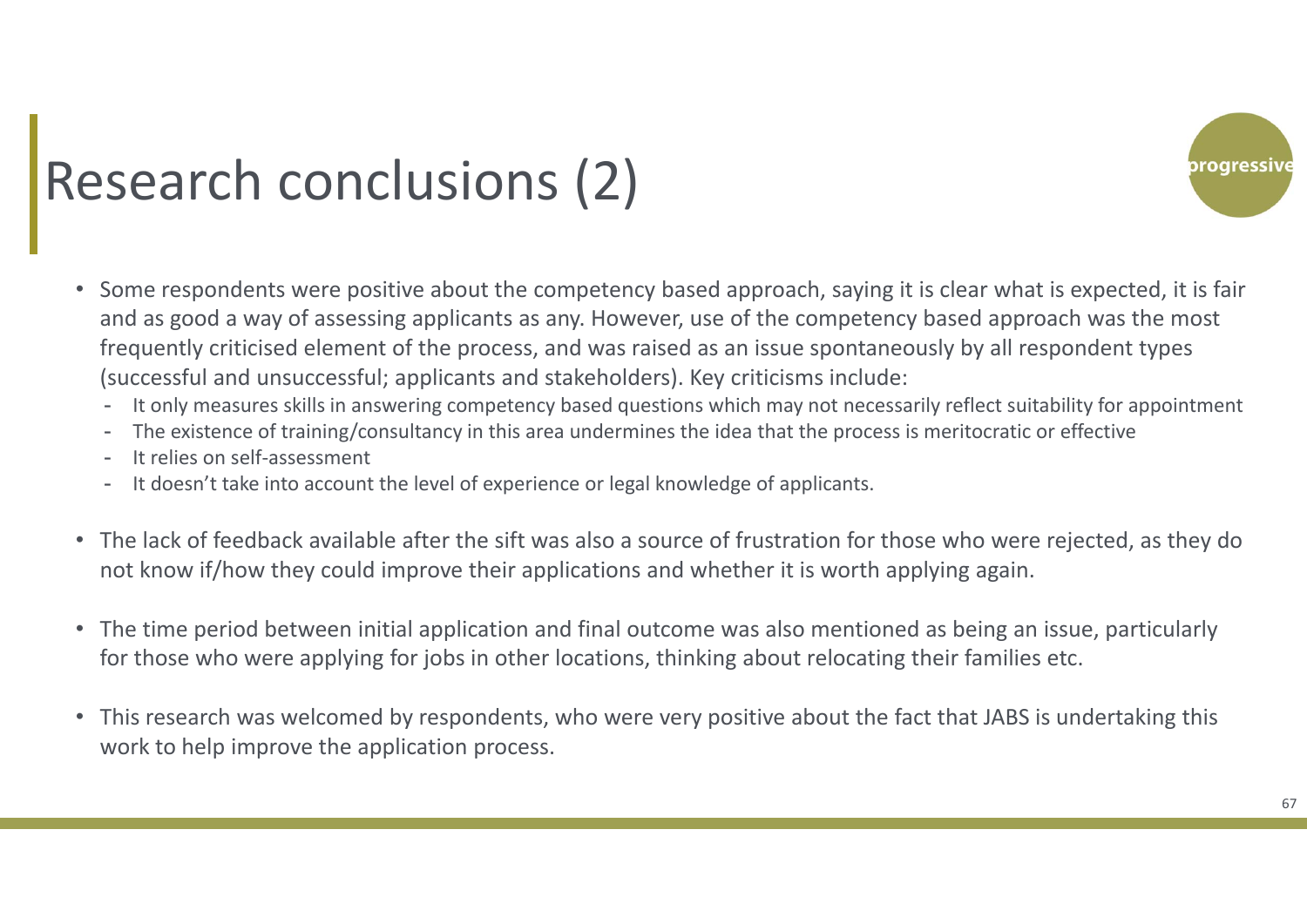

### Potential improvements suggested by respondents (1)

The research findings suggest that improvements could be made in the following areas:

- Ensure the application process is **proportionate**, e.g. review the forms and how long they are likely to take to complete
- Reduce the focus on **competency based application**:
	- -Balance towards content not process – e.g. include consideration of professional record and experience
	- Assess legal knowledge and/or scenarios earlier in the process
	- Include an element of objective testing/examining experience as part of the process, to counter any bias gained by getting training or paying to have applications completed
- Include **additional stages** in the process (e.g. qualifying assessments to test legal knowledge, which is thought to be lacking from the current process) and/or invite a greater number of applicants to the interview stage
- Include an element of **external feedback**, not just self‐assessment
	- This includes a review of the consultation process, which stakeholders feel is too limited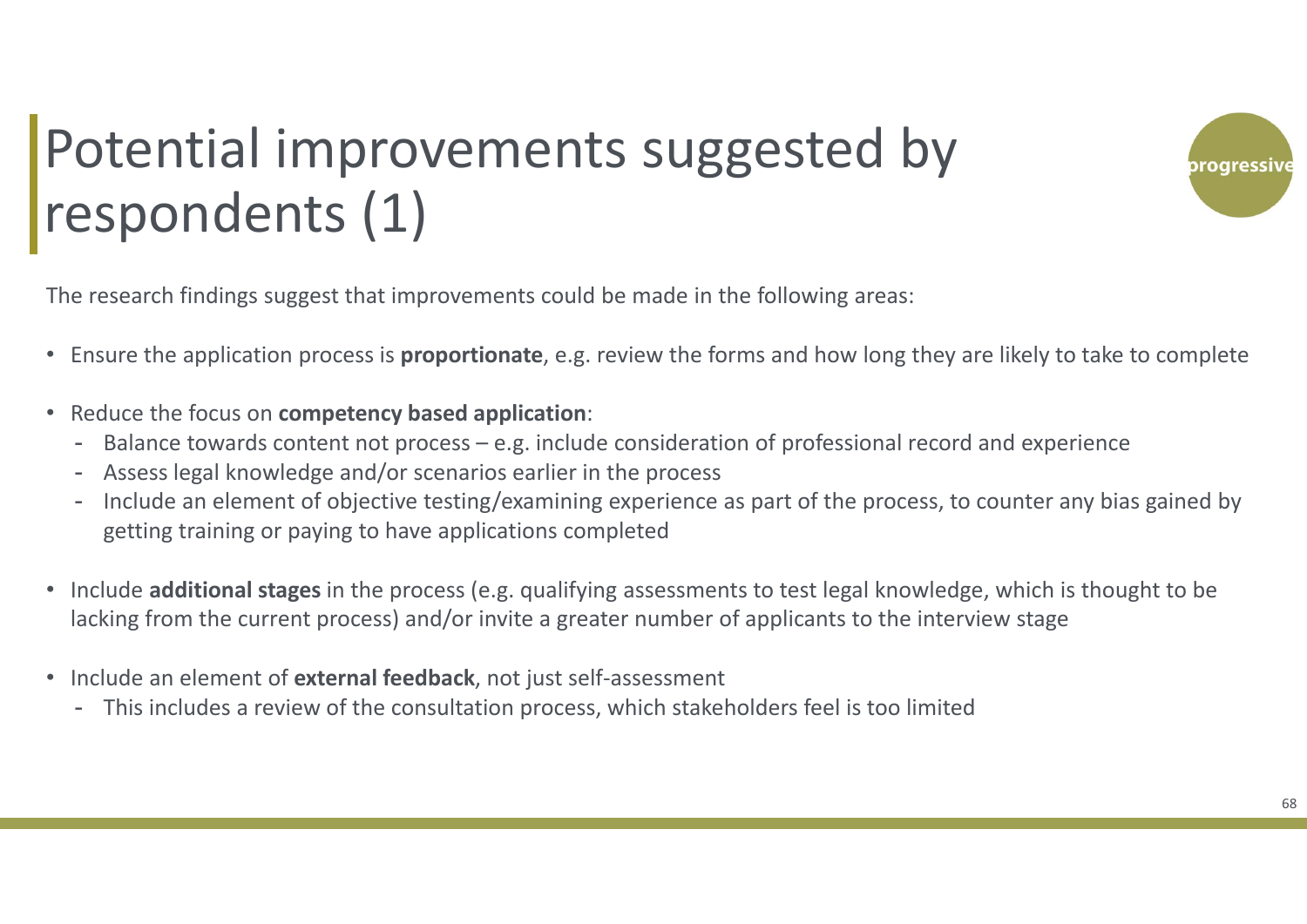# Potential improvements suggested by respondents (2)

- Focus on **transparency and communication** about the profile/experience required for each role, and how the sift is conducted/scored
- Allow a more **flexible approach to interview**, to allow exploration of responses, less rigid focus on 'tick box' answers, assess temperament as well as competencies
- **Provide feedback** to encourage people to apply again / improve their chances of success
- $\bullet$ Timings: **streamline** the process where possible
- Think about **practical aspects of the roles** in future (though this may be outwith the remit of JABS)
	- E.g. geographical requirements, flexible hours, clearer career paths, salaries
	- Fast tracking applications from people moving up the roles or guaranteeing interviews to avoid demoralising people

**Such improvements should build trust in the process, help address barriers to application and hopefully encourage more potential candidates to apply for judicial appointment.**

oroaressiv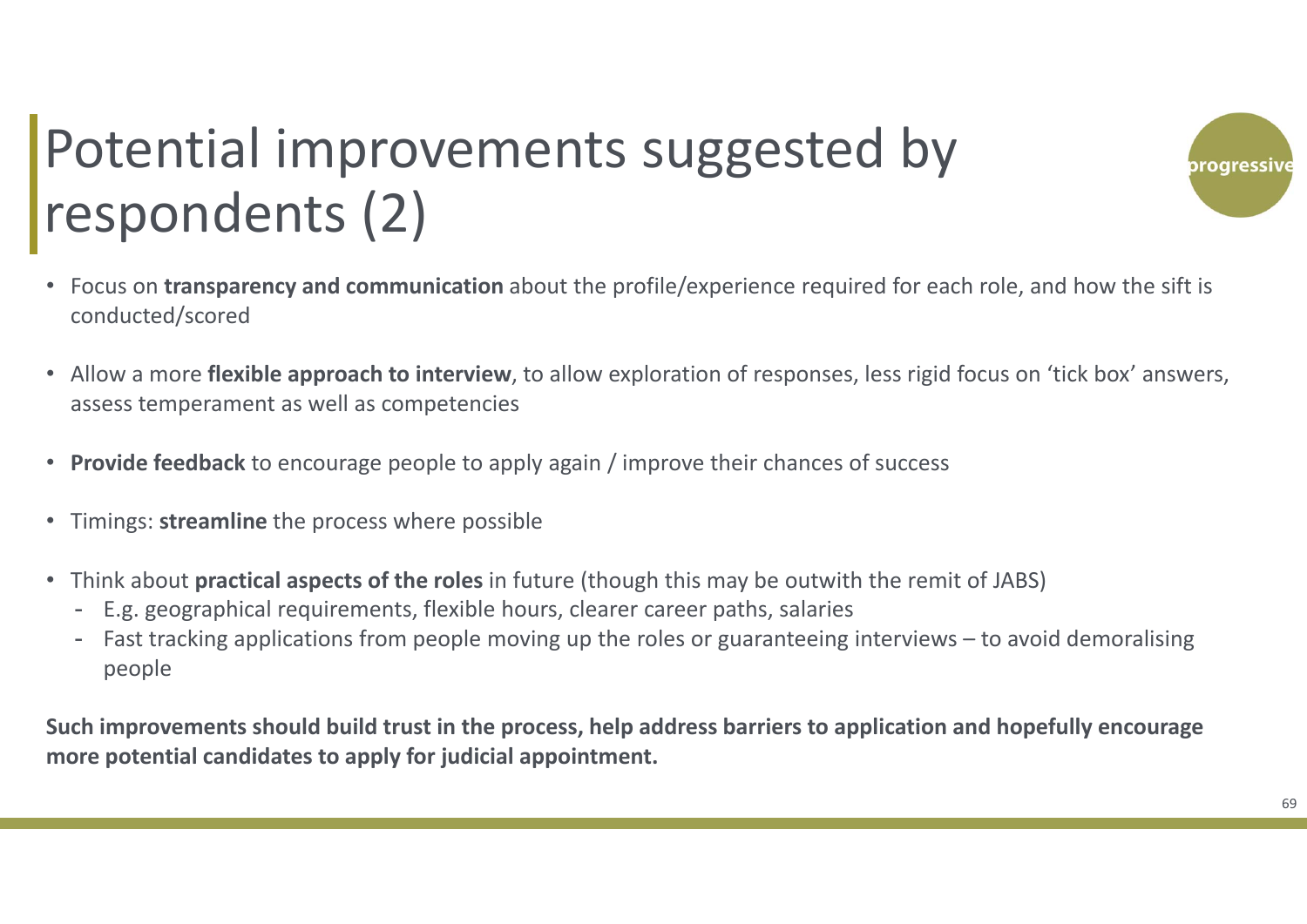# Thank you

#### **Contacts**



Ruth Bryan ruth.bryan@progressivepartnership.co.uk



Sarah Ainsworth<br>
sarah.ainsworth@progressivepartnership.co.uk info@progressivepartnership.co.uk<br>
sarah.ainsworth@progressivepartnership.co.uk



Stefan Durkaczstefan.durkacz@progressivepartnership.co.uk



Progressive Partnership Q Court, 3 Quality Street Edinburgh EH4 5BP

0131 316 1900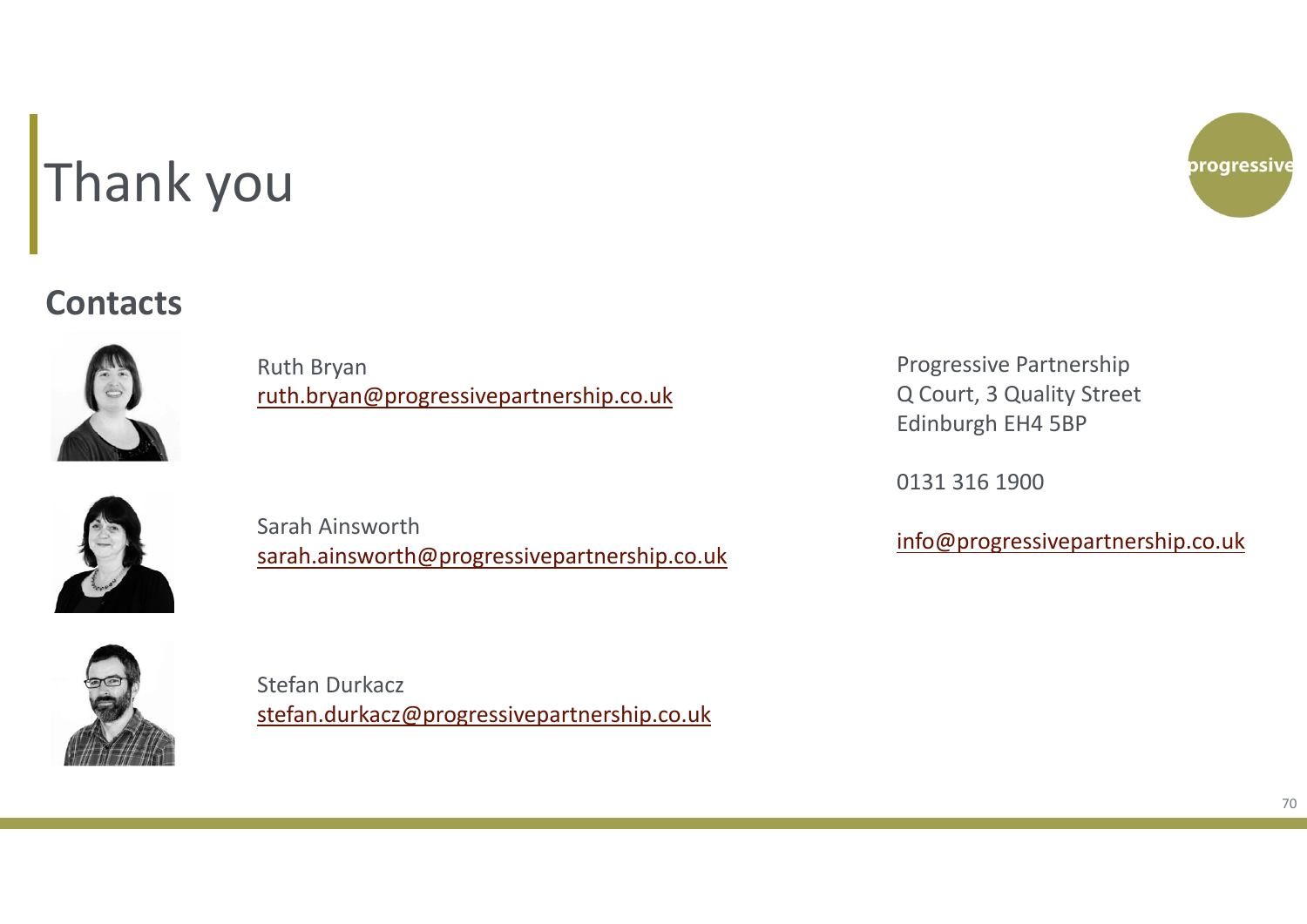### Services Progressive's





**Core qualitative techniques**  A full range of qualitative research methods

**Language and behaviour** Gets communications right in tone and content

**Mobile ethnography** Captures real consumer behaviour in real time

#### **The View on Scotland**Glasgow city centre viewing facility provides

comfort convenience and first class facilities

#### **Brand mapping**

Discovers core brand values, benchmarks and maps progress





A full range of quantitative research methods

**Core quantitative techniques**

#### **Progressive Scottish Opinion** Offers fast and inexpensive access to over 1,000 Scottish consumers



**Progressive Business Panel** Takes soundings from companies across Scotland quickly and efficiently



#### **Field and tab**

Bespoke stand alone Field and Tab services for qualitative and quantitative methods

**Data services**We have a wide range of analytical services

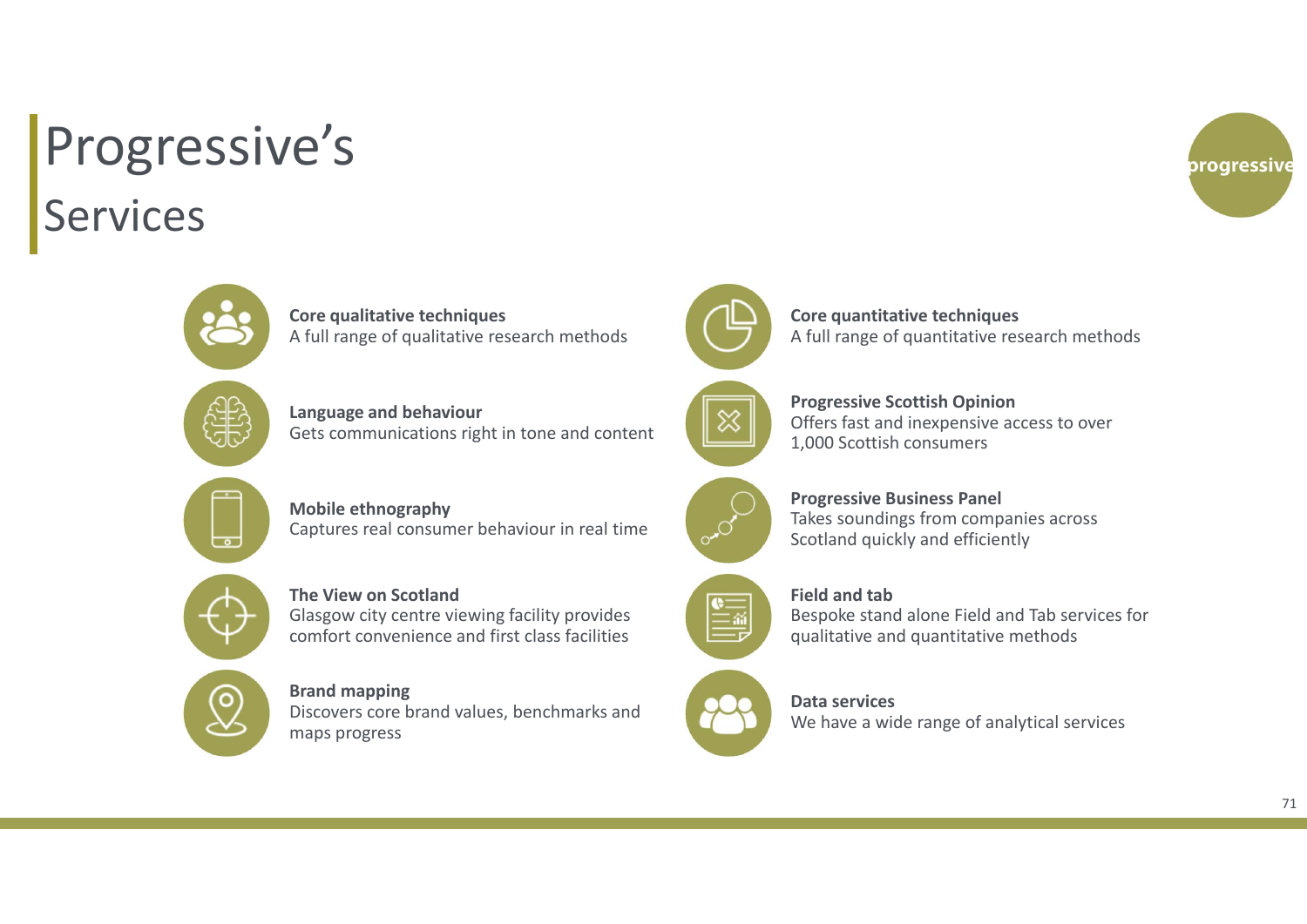#### Qualitative Technical appendix

- $\bullet$ The data was collected by in-depth interview.
- •The target groups for this research study were applicants and stakeholders of JABS.
- •The sampling frame used for this study was provided by JABS.
- •In total, 45 depth interviews were undertaken.
- •Fieldwork was undertaken between 15<sup>th</sup> May and 2<sup>nd</sup> July 2018.
- • Respondents were recruited by telephone by a skilled in‐house recruiter, who worked to predetermined quota controls to ensure that the final sample reflected the requirements of the project.
- In total, 3 moderators were involved in the fieldwork for this project.
- It should be noted that, due to the small sample sizes involved and the methods of respondent selection, qualitative research findings do not provide statistically robust data. This type of research does however, facilitate valid and extremely valuable consumer insight and understanding.
- All research projects undertaken by Progressive comply fully with the requirements of ISO 20252.

progressiv